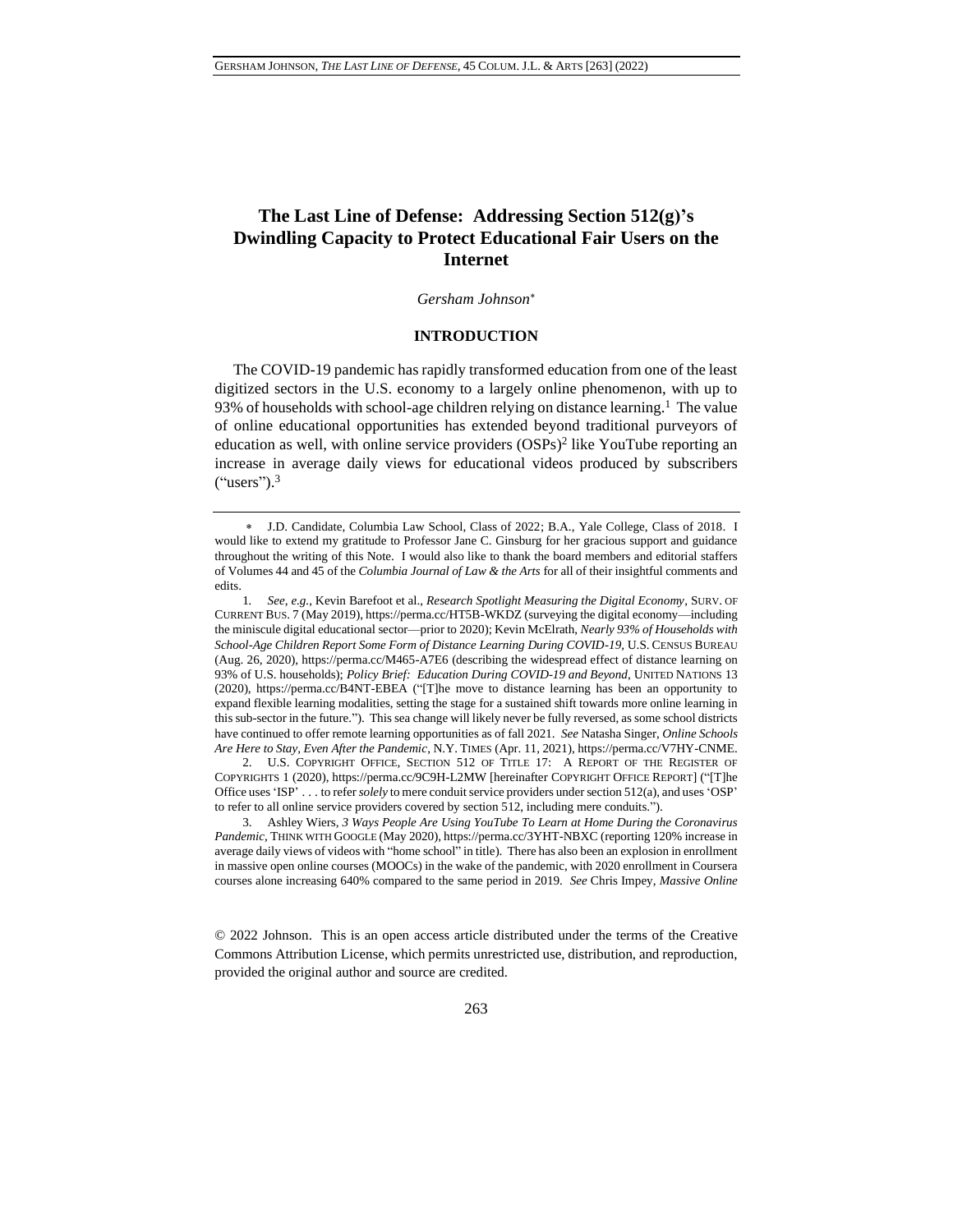<span id="page-1-0"></span>The rise of user-generated content in online education ("educational content") is merely part of a larger sea change as more content is uploaded to OSPs than ever before.<sup>4</sup> But educational content provides a curious case study. While educational content is a nebulous concept to describe, here it may be defined as materials—from video lectures to digital course packs—that are created wholly or in part by users, uploaded to OSPs, and designed to aid in online educational pursuits. Because copyrighted works play a central role in the explication of such topics as literature, art, and music, any increase in educational content will also inevitably bring with it an increase in the use of copyrighted materials.<sup>5</sup> Even though educational uses of copyrighted works are often considered to be fair use,<sup>6</sup> users who incorporate these works into their educational content remain vulnerable to infringement claims, which can cause their educational content to be removed.

<span id="page-1-2"></span>This lack of protection for educational content applies to all users—"noninstitutional" <sup>7</sup> or "institutional" <sup>8</sup>—who create and upload teaching materials containing portions of copyrighted works. Educational content therefore provides a compelling case study illustrating the limited defenses afforded to all user-generated content, whether or not it is educational in nature: If fair use educational content is considered non-infringing but nevertheless subject to removal under the guise of copyright infringement,<sup>9</sup> then *any* non-infringing user-generated content is potentially vulnerable to the same fate.<sup>10</sup> Indeed, in response to the COVID-19

6. Section 107 of the Copyright Act explicitly highlights educational uses of copyrighted content as (potentially) permissible under the fair use doctrine. *See* 17 U.S.C. § 107(1).

7. The "non-institutional" category posited by this Note includes both independent YouTubers and private nonprofit organizations like Khan Academy that provide free education to millions through their YouTube channels. *See* KHAN ACADEMY, https://perma.cc/M3AL-C7JY (last visited Oct. 29, 2021).

8. This "institutional category" is also posited by this Note and includes universities and other accredited institutions. An accredited institution is a university or other teaching body recognized by the U.S. Department of Education. *See Overview of Accreditation in the United States*, U.S. DEP'T OF EDUC., https://perma.cc/2VH9-FVED (last visited Nov. 17, 2021).

9. Prior to 2019, YouTube did not even require rightsholders to identify at which point in a video infringement occurred, which made it difficult for educator-YouTubers (who often incorporate film and music clips into their videos) to rebut potentially erroneous infringement claims. *See* Jacob Kastrenakes, *YouTube Is Making It Much Easier for Creators to Deal with Copyright Claims*, VERGE (July 9, 2019), https://perma.cc/9JGT-WT4N (discussing changes to the manual—as opposed to automated—copyright claim process).

10. Although institutional educational users have statutory protections for the use of copyrighted works in educational content, they are not protected by statute when they digitally disseminate educational

<span id="page-1-1"></span>*Open Courses See Exponential Growth During COVID-19 Pandemic*, CONVERSATION (July 23, 2020), https://perma.cc/M6PJ-ZLG4.

<sup>4</sup>*.* L. Ceci, *Hours of Video Uploaded To YouTube Every Minute as of May 2019*, STATISTA (Sept. 14, 2021), https://perma.cc/H3CF-456R.

<sup>5.</sup> The existence of the TEACH Act, 17 U.S.C. § 110(2), itself speaks to the recognized necessity of using copyrighted works in an online classroom setting. The Act allows for online educators at accredited nonprofit educational institutions "to display all types of copyrighted works and to perform entire nondramatic literary and musical works and reasonable and limited portions of all other types of works." Kristine H. Hutchinson, Note, *The TEACH Act: Copyright Law and Online Education*, 78 N.Y.U. L. REV. 2204, 2206 (2003); *see also* Matthew Bultman, *Online Teaching During Pandemic Raises Copyright Concerns*, BLOOMBERG L. (Apr. 3, 2020), https://perma.cc/U5B6-4DJJ (discussing the copyright issues that are often raised by online teaching).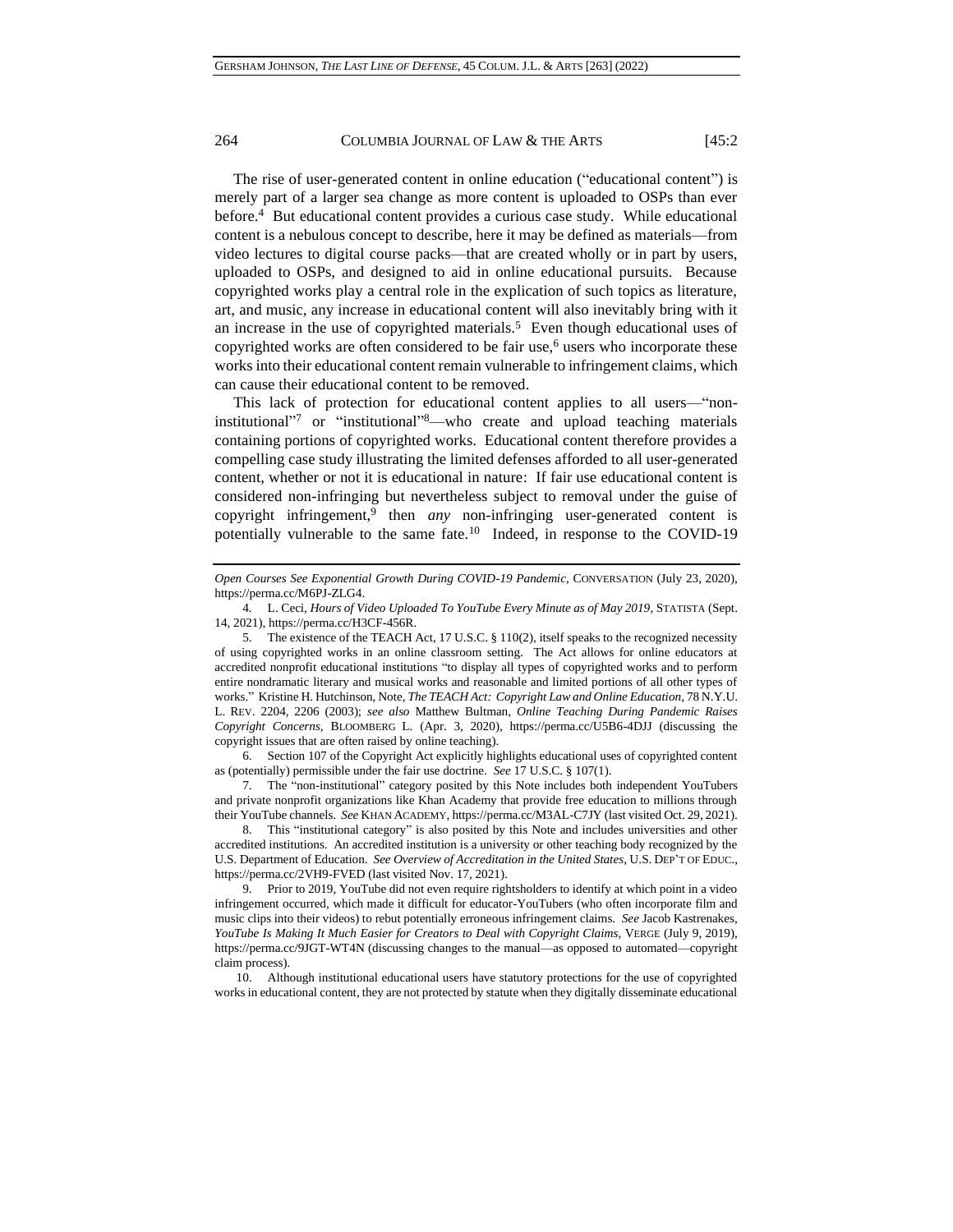pandemic, YouTube increased the automation of its takedown practices, making it easier for rightsholders to have content that incorporates their copyrighted works removed—regardless of the purpose of the use.<sup>11</sup>

While the situation may look bleak for producers of both educational and noneducational content, users possess a shield against erroneous takedown notices. Enacted as part of the Digital Millennium Copyright Act (DMCA), the  $\S$  512(g) counter-notification measure grants OSP users the ability to contest the takedown of their content.<sup>12</sup> However, studies have shown that this feature may generally be under-utilized, both in terms of overall volume and in relation to the amount of potentially invalid takedown notices that may warrant its use.<sup>13</sup> Moreover, given additional evidence that submitted counter-notifications may be erroneous more often than not,<sup>14</sup> this Note argues that the main issues plaguing the counternotification system point to an overdeterrence of the wrong users—that is, users such as university professors<sup>15</sup> and other educational content creators who are permissibly using copyrighted materials.

<span id="page-2-1"></span>This Note provides a more thorough examination of the issues besetting the counter-notification process, particularly with respect to its use in education. In Part

11. Matt Binder, *YouTube Tells Creators to Expect More Video Removals During Coronavirus Pandemic*, MASHABLE (Mar. 16, 2020), https://perma.cc/NA2B-KD9X ("With less human eyes reviewing the content, the automated system is likely to remove more videos from the platform regardless of whether the content violates YouTube policy.").

12. Digital Millennium Copyright Act (DMCA), Pub. L. No. 105-304, § 202(g), 112 Stat. 2860, 2883 (1998) (codified as 17 U.S.C. § 512(g)). In this Note, I focus primarily on counter-notifications to § 512(c) takedown notices.

13*. See, e.g.*, Jonathon W. Penney, *Privacy and Legal Automation: The DMCA as a Case Study*, 22 STAN. TECH. L. REV. 412, 425 (2019) ("[C]ounter-notices are very rare."). See generally Jennifer M. Urban, Joe Karaganis & Brianna L. Schofield, *Notice and Takedown in Everyday Practice*, U.C. BERKELEY PUB. L. & LEGAL THEORY RSCH. PAPER SERIES (2017), for a discussion of various studies involving OSPs, rightsholders, and their interactions with the counter-notification process. "While some rightsholders [in the study] expressed some faith in the counter notice process, OSPs mostly considered it a dead letter—impractical and rarely used. All OSPs and at least one rightsholder agreed that the counter notice procedure's practical ability to protect targets is limited." *Id.* at 44.

14*. See, e.g.*, COPYRIGHT OFFICE REPORT, *supra* note [2,](#page-0-0) at 33 n.150 (2020) (citing American Association of Independent Music ("A2IM") et al., Comments Submitted in Response to U.S. Copyright Office's Dec. 31, 2015, Notice of Inquiry at 44 (Apr. 1, 2016)).

15*. See, e.g.*, *How Explaining Copyright Broke the YouTube Copyright System*, NYU LAW, https://perma.cc/3CV3-2DGP (last visited Nov. 17, 2021) (discussing the removal of a New York University School of Law academic discussion about copyright from YouTube despite a colorable fair use claim); Mike Masnick, *Sony Music Issues Takedown on Copyright Lecture About Music Copyrights by Harvard Law Professor*, TECHDIRT (Feb. 16, 2016), https://perma.cc/P9U8-SMXX (discussing a Content ID claim faced by a Harvard Law School professor for his use of music clips during an academic lecture on copyright).

<span id="page-2-0"></span>

content to individuals who are not enrolled in an official course. 17 U.S.C. § 110(2)(c)(i) (providing protection to accredited institutions for online transmission of educational materials to "officially enrolled" students). Moreover, the DMCA's limitation on liability for nonprofit educational institutions that act as online service providers does not seem to translate to a limitation against takedown notices. *See id.* § 512(e); Robert H. Wright, *Escaping Davy Jones' Locker: How the Motion Picture Industry Can Stop Digital Piracy Without Unnecessary Litigation*, 6 U. PITT. J. TECH. L. POL'Y 1 (2005) (describing limits on liability for nonprofit educational institutions when a member of the institution "uses Internet access provided by the institution" to commit infringement).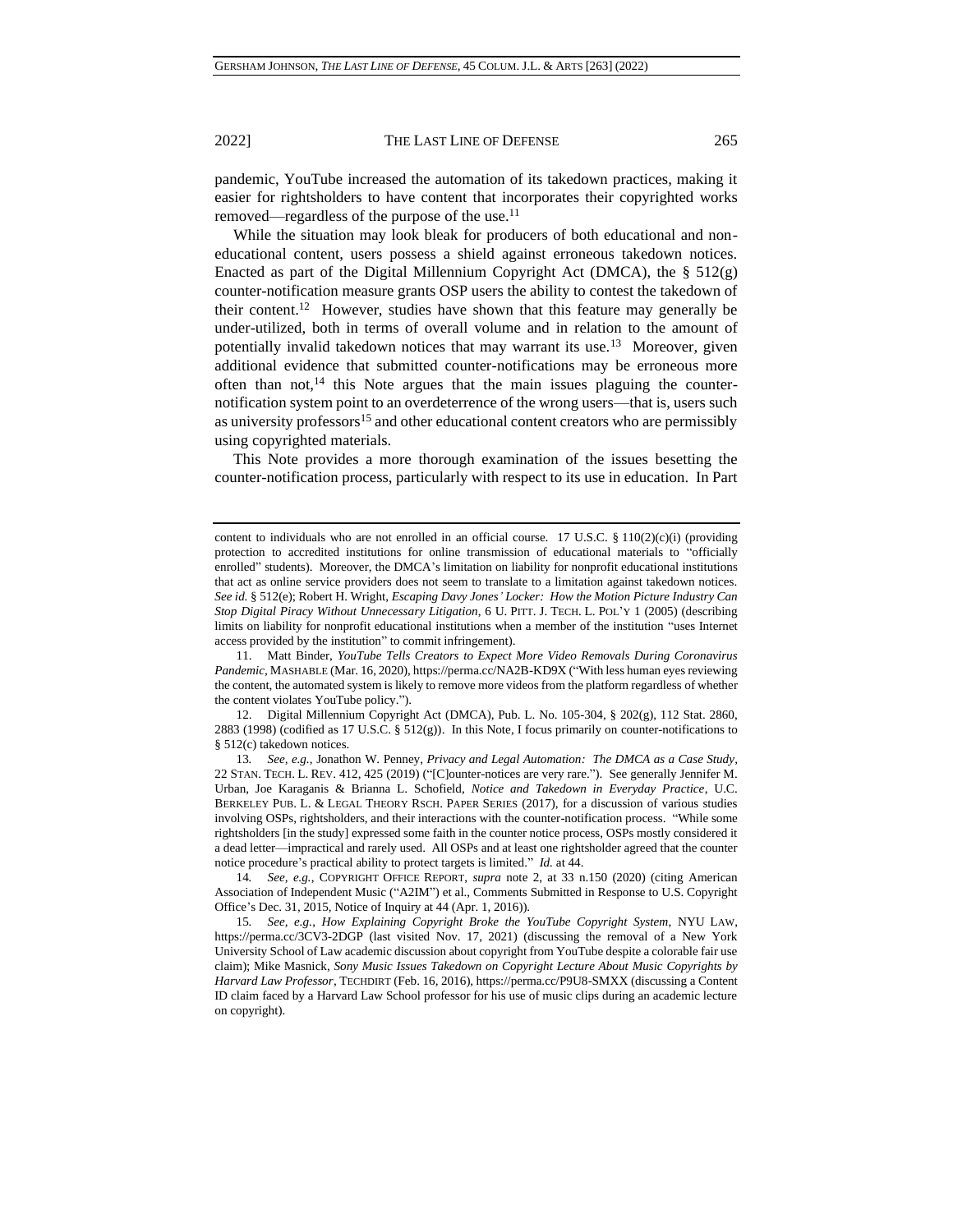I, I discuss the functionality of the counter-notification process within the greater legal and historical background of the DMCA, focusing on the unique challenges faced by educational content creators who seek to use counter-notifications on YouTube. In Part II, I discuss the tripartite problem facing counter-notification petitioners: (1) Counter-notifications are under-utilized overall; (2) counternotifications are over-utilized by pirates for whom the educational fair use defense does not apply; and (3) the timeframe for "putting back" material is costly to users and rightsholders alike. Finally, in Part III, I propose a "First Shot" system whereby a preemptive "counter-notification" can be used to assert educational fair use and delay takedown of educational content before a rightsholder acts. The First Shot therefore substitutes for the regular counter-notification, a privilege only for educational "Fair Users."

## **I. DMCA: COUNTER-NOTIFICATIONS, YOUTUBE, AND FAIR USE**

### **A. NOTICE-TAKEDOWN: A USER'S PERSPECTIVE OF THE DMCA**

In 2021, over 90% of U.S. adults—or over 310,000,000 people—used the Internet.<sup>16</sup> This figure is striking and parallels an even more staggering global statistic: In 2017, more than 500 hours of content were uploaded to YouTube every minute.<sup>17</sup> Online service providers like YouTube have become a hub for users to upload user-generated content. This content has proliferated every year since YouTube was founded in 2015,<sup>18</sup> and it is an increasingly central part of the overall Internet landscape—a marked change from the circumstances in 1998, when Congress enacted the DMCA.<sup>19</sup>

### <span id="page-3-0"></span>**1. The DMCA: For the Benefit of Rightsholders and Online Service Providers**

Congress enacted the DMCA to "facilitate the robust development and worldwide expansion of electronic commerce, communications, research, development, and *education* in the digital age." 20 The Senate Report expressed the concern that copyright law must evolve with technology, not just to the benefit of rightsholders of copyrighted material but also to the benefit of those who seek to "exploit" copyrighted materials.<sup>21</sup> Indeed, the Senate Report mentions protections for

<sup>16.</sup> Andrew Perrin and Sara Atske, *7% of Americans Don't Use the Internet. Who Are They?*, PEW RSCH. CTR. (Apr. 2, 2021), https://perma.cc/WV8W-MNH3.

<sup>17.</sup> James Hale, *More Than 500 Hours of Content Are Now Being Uploaded To YouTube Every Minute*, TUBEFILTER (May 7, 2019), https://perma.cc/K3WF-K5RL.

<sup>18.</sup> Ceci, *supra* not[e 4.](#page-1-0)

<sup>19.</sup> In 1998, just 41% of U.S. adults were using the Internet. *See* Susannah Fox, *The Internet Circa 1998*, PEW RSCH. CTR. (June 21, 2007), https://perma.cc/ZCB9-YVKU. Moreover, YouTube did not yet exist. It is clear that "the landscape of the internet has dramatically changed." Emily M. Asp, Note, *Section 512 of the Digital Millennium Copyright Act: User Experience and User Frustration*, 103 IOWA L. REV. 751, 764 (2018).

<sup>20.</sup> S. REP. NO. 105-190, at 1–2 (1998) (emphasis added).

<sup>21</sup>*. Id.* at 2.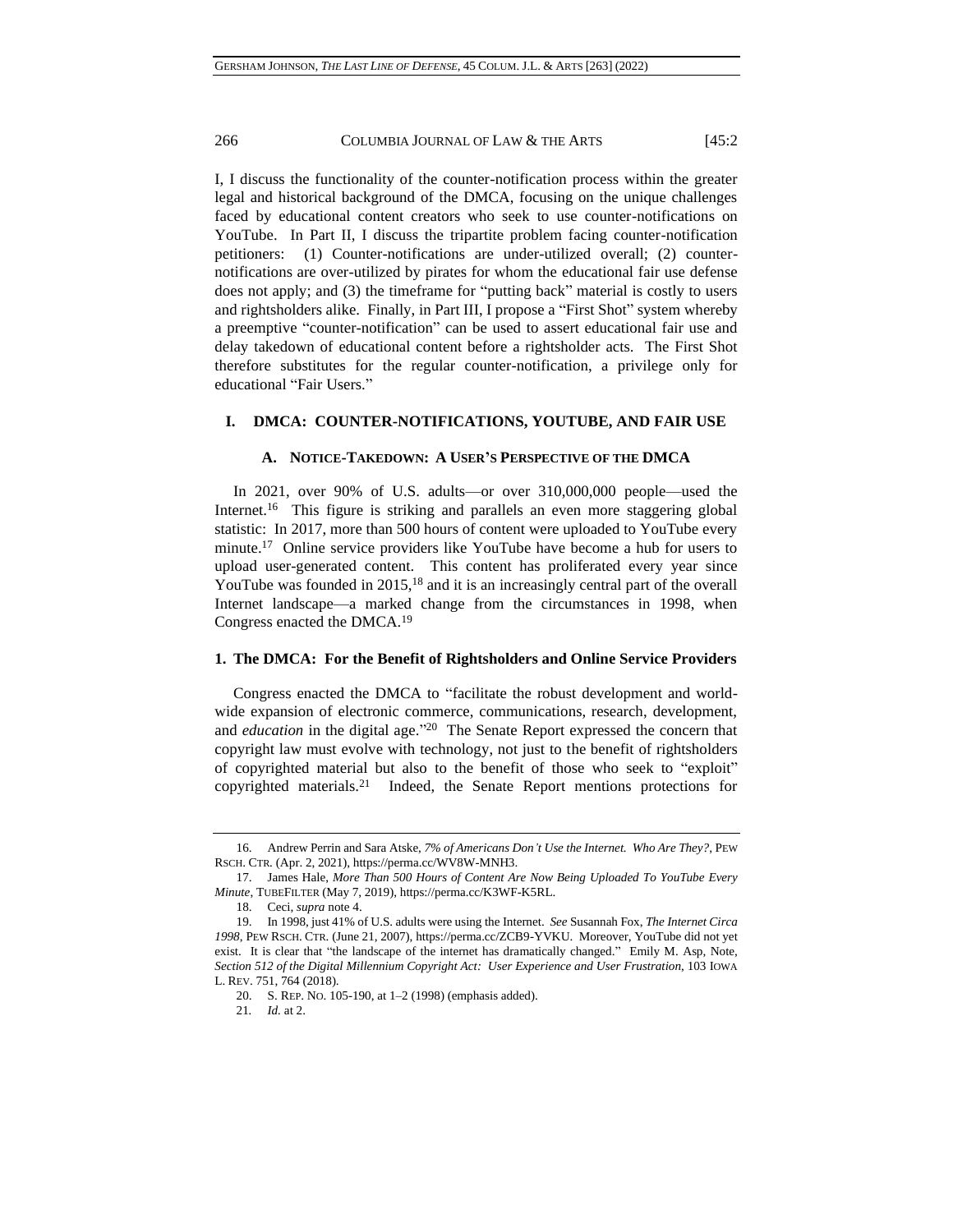educational institutions such as universities and libraries that use copyrighted materials for non-infringing purposes.<sup>22</sup>

However, the DMCA may, in practice, primarily serve owners of copyrighted materials and OSPs rather than the multiplying number of users who use copyrighted works for noncommercial or educational purposes. As Alan Gocha argues, it seems that such users have little "commensurable protection" to defend against rightsholders' ability to "extra-judicially censor" uploaded content.<sup>23</sup>

Under its § 512 notice-and-takedown regime, the DMCA creates a "safe harbor" for OSPs to avoid liability for hosting copyright-infringing material uploaded by users.<sup>24</sup> In particular, an OSP is protected from lawsuits by rightsholders so long as the service provider does not have "actual knowledge" that the material it hosts infringes,<sup>25</sup> does not receive a "financial benefit" directly attributable to infringement it has the right and ability to control,<sup>26</sup> and "responds expeditiously" to requests to remove infringing material.<sup>27</sup> This third provision codifies the notice-and-takedown regime at the heart of this inquiry.

The safe harbor provisions impose the burden of finding and flagging infringing material on rightsholders who seek to challenge or "take down" user-generated content. Because "most [user-generated content] sites are designed to gain the section  $512(c)$  safe harbor,<sup>328</sup> the §  $512(c)$  takedown is the rightsholder's primary mechanism for achieving the removal of user-generated content.<sup>29</sup> If a rightsholder believes their copyrighted material is present on an OSP without their consent, they (or a person authorized to act on their behalf) may send the OSP's designated agent

28. Michael S. Sawyer, *Filters, Fair Use & Feedback: User-Generated Content Principles and the DMCA*, 24 BERKELEY TECH. L.J. 363, 370 (2009).

<span id="page-4-0"></span>

<sup>22</sup>*. See id.* at 20; *see also* 17 U.S.C. § 512(e) (creating protections against liability for educational institutions acting as OSPs).

<sup>23.</sup> Alan J. Gocha, *A Modern System for Resolving Online Copyright Infringement Disputes: Administrative Rulemaking and Adjudication, A One-Stop Fix to the Digital Millennium Copyright Act*, 58 IDEA 131, 154–55 (2018) (describing how the DMCA provides no prelitigation "impartial mechanisms" for users to resolve a rightsholder's attempt to take down the user's content). *See also* Lydia Pallas Loren, *Deterring Abuse of the Copyright Takedown Regime by Taking Misrepresentation Claims Seriously*, 46 WAKE FOREST L. REV. 745, 758–59 (2011) ("Thus, while the incentive to comply with a copyright owner's takedown notice is high, because doing so provides immunity from copyright infringement liability which can be significant, the incentive for reposting material when requested by a subscriber is significantly lower.") (footnotes omitted); Rebecca Alderfer Rock, *Fair Use Analysis in DMCA Takedown Notices: Necessary or Noxious?*, 86 TEMP. L. REV. 691, 692 (2014) ("Section 512 of the Act was created as a compromise between ISPs [and OSPs] and the copyright industry.").

<sup>24.</sup> 17 U.S.C. § 512(c). The DMCA also creates safe harbors for "transitory digital network communications," § 512(a); "system caching," § 512(b); and "information location tools," § 512(d). Nonprofit educational institutions are also afforded some protections. § 512(e).

<sup>25.</sup> Section  $512(c)(1)(A)$  also requires that the OSP is not, in the absence of actual knowledge, aware of "facts or circumstances" establishing infringing activity and that the OSP acts "expeditiously" to remove infringing material once knowledge is obtained.

<sup>26.</sup> 17 U.S.C. § 512(c)(1)(B).

<sup>27. 17</sup> U.S.C.  $\S$  512(c)(1)(C). In addition, every OSP must satisfy two criteria for eligibility: adopting "repeat infringer" policies to remove users who consistently infringe copyrights and accommodating "standard technical measures." § 512(i)(1).

<sup>29</sup>*. See* 17 U.S.C. § 512(c)(3).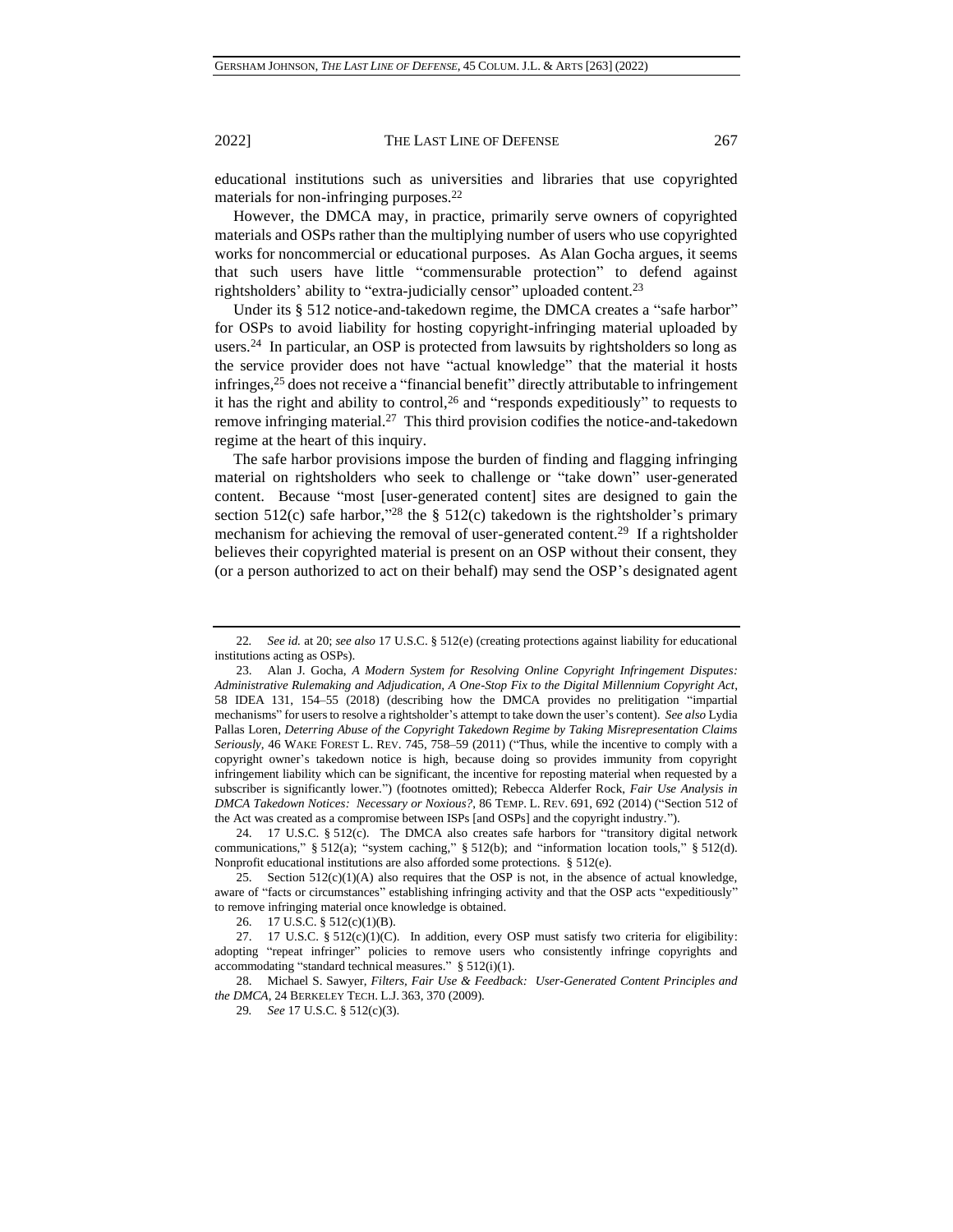a signed, written notification ("takedown notice") identifying the copyrighted work and its location on the host's site, and requesting its removal.<sup>30</sup>

<span id="page-5-0"></span>The data on the incidence of takedown notices suggest that processing takedown notices is a major task of OSPs.<sup>31</sup> Moreover, because the safe harbor protects OSPs like YouTube from rightsholders more so than from users,  $32$  there may be added incentive to act more expeditiously on rightsholders' requests than users',<sup>33</sup> thus lending credence to the observations by Gocha and others that the notice-andtakedown regime is skewed toward the benefit of rightsholders and OSPs.<sup>34</sup> Therefore, the § 512 mechanisms supporting users should be reasonably reliable and strong if they are to protect the content that users create and upload to OSPs.

## <span id="page-5-1"></span>**2. The Counter-Notification: The User's Defense**

The counter-notification provides the only significant recourse for users to contest the removal of their uploaded content.<sup>35</sup> More specifically, the counter-notification allows users to challenge rightsholders' claims of copyright infringement and thereby have their wrongfully removed content reinstated. That in 1998 it was already considered a necessity for § 512 to include such a protective measure for users—well before the rise of YouTube and the proliferation of user-generated content—is striking. 36 As user-generated content continues to proliferate, the counternotification will likely become an increasingly important area of study.

33*. See, e.g.*, Loren, *supra* note [23,](#page-4-0) at 758 (explaining that, while OSPs may face legal liability from users for the mismanagement of user content, "the true risk of [a suit from a user] is often minimal due to limitations on liability that most service providers insist upon in their contracts with users").

34*. See* Gocha, *supra* note 23, at 155 (discussing how users, unlike rightsholders, have recourse only to high-cost litigation to protect their content); Scott A. Tarbell, *Don't Tread on Me: The Need for an Alternate Dispute Resolution Process for the Creators and Uploaders of User-Generated Content*, 14 PEPP. DISP. RESOL. L.J. 27, 43 (2014) (listing the factors favoring rightsholders over users, including: "(1) a copyright holder only has to 'substantially' include the requirements listed under the DMCA in issuing a takedown notice; (2) an OSP must act expeditiously to remove or disable access to the allegedly infringing material once served with the takedown notice; [and] (3) infringing material can be taken down, monetized with ads, or tracked (all possible before any notification is sent by the OSP to the user).") (footnotes omitted).

36. 105 CONG. REC. 9193, 9238 (1998) (statement of Sen. John Ashcroft) (noting that the takedown procedure on its own prioritized rightsholders while providing "little or no protection" for users).

<sup>30.</sup> This is a distillation of the six statutory elements that constitute a successful takedown notice. *See id.*

<sup>31.</sup> This burden is also borne in part by the rightsholders themselves, who must submit these notices. *See, e.g.*, *Copyright Notices*, TWITTER, https://perma.cc/R5B2-3Y2K (last visited Nov. 17, 2021) (describing receipt of 150,000 takedown notices between July and December 2019); GOOGLE, HOW GOOGLE FIGHTS PIRACY 30 (Nov. 2018), https://perma.cc/C9PA-53H8 [hereinafter GOOGLE TRANSPARENCY REPORT] (describing YouTube's receipt of 2,500,000 takedown notices in 2017).

<sup>32</sup>*. But see* 17 U.S.C. § 512(g)(1) (protecting OSPs from liability for their "good faith disabling of access to" user content).

<sup>35.</sup> 17 U.S.C. § 512(g).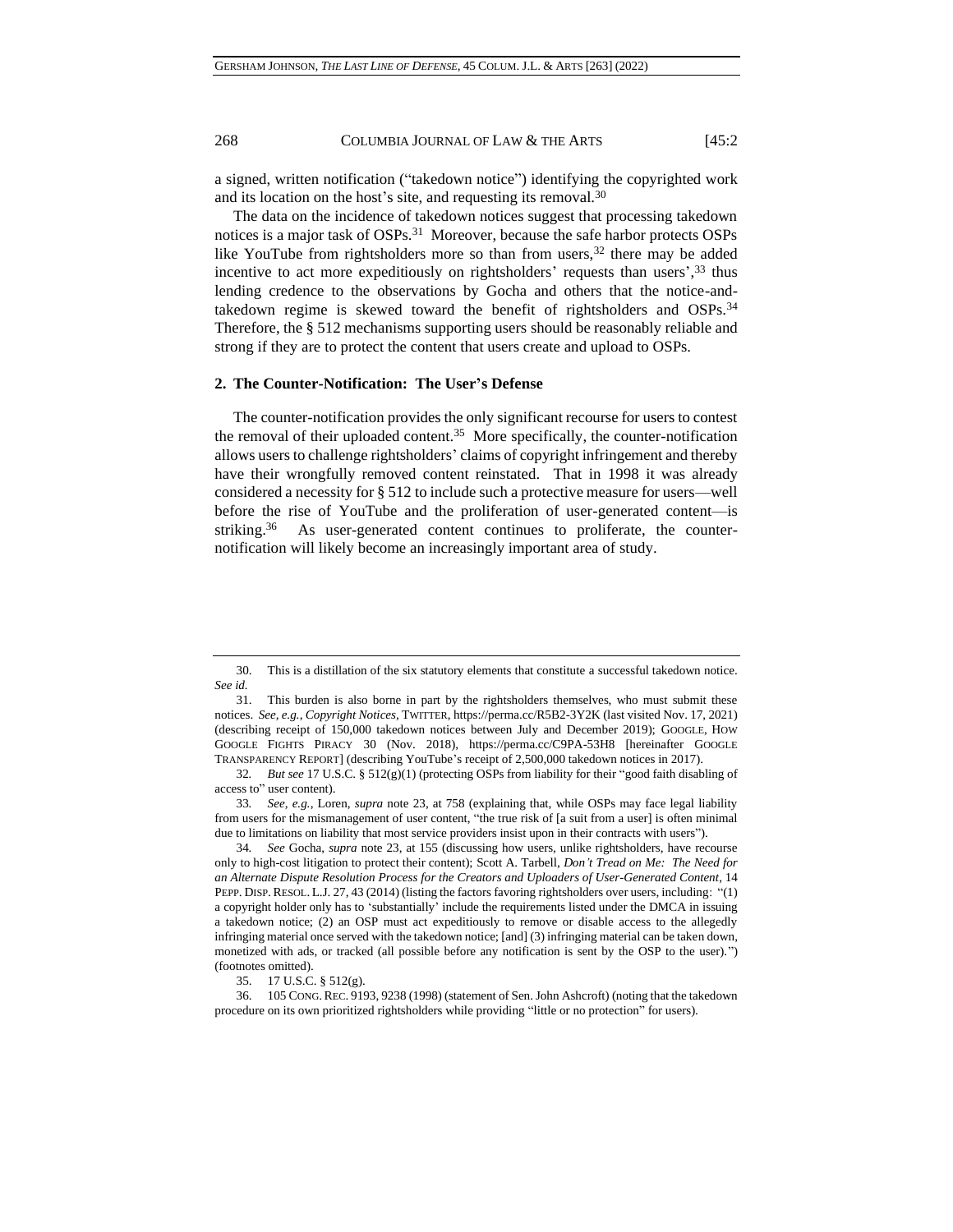## *Section 512(g): Requirements and Process*

The counter-notification process is defined by two distinct considerations: First, the user must have been notified by the host OSP that their content was removed or disabled in response to a valid takedown notice.<sup>37</sup> Second, the user must then submit a written request, to the OSP's designated agent, that the removed material be reinstated.<sup>38</sup> This communication will then be forwarded to the rightsholder. If the rightsholder does not respond with a lawsuit, the material must be reinstated no more than fourteen days after receipt of the counter-notification.<sup>39</sup>

Analogously to the § 512(c) takedown notice, a counter-notification must fulfill several statutory requirements in order for a user's submission to be considered successful:

(A) A physical or electronic signature of the subscriber.

(B) Identification of the material that has been removed or to which access has been disabled and the location at which the material appeared before it was removed or access to it was disabled.

(C) A statement under penalty of perjury that the subscriber has a good faith belief that the material was removed or disabled as a result of mistake or misidentification of the material to be removed or disabled.

(D) The subscriber's name, address, and telephone number, and a statement that the subscriber consents to the jurisdiction of Federal District Court for the judicial district in which the address is located  $\dots$ .<sup>40</sup>

While the counter-notification appears to be the mirror image of the rightsholder's takedown notice, these four elements actually distinguish it from the takedown notices to which they respond. The first three required elements may be fairly straightforward<sup>41</sup> and similar to the requirements of takedown notices,  $42$  but the fourth element may produce unique consequences for the user. Indeed, because users

42. The first three elements of a successful counter-notification correspond to elements (i), (iii), and (v) for takedown notices. *See* 17 U.S.C. § 512(c)(3).

<sup>37.</sup> 17 U.S.C. § 512(g)(2)(A).

<sup>38.</sup> 17 U.S.C. § 512(g)(3).

<sup>39.</sup> 17 U.S.C. § 512(g)(2)(B); *see also* COPYRIGHT OFFICE REPORT, *supra* not[e 2,](#page-0-0) at 27.

<sup>40. 17</sup> U.S.C. §  $512(g)(3)$ . The statutory term "subscriber" is synonymous with the term "user" employed throughout this Note.

<sup>41.</sup> There is little caselaw explicitly discussing the first and second required elements of the counter-notification, either pointing to the lack of confusion around the meaning of those elements or to the overall under-utilization of the counter-notification process. The "good faith belief" standard has received more attention, although more often for takedown notices. *See, e.g.*, Rossi v. Motion Picture Ass'n of Am. Inc., 391 F.3d 1000, 1004 (9th Cir. 2004) (discussing whether an issuer of a takedown notice must have a subjective or an objective good faith belief that their work was being infringed); *cf.* Love v. Nuclear Blast Am., No. EDCV 20-124 PSG, 2020 WL 5834289, at \*5 (C.D. Cal. Aug. 19, 2020) ("Plaintiff has plausibly alleged that Nuclear Blast submitted the counter-notice knowing that it was misrepresenting that it had a good faith belief that its video was misidentified or mistakenly flagged.").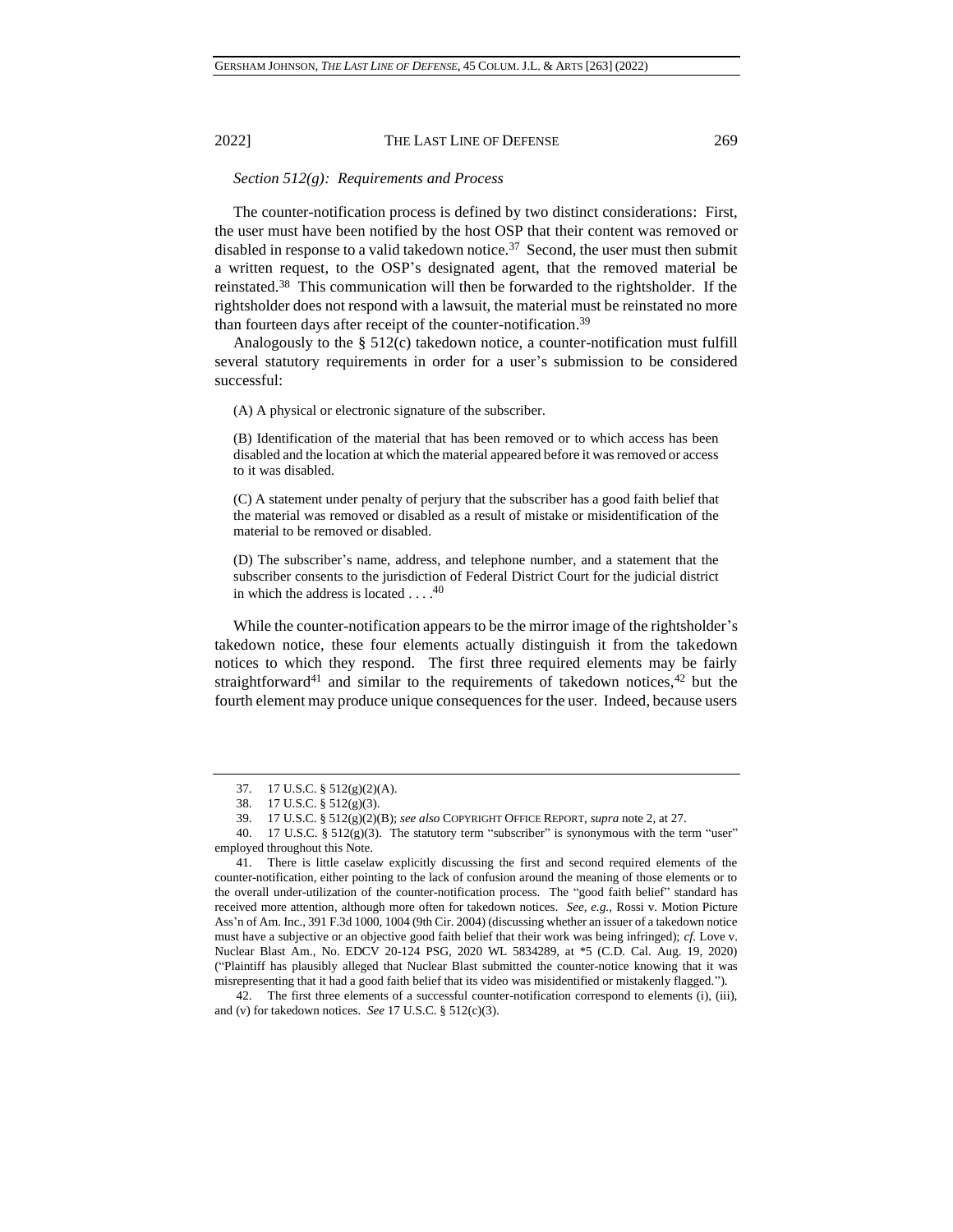<span id="page-7-0"></span>must consent to a federal jurisdiction and identify themselves<sup>43</sup>—and because the issue of a rightsholder's "good faith" is rarely litigated<sup>44</sup>—the counter-notification places the threat of DMCA litigation primarily at the feet of users, despite the actions of rightsholders.<sup>45</sup>

<span id="page-7-1"></span>It is worth reiterating that because a counter-notification is a defensive measure, a user may issue one only *after* the content has actually been removed in response to a takedown notice—regardless of whether the user anticipates that their work may be targeted for removal by a rightsholder.<sup>46</sup> Moreover, a user's content cannot be put back immediately upon issuance of a counter-notification; an OSP has ten to fourteen business days from receipt of a counter-notification to replace the removed material.<sup>47</sup> Rightsholders, on the other hand, may issue a takedown notice at any time.<sup>48</sup> The current statutory requirements for a counter-notification are therefore completely dependent upon the actions of the rightsholder.

#### *Section 512(f): The Necessary Consideration of Fair Use*

The third required element for a  $\S$  512(g) counter-notification produces unique results as applied to the kinds of users who create educational and other "transformative" content. This element codifies the requirement—also expressed more consequentially under  $\S 512(f)$ —that the user affirm, under penalty of perjury, that they have a "good faith belief" that their content was wrongfully targeted by the takedown notice before they may submit a counter-notification. In the wake of the Ninth Circuit's 2004 decision in *Lenz v. Universal Music Corp.*, the broader § 512(f) good faith requirement is sometimes taken to mean that rightsholders and users alike must consider fair use before issuing a DMCA notice, lest they be faced with misrepresentation claims.<sup>49</sup> This means that users who create educational content—

46*. See* 17 U.S.C. § 512(g)(3)(B) (requiring the user to identify the content that "*has been removed* or to which access *has been disabled*") (emphasis added).

<sup>43</sup>*. See* 17 U.S.C. § 512(g)(3). For users who are outside the United States, the federal jurisdiction will typically correspond to "any judicial district in which the service provider may be found."

<sup>44.</sup> Asha Velay, *Using the First Fair Use Factor To Screen DMCA Takedowns*, 17 VA. SPORTS & ENT. L.J. 54, 59 (2017) (noting that litigation under § 512(f), which defines the standard of good faith, is sparse).

<sup>45</sup>*. See* Zoe Carpou, Note, *Robots, Pirates, and the Rise of the Automated Takedown Regime: Using the DMCA To Fight Piracy and Protect End-Users*, 39 COLUM. J.L. & ARTS 551, 566–67 (2016) ("Indeed,  $\S$  512(g)'s requirement that users submit to the jurisdiction of the courts before they can counternotify has resulted in at least some instances in which users provide false information in their counternotification."); *cf.* BMaddox Enterprises LLC v. Oskouie, 17 Civ. 1889 (RA)(HBP), 2017 WL 9534738, at \*3 n.4 (S.D.N.Y. Sept. 8, 2017) (briefly noting the plaintiff's claim that the defendants' counternotifications contained "false identifying information"). *But see* 17 U.S.C. § 512(f) (allowing for users to bring misrepresentation claims against rightsholders who abuse the takedown notice procedure).

<sup>47.</sup> 17 U.S.C. § 512(g)(2)(C).

<sup>48</sup>*. See* 17 U.S.C. § 512(c).

<sup>49</sup>*. See* Lenz v. Universal Music Corp., 815 F.3d 1145, 1154 (9th Cir. 2016) (holding that § 512(f) requires rightsholders to "consider fair use before sending a takedown notification"); *see also* Rossi v. Motion Picture Ass'n of Am., Inc., 391 F.3d 1000, 1004 (9th Cir. 2004) ("[T]he 'good faith belief' requirement in §  $512(c)(3)(A)(v)$  encompasses a subjective, rather than objective, standard."). Though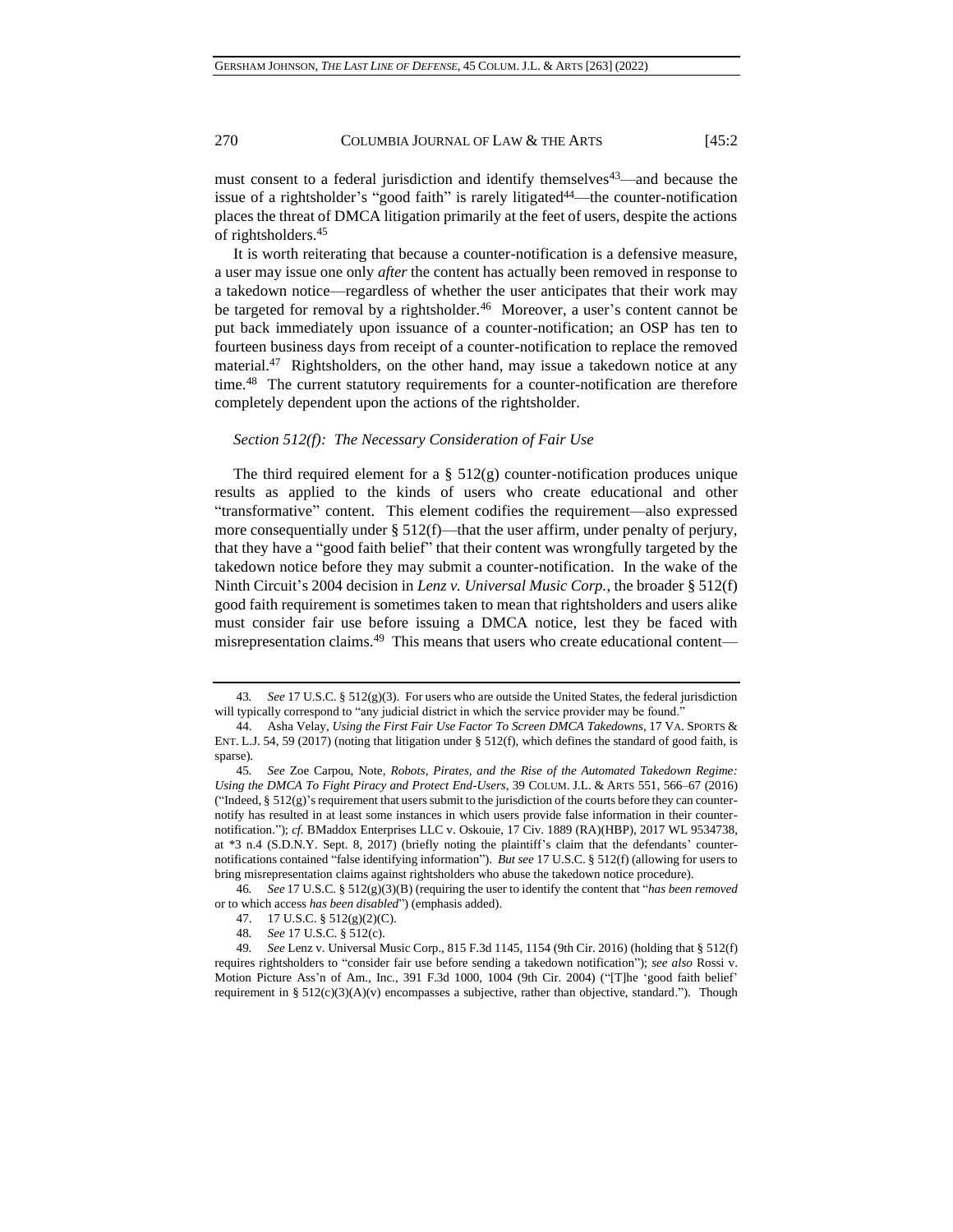<span id="page-8-0"></span>

and who in theory are already considering fair use—should be prime candidates for issuing successful counter-notifications.<sup>50</sup>

However, because takedown notices issue in response to a user's apparent infringement of a rightsholder's copyrighted work, rebutting such notices often requires the user to assert "fair use" by default.<sup>51</sup> The fair use defense asserts that the user's incorporation of portions of a copyrighted work was in fact "reasonable," and that a reasonable rightsholder would therefore consent to such use.<sup>52</sup> Such an argument can be made upon the examination of four nonexhaustive factors: (1) the purpose and character of the use; (2) the nature of the copyrighted work; (3) the amount of the work used; and (4) the effect of the use upon the potential market for or the value of the copyrighted work.<sup>53</sup> Although all four factors are taken into consideration, factors one and four dominate the analysis.<sup>54</sup>

Fair use is frequently invoked as a user's defense in DMCA-related litigation.<sup>55</sup> And between the two dominant fair use factors, it is the first factor that most often favors the defendant, particularly if the defendant's use fits the "description of uses" described in § 107.<sup>56</sup> Because one such use is for "nonprofit educational purposes," users who incorporate a copyrighted work into their uploaded content would likely have a strong fair use defense if the purpose of their use of the work was in fact

these holdings on § 512(f) pertain explicitly to rightsholders (and takedown notices), users are also implicated. *See* 17 U.S.C. § 512(f)(2) (considering the counter-notification). Moreover, the consequences of misrepresentation are damages, including attorneys' fees. 17 U.S.C. § 512(f).

<sup>50.</sup> This assumes that the other requirements for issuing a successful counter-notification, which are primarily procedural, have also been satisfied.

<sup>51.</sup> Laura Zapata-Kim, *Should Youtube's Content ID Be Liable for Misrepresentation Under the Digital Millennium Copyright Act?*, 57 B.C. L. REV. 1847, 1855 (2016) ("Content creators that choose to file counter notices generally claim that their material is not infringing any copyright because it is fair use.").

<sup>52</sup>*. See* Harper & Row Publishers, Inc. v. Nation Enters., 471 U.S. 539, 549–50 (1985).

<sup>53.</sup> 17 U.S.C. § 107.

<sup>54</sup>*. See generally* Campbell v. Acuff-Rose Music, Inc., 510 U.S. 569 (1994) (analyzing the fair use factors in a music parody context, with factor two receiving limited attention and factor three's analysis "harken[ing] back" to factor one); *see also* Joseph P. Liu, *Two-Factor Fair Use?*, 31 COLUM.J.L. & ARTS 571, 572 (2008) (proposing a new fair use test focusing only on factors one and four because "the second and third factors rarely drive fair use outcomes").

<sup>55.</sup> As of this writing, there are only between 100 and 200 cases discussing or referencing a user's counter-notification in the DMCA context. Of these cases, many are not decided on the merits of a rightsholder's copyright infringement claim but rather on other grounds, such as lack of jurisdiction or § 512(f) misrepresentation. *See, e.g.*, Johnson v. New Destiny Christian Ctr. Church, Inc., No. 6:17-cv-710-Orl-37DCI, 2019 WL 1014245, at \*2 (M.D. Fla. Mar. 4, 2019), *aff'd*, 826 F. App'x 766 (11th Cir. 2020) (involving a user-initiated suit under § 512(f) in response to a rightsholder's "malicious prosecution" via takedown notices). Notwithstanding, there are several cases in which users invoke fair use as a defense. *See, e.g.*, Lenz v. Universal Music Corp., 815 F.3d 1145, 1151 (9th Cir. 2016); Hughes v. Benjamin, 437 F. Supp. 3d 382, 395 (S.D.N.Y. 2020) (misrepresentation claim dismissed due to user's "implied statement" of fair use in the parody context); Shropshire v. Canning, No. 10-CV-01941-LHK, 2011 WL 90136, at \*1 (N.D. Cal. Jan. 11, 2011) ("In [the] counter-notice, Defendant stated that he believed the video constituted 'fair use' . . . .").

<sup>56.</sup> *See* Wright v. Warner Books, Inc., 953 F.2d 731, 736 (2d Cir. 1991) ("[T]here is a strong presumption that factor one favors the defendant if the allegedly infringing work fits the description of uses described in section 107.").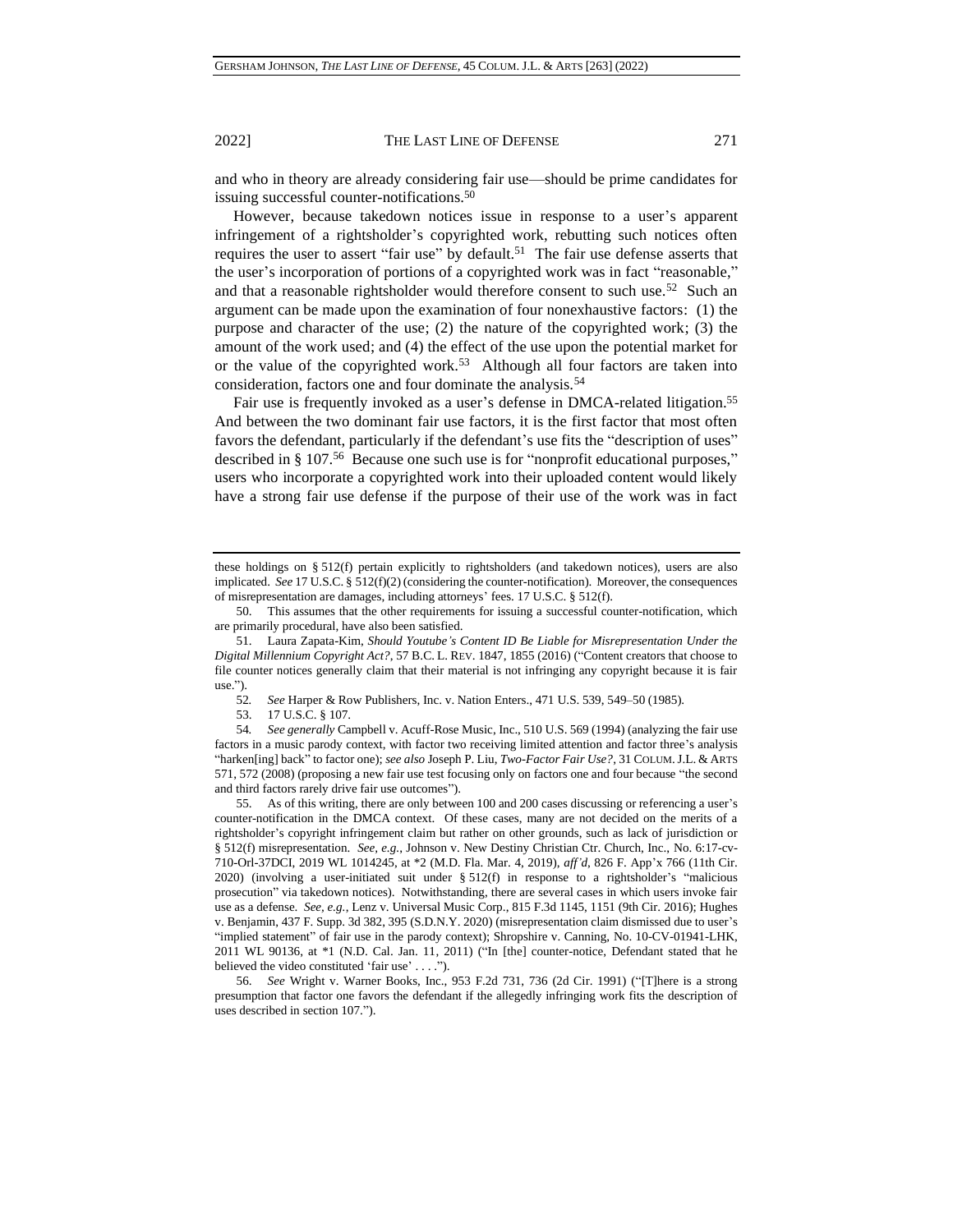educational and noncommercial.<sup>57</sup> But more broadly, users will often seek to establish that the purpose of their use is substantially "transformative" of the copyrighted work, as such a purpose is more likely to satisfy fair use.<sup>58</sup>

Although a transformative purpose alone may not be enough to satisfy fair use,<sup>59</sup> at the counter-notification stage the apparent satisfaction of factor one may be enough to presume that a user had a good faith belief that their counter-notification was validly sent.<sup>60</sup> One commentator has even proposed a first factor screening test for rightsholders issuing takedown notices in order to prevent wrongful takedowns in the first place.<sup>61</sup> Therefore, a user whose content satisfies a nonprofit educational purpose should in theory have no problem issuing facially valid counter-notifications that do not run afoul of § 512(f) misrepresentation penalties.<sup>62</sup>

Users who produce and upload educational content to OSPs are thus prime candidates for examining the flaws of the counter-notification process. Thus, data that establish either that there is a general failure of counter-notifications in this situation or that counter-notifications are not being issued at all will imply that many presumptive instances of fair use are not being protected by counter-notifications. Accordingly, this Note invokes users who produce educational content as a litmus test for the efficacy of the counter-notification.

59. While a transformative purpose may not even be strictly necessary—at least in the case of a nonprofit educational institution's use of copyrighted materials, *see Cambridge Univ. Press v. Patton*, 769 F.3d 1232, 1267 (11th Cir. 2014) ("Thus, we are persuaded that, despite the recent focus on transformativeness under the first factor, use for teaching purposes by a nonprofit, educational institution such as Defendants' favors a finding of fair use under the first factor, despite the nontransformative nature of the use.")—the Supreme Court has established that satisfying factor one is not enough on its own to find fair use. *Campbell*, 510 U.S. at 578 ("Nor may the four statutory factors be treated in isolation, one from another."). At minimum, a defendant will also have to show that there has been no market harm to the plaintiff's work, under factor four. *See, e.g.*, Cariou v. Prince, 714 F.3d 694, 708–09 (2d Cir. 2013) (analyzing the fourth factor immediately following an extensive factor one discussion).

60*. See* Velay, *supra* note [44,](#page-7-0) at 68 ("Because the most determinative factor courts look at to assess fair use is the first factor ... changing the dialogue to a focus on the first factor is a step in the right direction to achieving a practical implementation of the Ninth Circuit's [*Lenz*] decision [requiring subjective good faith in issuing DMCA notices].").

61*. Id.* at 75.

<sup>57</sup>*.* In addition, the nonexhaustive description of uses includes "criticism, comment . . . [and] *teaching*." 17 U.S.C. § 107 (emphasis added).

<sup>58.</sup> While the word "transformative" does not appear in the § 107 description of the first fair use factor, the Supreme Court has found that a sufficiently "transformative" purpose can support a finding of fair use. *See generally Campbell*, 510 U.S. 569. The Court has defined a transformative use as one that "adds something new, with a further purpose or different character, altering the first with new expression, meaning, or message." *Id.* at 579. Indeed, in DMCA litigation, defendants who have issued counternotifications have sought to establish a "transformative" use in several forms, including criticism and commentary. *See, e.g.*, *Hughes*, 437 F. Supp. 3d at 391 (finding that the defendant's use of the plaintiff's work for comment and criticism was a transformative use which favored the defendant under factor one); Hosseinzadeh v. Klein, 276 F. Supp. 3d 34, 45 (S.D.N.Y. 2017) (holding that factor one favors the defendants because "the [defendants'] video is quintessential criticism and comment").

<sup>62.</sup> It is worth noting that a user's good faith belief that a takedown notice was received in error is not synonymous with a fair use defense; a presumptively successful fair use defense instead suggests that the user would have held the good faith belief at the time their counter-notification was issued.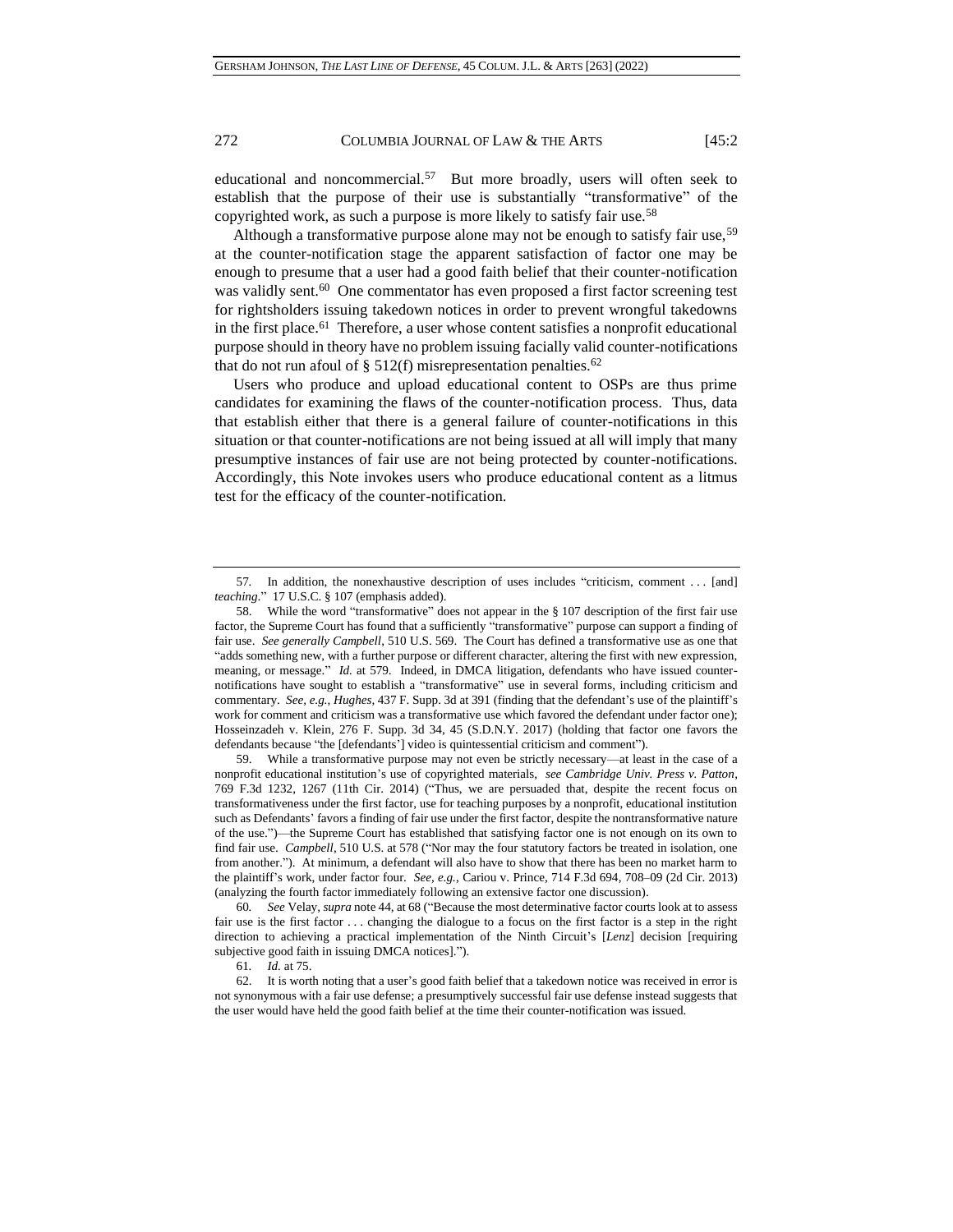## *Defining the Subset: Non-Institutional and Institutional User-Educators*

It is worth briefly defining the sub-universe of users who create online educational content. For the purposes of this Note, the default educational content creator is the YouTuber, of which there are two primary categories: freelance YouTubers unaffiliated with an accredited educational institution ("noninstitutional users")<sup>63</sup> and universities or other accredited institutions ("institutional users").<sup>64</sup> The latter category does not incorporate educators who merely use digital resources to teach their students. Educators who perform or display copyrighted works solely for their class's registered students cannot be said to be purveyors of online educational content, as this content would not be widely available online.<sup>65</sup> Regardless, users who create any content must contend not only with the realities of the DMCA, but also with the policies of the OSPs that they frequent.

## **B. YOUTUBE AND CONTENT ID: AN ILLUSORY ESCAPE FROM THE DMCA**

## **1. Why YouTube: The Importance of YouTube in Online Education**

YouTube has become an invaluable tool for understanding the current position of users of OSPs—and, by extension, the efficacy of the counter-notification process itself—for two reasons: (1) its increasingly substantial role in fair use practices such as education, and (2) its employment of Content ID, a system that often displaces the DMCA regime.

First, "learning-related content" is massively popular on YouTube, garnering 500 million views daily.<sup>66</sup> While this category is admittedly vague, the growing importance of YouTube in online education—particularly since the start of the COVID-19 pandemic<sup>67</sup>—is hardly in dispute. Indeed, the platform has an entire playlist dedicated to education, featuring videos on everything from history to computer programming,<sup>68</sup> and YouTube has even partnered with hundreds of universities and other providers to offer free video lectures.<sup>69</sup> While it is unclear

<sup>63.</sup> Because an accredited institution must be recognized by an approved accrediting agency, *see The Basics of School Accreditation*, HOMELAND SECURITY: STUDY IN THE STATES, https://perma.cc/DL7X-5FBS (last visited Jan. 2, 2022) (defining accreditation as "the recognition from a [U.S. Department of Education-approved] accrediting agency that an institution maintains a certain level of educational standards"), a "noninstitutional user" would include a formally registered nonprofit organization such as Khan Academy, as it is otherwise unaffiliated with any academic institutions.

<sup>64.</sup> Institutional users can be either for-profit or nonprofit. A university that uploads lectures to its YouTube page for public viewing will likely not be exempt from a fair use defense merely because the university is for-profit.

<sup>65.</sup> These educators are nevertheless covered by Section 110 of the Copyright Act. 17 U.S.C. § 110(2).

<sup>66.</sup> Malik Ducard, *What Brands Can Learn from Educational Content on YouTube*, THINK WITH GOOGLE (May 2017), https://perma.cc/YJ59-VQR3.

<sup>67.</sup> Since the start of the COVID-19 pandemic, YouTube has seen a 120% global increase in average daily views of "homeschooling" videos. Wiers, *supra* note [3.](#page-0-1)

<sup>68</sup>*. Learning*, YOUTUBE, https://perma.cc/A79A-RV93 (last visited Nov. 8, 2021).

<sup>69.</sup> Amy Antonio & David Tuffley, *YouTube a Valuable Educational Tool, Not Just Cat Videos*, CONVERSATION (Jan. 15, 2015), https://perma.cc/HFQ6-9KWE.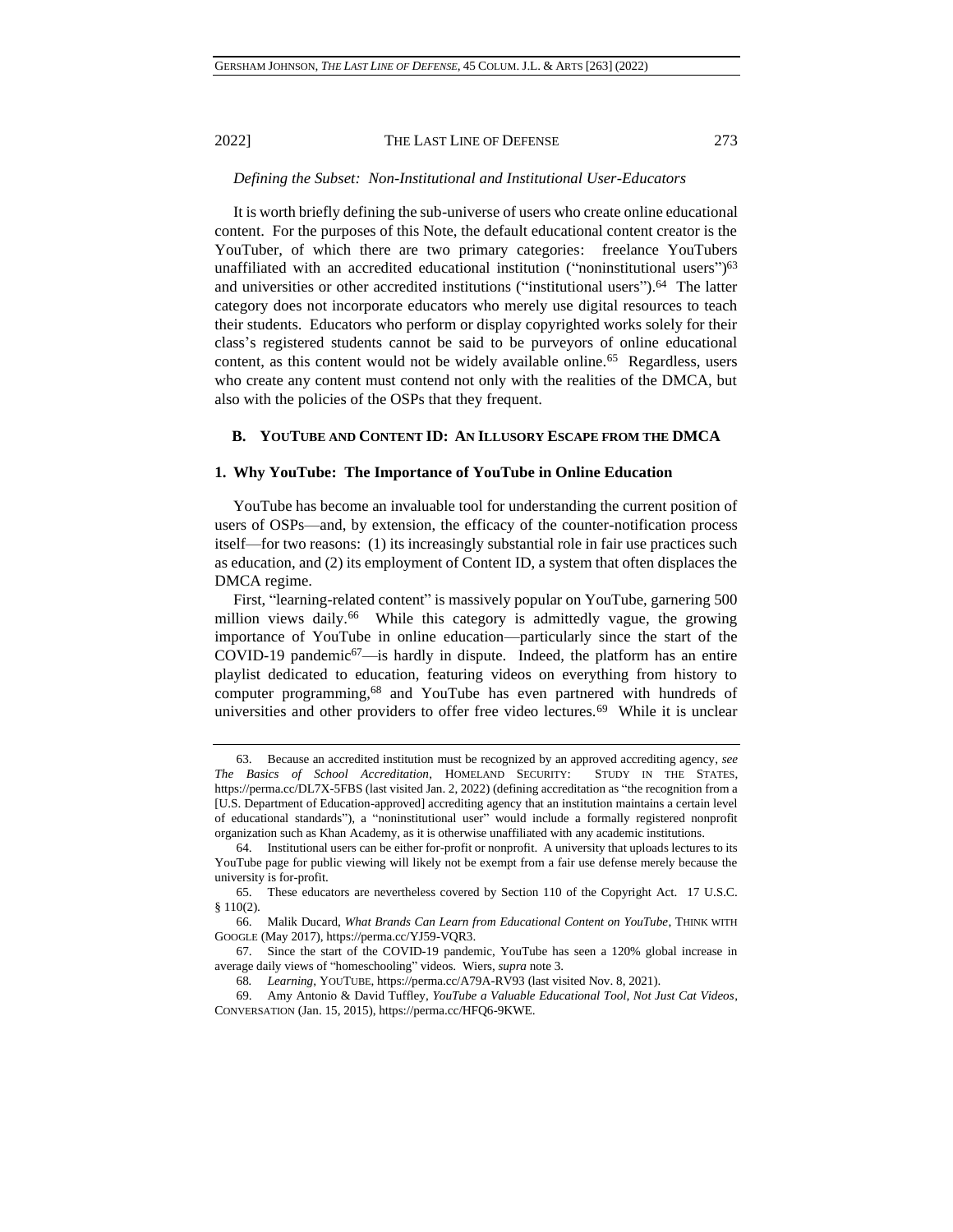what percentage of the total content on YouTube is truly "educational" in nature,70 it is apparent that YouTube is a valuable case study for educational user content and, by extension, the efficacy of ostensibly valid potential counter-notifications.

Secondly, YouTube is also an important case study in the rise of automation in the takedown of copyrighted material. Due to the large numbers of DMCA requests that must be processed under the current internet landscape, OSPs have started turning to automated processes to ease the administrative burden.<sup>71</sup> While these processes generally are more efficient at fulfilling the DMCA's notice-and-takedown requirements than nonautomated methods,<sup>72</sup> YouTube's Content ID algorithm actually exists outside of and intervenes prior to the DMCA's control, leaving users to contend with two separate regimes: a takedown regime and an ex ante blocking regime.<sup>73</sup> Importantly, the potential for "false positives"<sup>74</sup> and fraud<sup>75</sup> stemming from Content ID reveals the necessity of having strong counter-notification and dispute resolution systems to rebut these claims, particularly for educational "fair

71*. See* Adam Eakman, *The Future of the Digital Millennium Copyright Act: How Automation and Crowdsourcing Can Protect Fair Use*, 48 IND. L. REV. 631, 638–39 (2015) (discussing the automation of corporations' takedown processes in response to large volumes of DMCA notices).

72. Penney, *supra* note [13,](#page-2-0) at 471 ("Content targeted by automation was much more likely to be taken offline or made otherwise inaccessible: Only 7% of [Google] Blogger content targeted by automation remained online, while 13% non-automated/individual-sent notices remained online.").

<span id="page-11-0"></span><sup>70.</sup> As used in this Note, "online educational content" refers to content created and uploaded by a user of an OSP which, for purposes of the argument presented, must feature some portion of a copyrighted work, and the copyrighted work must be incorporated into a larger explication that a teacher might themselves present to their students in a classroom setting. Such an explication must include verbal explanations, demonstrations, or diagrams beyond the copyrighted work that help to contextualize or explain the work. Under these criteria, a YouTube video explaining the music theory of a hit song while featuring clips of the song in question would qualify as educational content. However, a YouTube video featuring an individual performing a cover of the same song would not qualify. While a cover of a song could be used educationally, the question is not whether content *could* be used in an educational manner. Instead, the question is whether it is objectively reasonable to conclude that the subjective intent of the user in creating the online content was to educate.

<sup>73.</sup> *Compare* 17 U.S.C. § 512(c)(3) (requiring rightsholders to affirmatively request, via takedown notice, that an OSP remove infringing content published on its website), *with What Is a Content ID Claim?*, YOUTUBE HELP: HELP CENTER, https://perma.cc/S7YW-L6UL (last visited Nov. 17, 2021) (describing algorithm that *automatically* issues Content ID claims on any videos identified as being potentially infringing).

<sup>74.</sup> "False positives" are erroneous matches that inaccurately flag users' material as being infringing. *See* Toni Lester & Dessislava Pachamanova, *The Dilemma of False Positives: Making Content ID Algorithms More Conducive to Fostering Innovative Fair Use in Music Creation*, 24 UCLA ENT. L. REV. 51, 69 (2017) ("False positives are a natural consequence of the use of non-human methods for detection.").

<sup>75.</sup> *See, e.g.*, Tom Gerken, *YouTube's Copyright Claim System Abused by Extorters*, BBC (Feb. 14, 2019), https://perma.cc/WQS8-9YGD; David Kravets, *Rogues Falsely Claim Copyright on YouTube Videos To Hijack Ad Dollars*, WIRED (Nov. 21, 2011), https://perma.cc/JJ3P-FPCY ("[I]f . . . a rogue manages to feed the filter content it doesn't own, a YouTube user could see her video hijacked through a false copyright claim."); *cf.* Josh Katzowitz, *YouTube Stars Say Unfair Copyright Claims Are Making Their Lives Hell*, DAILY DOT (Jan. 27, 2021), https://perma.cc/K2FR-EX9U (citing examples of users whose videos were erroneously targeted by Content ID claims).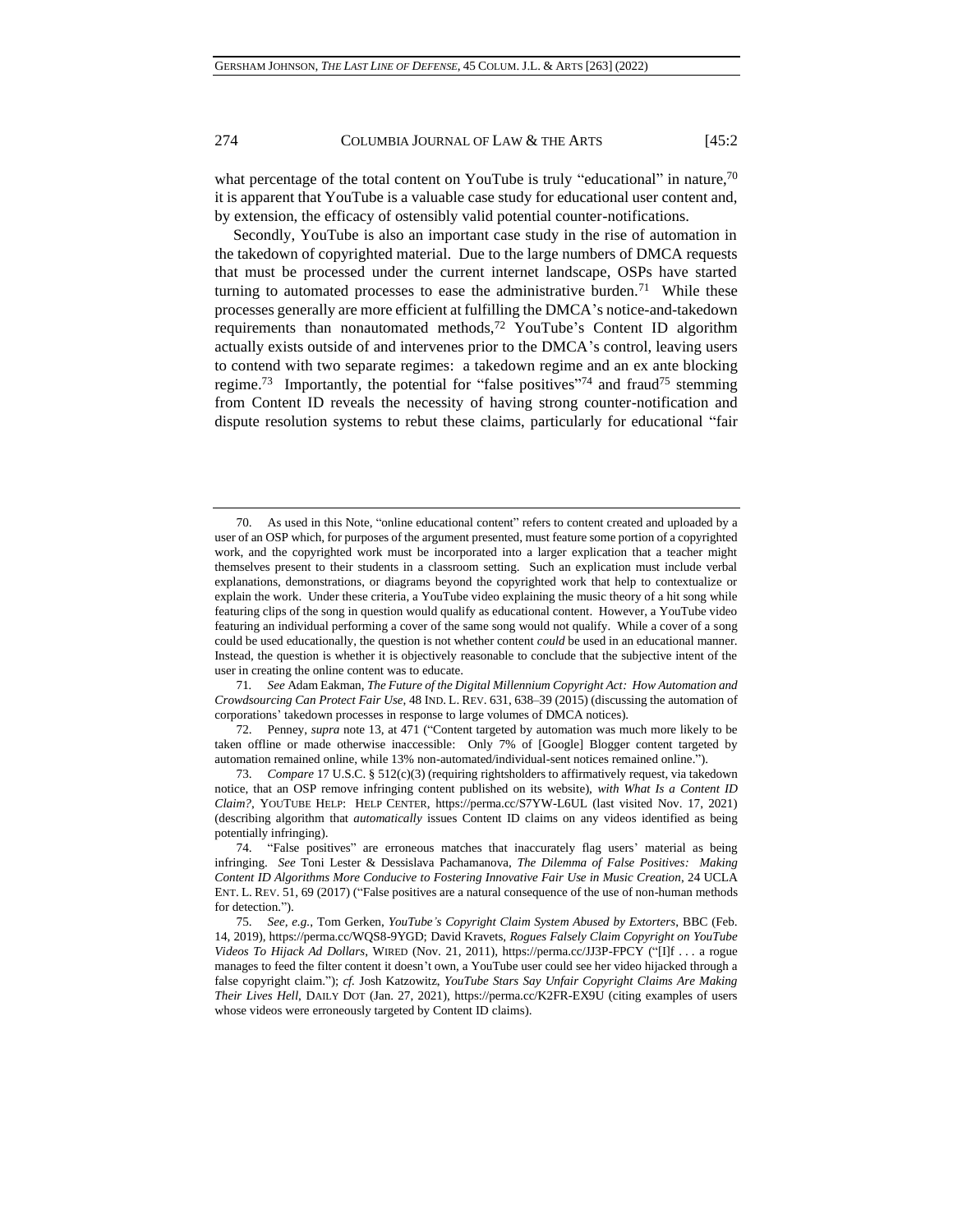users"—non-institutional and institutional alike—who frequently utilize copyrighted works in the content that they create and upload.<sup>76</sup>

## **2. Content ID: YouTube's Limitation To the Counter-Notification**

Under the DMCA's  $\S$  512(c), YouTube is saved from liability for hosting users' infringing material if it expeditiously removes it. YouTube's "copyright strike" system is its primary mechanism for satisfying the DMCA's requirements for establishing a "safe harbor."<sup>77</sup> "Copyright strikes" are issued to users after valid takedown requests are sent by rightsholders, but they may be rebutted by counternotifications.<sup>78</sup> Where YouTube differs is in the consequences a user may accrue in response to multiple takedown notices. If a user receives three takedown notices and therefore three copyright strikes—they become a "repeat infringer" whose account is subject to termination if they fail to successfully issue counternotifications to rebut the strikes (or if the strikes are not retracted).<sup>79</sup>

However, YouTube users' uploaded content may also be blocked by rightsholders independent of the statutory notice-takedown process—and therefore, independent of the users' ability to issue counter-notifications. Under its Content ID filter, YouTube has an online database that stores "fingerprints," which are copies of reference files of copyrighted works.<sup>80</sup> Content ID monitors videos that have been uploaded but not yet published, looking for any content that matches a fingerprint. If a match is found, Content ID will, at the preference of the rightsholder, either block the video from viewership, monetize the video with advertisements, or track the video's viewership data.<sup>81</sup> If the uploaded video does not correspond to any of the fingerprints, it will be published.

These three options complicate the counter-notification process by replacing much of the DMCA's notice-and-takedown regime altogether;<sup>82</sup> rightsholders need not even issue a takedown notice to have a user's allegedly infringing content blocked from viewers, as they may rely on Content ID instead.<sup>83</sup> If a user receives

80. The reference files are submitted by qualifying rightsholders. *How Content ID Works*, YOUTUBE HELP: HELP CENTER, https://perma.cc/FX8K-AVPD (last visited Nov. 8, 2021).

81*. Id.*

<sup>76</sup>*. See* Kastrenakes, *supra* note [9](#page-1-1) ("YouTube is incentivized by law to work with copyright owners once it's received a claim, which puts video creators at a disadvantage when they try to prove fair use. That can make it hard for YouTubers to make educational content that involves breaking down songs or movies, since they risk the videos being taken down . . . .").

<span id="page-12-0"></span><sup>77.</sup> 17 U.S.C. § 512(c)(1) (describing how OSPs may establish a safe harbor from liability).

<sup>78</sup>*. Copyright Strike Basics*, YOUTUBE HELP: HELP CENTER, https://perma.cc/XT5R-BTG9 (last visited Nov. 8, 2021).

<sup>79</sup>*. Id.* The "repeat infringer" language originates in § 512, which requires OSPs to develop policies to remove users who repeatedly commit copyright infringement. 17 U.S.C. § 512(i)(1)(A).

<sup>82.</sup> Content ID was implemented to go the extra mile to placate disgruntled rightsholders who prefer monetization of videos containing their content to outright takedown, and operates largely separately from the DMCA. Nicholas Thomas DeLisa, Note, *You(Tube), Me, and Content ID: Paving the Way for Compulsory Synchronization Licensing on User-Generated Content Platforms*, 81 BROOK. L. REV. 1275, 1284–85 (2016).

<sup>83.</sup> Robert Andrea, *No Safe Harbor: YouTube's Content ID and Fair Use*, B.C. INTELL. PROP. & TECH. F. 1, 7 (2020).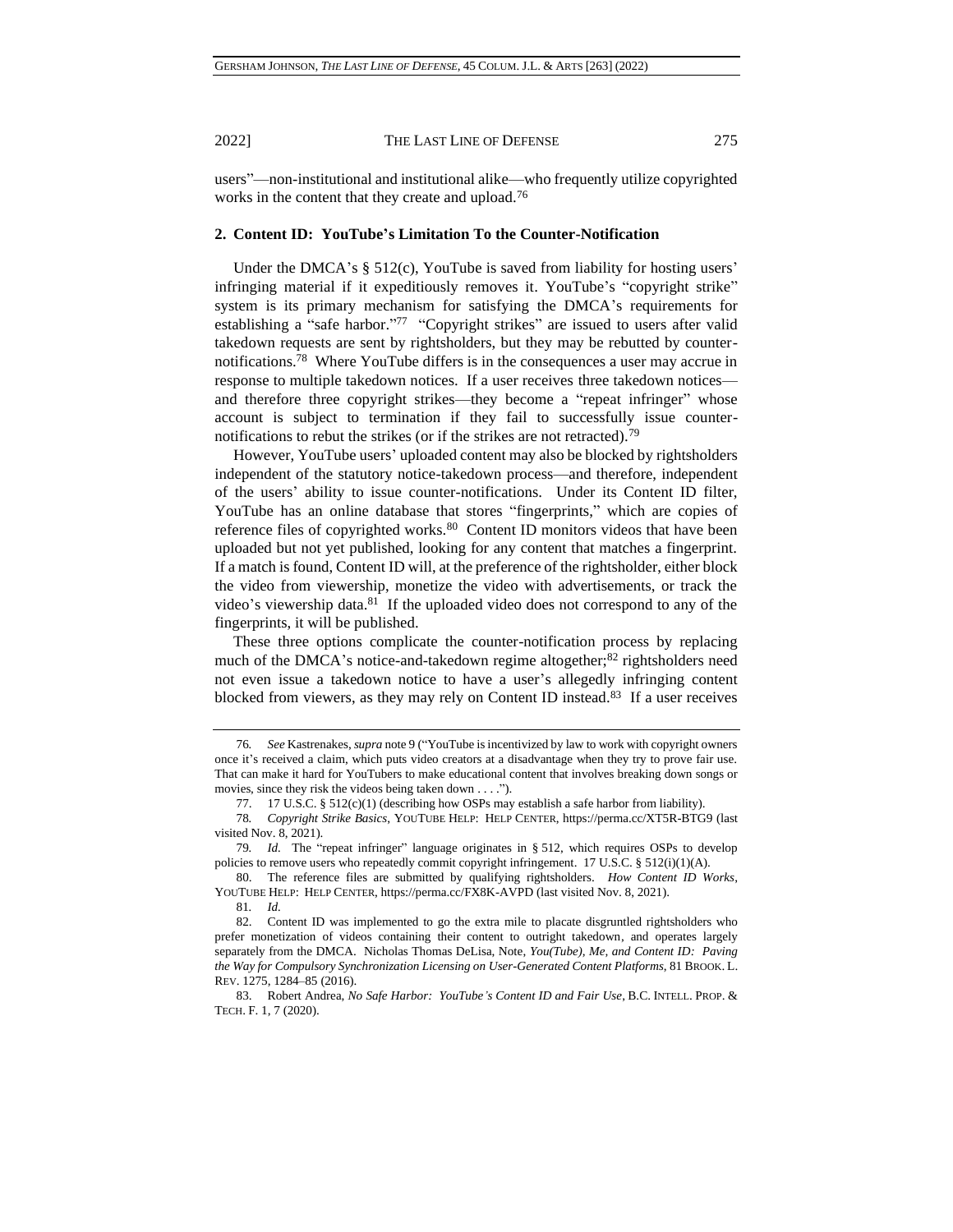an email from YouTube informing the user that they have received a Content ID claim,<sup>84</sup> they must dispute the claim directly to the rightsholder, who has thirty days to respond.<sup>85</sup> If the rightsholder either does not respond or affirmatively releases the claim, the user need not take any further action.<sup>86</sup> However, if the rightsholder chooses to "reinstate" the claim, a user may "appeal" the decision to keep their content posted.<sup>87</sup> In the alternative, a rightsholder may choose to issue a DMCA takedown notice; only then may a user issue a counter-notification in response.<sup>88</sup>

<span id="page-13-0"></span>To reiterate: Content ID is purely an internal policy of YouTube.<sup>89</sup> Content ID therefore diminishes the role of the DMCA—and by extension, the role of the counter-notification. Moreover, the ability of rightsholders to block users' content via Content ID also allows rightsholders to bypass the other safeguards that accompany the DMCA: The necessary consideration of fair use in takedown notices is a statutory obligation under § 512(f), but not required under YouTube's internal Content ID policy.<sup>90</sup> Therefore, with potentially 98% of YouTube's copyright claims going through Content ID as of 2018,<sup>91</sup> Content ID renders the counter-notification a less viable option for users seeking to protect their content.<sup>92</sup>

See id. It is unclear from the instructions whether a user may also submit a counter-notification after a rightsholder merely upholds the claim. Because a rightsholder may submit a takedown notice *either* in lieu of upholding the claim or *after* the user appeals, *see id.*, a user may be required to submit a counter-notification either following their dispute of a claim or following their appeal of an upheld claim. However, a takedown notice is still likely required in order to trigger a counter-notification.

89. Indeed, the system was developed in part to placate media and technology giants, like Viacom, who found the DMCA inadequate to stem the tide of alleged copyright infringement occurring on YouTube. *See* Kenneth Li & Eric Auchard, *YouTube To Test Video ID with Time Warner, Disney*, REUTERS (June 11, 2007), https://perma.cc/9HL4-3354. Content ID has, of course, also helped rightsholders collect revenue from postings containing their copyrighted works. Saba Hamedy, *YouTube Has Paid \$2 Billion To Rights Holders Through Content ID*, MASHABLE (July 13, 2016), https://perma.cc/PU5Y-29TG.

90*. See* Andrea, *supra* note [83,](#page-12-0) at 1, 8; Katharine Trendacosta, *Unfiltered: How YouTube's Content ID Discourages Fair Use and Dictates What We See Online*, ELEC. FRONTIER FOUND. 26, (Dec. 2020), https://perma.cc/6MGL-4TQ8 ("While *the law* does not make fair use of music more difficult to prove than fair use of any other kind of work, *Content ID* does.").

91*.* GOOGLE TRANSPARENCY REPORT, *supra* note [31,](#page-5-0) at 24.

92. A minor consolation for users is that Content ID claims will not result in the termination of the user's account. *See What Is a Content ID Claim?*, YOUTUBE HELP: HELP CENTER, https://perma.cc/S7YW-L6UL (last visited Nov. 17, 2021).

<sup>84.</sup> Unlike the DMCA system, which employs ex post blocking of content, the Content ID system employs ex ante blocking before upload. Moreover, the system is automated: If the problematic ("claimed") segment of a blocked video is trimmed and removed by the user, the associated claim will be released. *See What Is a Content ID Claim?*, YOUTUBE HELP: HELP CENTER, https://perma.cc/S7YW-L6UL (last visited Nov. 17, 2021).

<sup>85</sup>*. Dispute a Content ID Claim*, YOUTUBE HELP: HELP CENTER, https://perma.cc/9KWB-785H (last visited Nov. 17, 2021). Finally, because Content ID is distinct from the DMCA, users do *not* accrue copyright strikes upon receiving Content ID claims. *See id.*

<sup>86</sup>*. Id.*

<sup>87.</sup> A user does have the option to simply appeal a rightsholder's upheld claim without doing anything more. *See id.* It is also unclear if a video that has been "blocked" from upload is still "on" YouTube, ready to be formally removed by a takedown notice.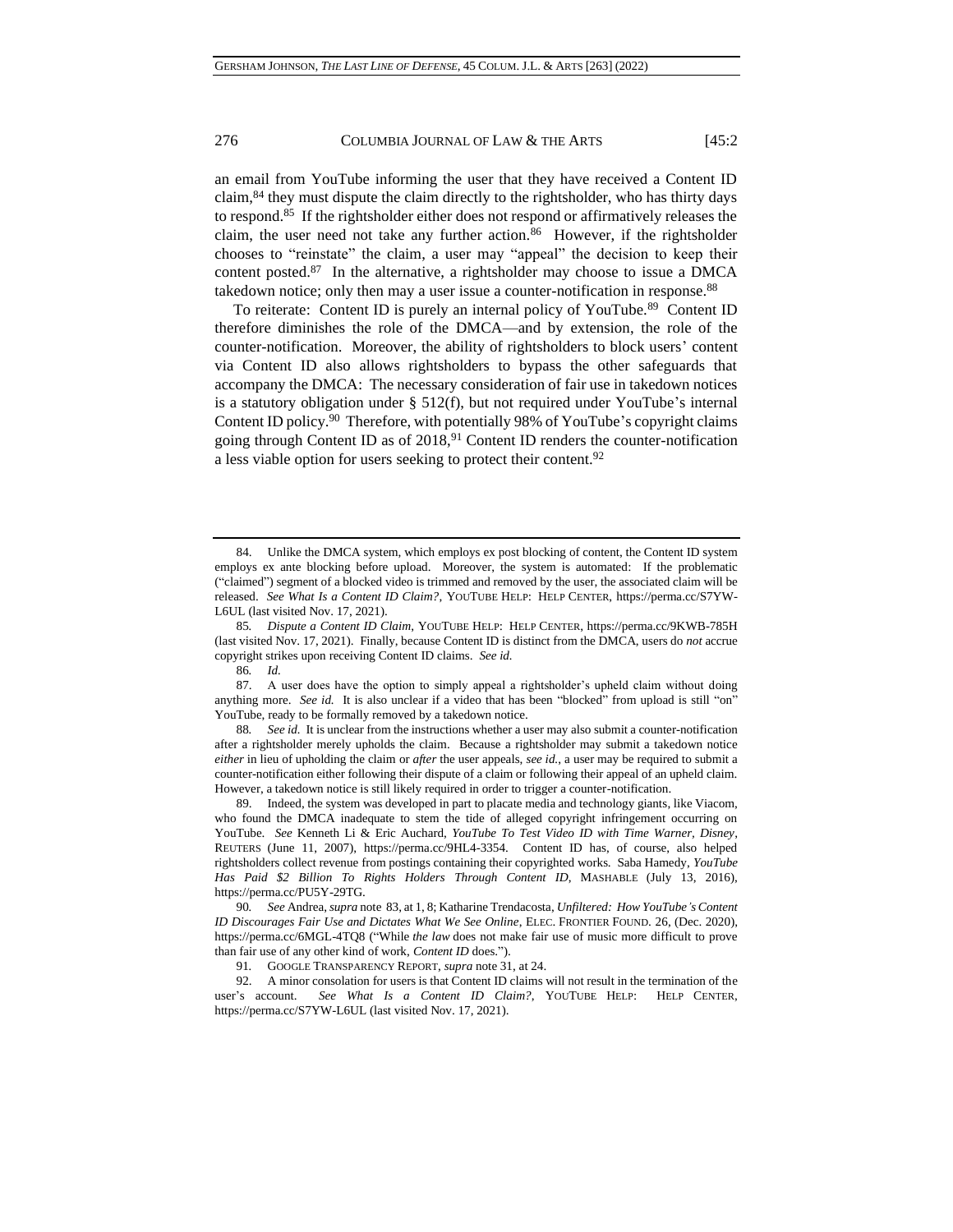While it appears that in 90% of cases rightsholders choose to forego outright blocking and leave user content uploaded,<sup>93</sup> it is less clear what *kinds* of content are being blocked. In the case of educational fair use, it is unclear how much educational content is even being processed by Content ID, let alone how much of that educational content is being blocked by the algorithm.<sup>94</sup> Therefore, even in its diminished capacity, the counter-notification process still looms as a consideration for users of Content ID, particularly for those involved in education.

A final notable alteration on the counter-notification process comes not from Content ID but from YouTube's Terms of Service.<sup>95</sup> While OSPs are incentivized under  $\S$  512 to "promptly notify" users that their material has been removed,  $96$  the actual terms of service of YouTube and other providers proclaim these OSPs' ability to remove content at any time.<sup>97</sup> There is even evidence that YouTube may be disregarding some counter-notifications altogether as a result of its Terms of Service and its arrangements with rightsholders.<sup>98</sup> One YouTuber who makes educational nature videos did not even make it to the counter-notification stage in their copyright infringement dispute, claiming that their attempts to appeal a Content ID claim went completely ignored.<sup>99</sup> It seems that at both the Content ID or DMCA stages,

95. YouTube provides other tools for rightsholders to target and remove content beyond Content ID and its Terms of Service, but they appear more limited in scope. *See Copyright Match Tool*, YOUTUBE HELP: HELP CENTER, https://perma.cc/PTR4-HEQF (last visited Nov. 17, 2021) ("The Copyright Match Tool finds full reuploads of your original videos on other YouTube channels.").

<span id="page-14-0"></span><sup>93.</sup> Most claimed content is likely being monetized. *See* Robert Kyncl, *Why Creators Should Care About European Copyright Rules*, YOUTUBE OFFICIAL BLOG (Sept. 4, 2018), https://perma.cc/V5P6- ND4W.

<sup>94.</sup> There is currently little direct data on how much educational user content contains copyrighted works that have been processed through Content ID. In theory, a good proxy for this data could be found by determining what percentage of educational content relies on the copyrighted works of large rightsholders; that is, large rightsholders appear more likely to qualify for and rely on Content ID. However, it is not clear what percentage of Content ID's qualified rightsholders are actually large rightsholders—especially because the criteria for qualification are so vaguely defined. *See Qualify for Content ID*, YOUTUBE HELP: HELP CENTER, https://perma.cc/QDZ7-4Q7Z (last visited Nov. 17, 2021) (describing the criteria for eligibility, including "whether the copyright owner's content can be claimed through Content ID and their demonstrated need"); *cf. Decoding Content ID: How Artists Make Money on YouTube*, AWAL (Aug. 7, 2018), https://perma.cc/26UL-MTSY ("[M]any indie creators choose to go through an official YouTube Partner. AWAL, a YouTube Certified company, handles the legal and technical necessities for our members."). Therefore, even determining the source of copyrighted works within educational content may not reveal the extent to which educational content is processed through Content ID.

<sup>96.</sup> 17 U.S.C. § 512(g)(2)(A).

<sup>97</sup>*. Terms of Service*, YOUTUBE (Nov. 18, 2020), https://perma.cc/V4SV-PLWG (last visited Nov. 17, 2021) ("If we reasonably believe that any Content is in breach of this Agreement or may cause harm to YouTube, our users, or third parties, we may remove or take down that Content in our discretion.").

<sup>98</sup>*. See Videos Removed or Blocked Due to YouTube's Contractual Obligations*, YOUTUBE HELP: HELP CENTER, https://perma.cc/Y357-97S2 (last visited Nov. 17, 2021) ("YouTube enters into agreements with certain music copyright owners to allow use of their sound recordings and musical compositions . . . . Sometimes, this may mean the Content ID appeals and counter notification processes won't be available."); Michael Weinberg, *Universal Music Group and YouTube Agree to Forget About Fair Use*, PUB. KNOWLEDGE (June 27, 2014), https://perma.cc/725S-GBHJ (discussing how YouTube initially opted to ignore a counter-notification from a user in response to a takedown notice from UMG).

<sup>99.</sup> u/elle\_\_\_, Comment to *YouTube's Content Claim System Is Out of Control*, REDDIT, https://perma.cc/GQ53-MWC2 (last visited Nov. 17, 2021).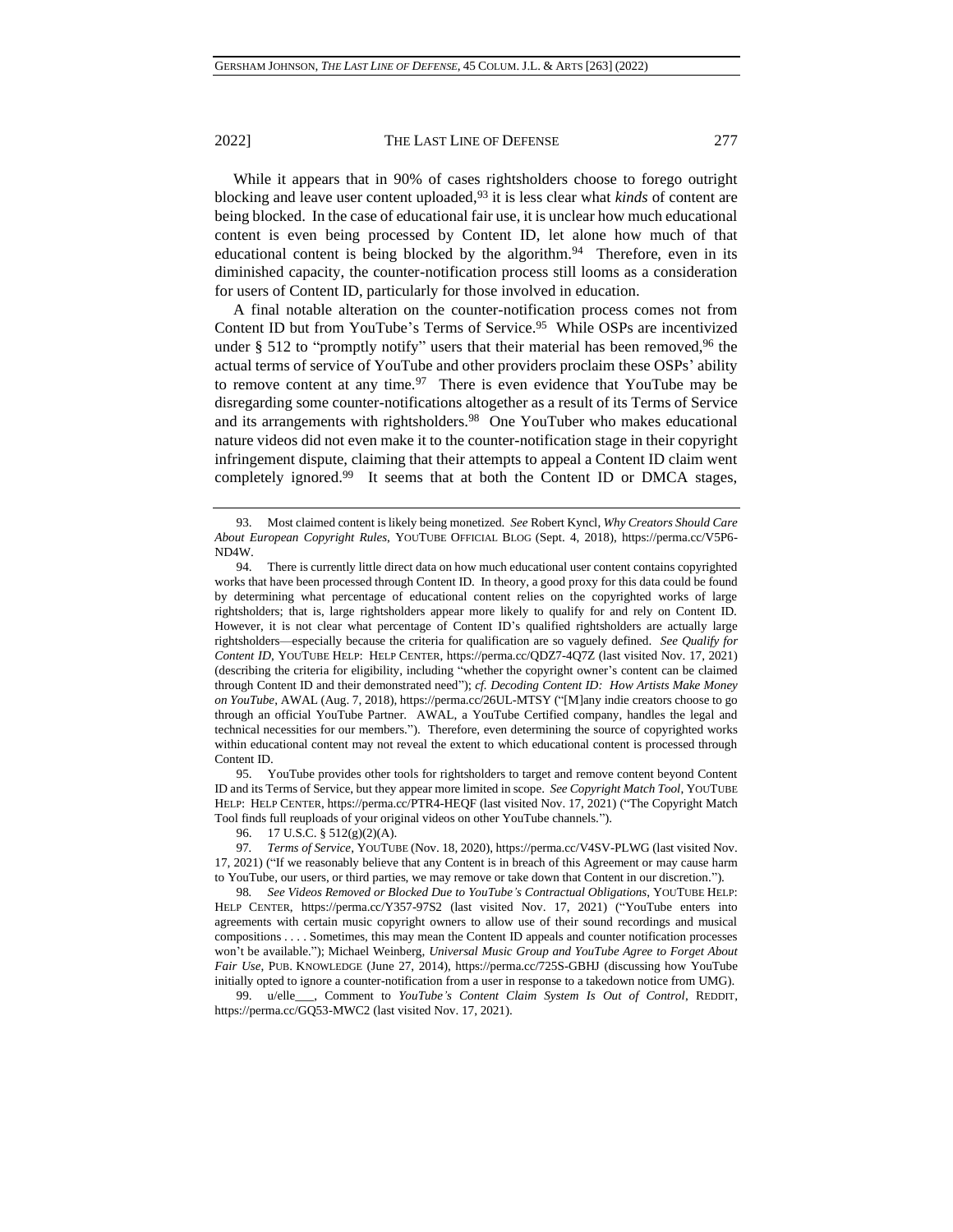analyzing the potential pitfalls of YouTube's user defense mechanisms provides an invaluable opportunity to better understanding how users navigate the current internet ecosystem.

## **C. "TRUSTED USERS" AND THE IMPORTANCE OF ACCREDITATION**

Facing both Content ID and the DMCA proper, the counter-notification will not remedy many instances of content-blocking. Both non-institutional and institutional users who create educational content typically only have recourse to a thin shield to protect the material that they upload to OSPs. Nonetheless, it is worth noting that formally recognized ("accredited") educational institutions are often granted more statutory protections when incorporating copyrighted works into their educational content. But these protections exist only under extremely limited circumstances, such as when a nonprofit institution is itself acting as an OSP,<sup>100</sup> or when traditional classroom educators affiliated with a nonprofit institution are communicating copyrighted work directly to their students.<sup>101</sup> Although statutory accreditation typically protects only universities and other educators, one notable quasiaccreditation system, proposed for the European Union copyright system, would grant some of the protections afforded accredited institutions to ordinary users of OSPs as well.

<span id="page-15-0"></span>Online content sharing service providers (OCSSPs) in the European Union are governed by Article 17 of the Digital Single Market Directive, a statutory scheme that diverges substantially from  $\S 512$ .<sup>102</sup> Most notably, unlike OSPs under  $\S 512$ , host service providers under Article 17 must actually obtain authorization from rightsholders for the use of copyrighted works up front; $103$  this means that OCSSPs must take efforts to preemptively block copyrighted works that have not been

<sup>100.</sup> Section 512(e) provides limitations on liability for "nonprofit educational institutions"—but only in their capacity as online service providers, and only to the extent that their agents (students or other "employees" of the institution) are engaging in potentially infringing activities while performing teaching or research functions. 17 U.S.C. § 512(e). Because of this, a university's YouTube channel would therefore not qualify for protection; while "nonprofit educational institutions" are not defined, the definition of "online service provider" that is most pertinent is "a provider of online services or network access, or the operator of facilities therefor." 17 U.S.C.  $\S$  512(k)(1)(B).

<sup>101</sup>*. See* Hutchinson, *supra* note [5,](#page-1-2) at 2219–21, for a discussion on how, under the TEACH Act, online educators are allowed to "perform or display copyrighted works in the course of their teaching activities without having to fulfill any substantial procedural requirements." But when classroom educators are distributing content to an even wider audience than the immediate classroom, even the TEACH Act provides no shield. *See* 17 U.S.C. § 110(2)(A).

<sup>102.</sup> Article 17 covers a narrower subset of the DMCA's online service providers, primarily major platforms such as YouTube. *See* Jane C. Ginsburg, *A United States Perspective on Digital Single Market Directive Article 17*, *in* EU COPYRIGHT LAW: A COMMENTARY 17 (Irini Stamatoudi & Paul Torremans, eds.) (forthcoming 2021), https://scholarship.law.columbia.edu/faculty\_scholarship/2678/. Some states, such as Poland, have challenged the implementation of Article 17 altogether. *See* Paul Keller, *CJEU Gearing in the Polish Challenge to Article 17: Not Even the Supporters of the Provision Agree on how It Should Work*, KLUWER COPYRIGHT BLOG (Nov. 11, 2020), http://perma.cc/M7P8-NC2C.

<sup>103</sup>*. See* DSM-Directive, Art. 17(2). Unlike § 512, once host service providers have been granted a license by a rightsholder, users are granted permission to post content—so long as they are not acting as commercial entities. *See* Ginsburg, *supra* note [102,](#page-15-0) at 16.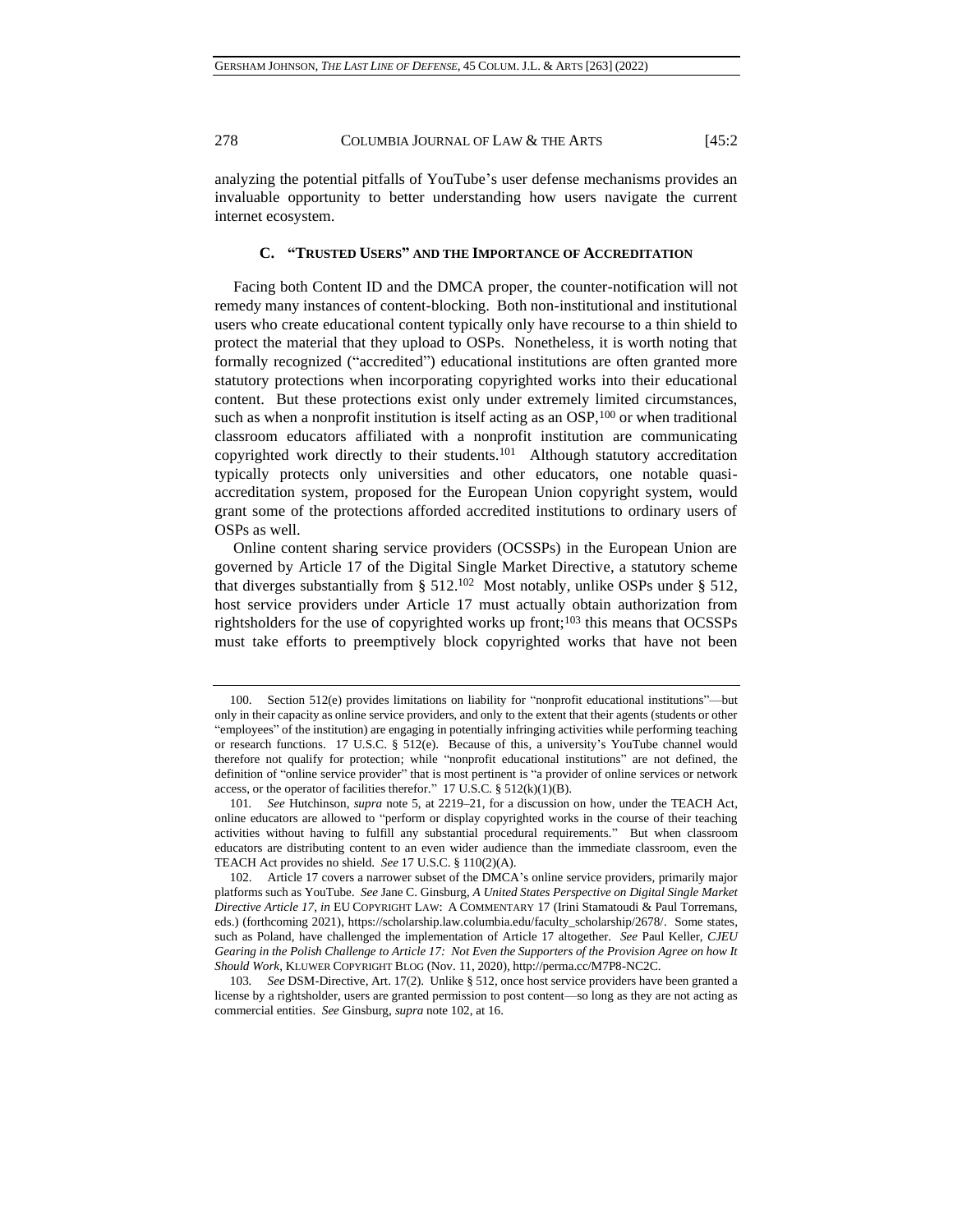<span id="page-16-0"></span>

licensed before they appear online, thus aligning this system more with the preupload blocking of Content ID than the DMCA.<sup>104</sup>

But despite differences in overall architecture, the user redress mechanism of Article 17 invites several parallels to the § 512 notice-and-takedown regime. Users of OCSSPs may challenge the blocking of their postings via an "effective and expeditious complaint and review mechanism" not entirely dissimilar from the counter-notification scheme of  $\S$  512,<sup>105</sup> and uses of copyrighted works resembling those covered under the U.S. fair use doctrine are also permitted.<sup>106</sup> While both Article 17 and § 512 are considered to be rather poor protectors of users' interests,<sup>107</sup> observing any approaches taken to improve the former's handling of online copyright infringement may prove useful in improving §512.<sup>108</sup>

One suggestion to improve Article 17 was proposed by Professor Matthias Leistner. He proposes a "trusted user" system, whereby users can preemptively flag their content, during the uploading process, as a justified use of copyrighted material.<sup>109</sup> After a series of successful "flaggings" of justified use (i.e., after a user has successfully asserted fair use multiple times), the standard user can become the "trusted user." This status would confer the benefit of "delayed takedown," allowing the content of the trusted user to stay online following a removal request, avoiding takedown while any disputes are resolved with the rightsholder.<sup>110</sup> Leistner also proposes an analogous "trusted rightsholder" designation, and conceives of an overall system in which trusted and standard users face off against trusted and standard rightsholders, with the outcome of each infringement dispute favoring the higher-ranked participant.<sup>111</sup> This solution, designed to improve the user redress process and provide better protections for users' content, parallels the solution this Note proposes to resolve the issues plaguing the counter-notification.<sup>112</sup>

108. There also exists a takedown regime, although it departs from the DMCA in that it applies only to the infringing user content that failed to be preemptively blocked before upload, and once the content is taken down, it stays down. *See* DSM Directive, Art. 17(4); *see also* Leistner, *supra* note [107,](#page-16-0) at 66.

112*. See infra* Part III.

<sup>104</sup>*. See* Ginsburg, *supra* note [102,](#page-15-0) at 17.

<sup>105.</sup> DSM Directive, Art. 17(9).

<sup>106</sup>*. See* DSM Directive, Art. 17(7); *see also* Ginsburg, *supra* note [102,](#page-15-0) at 18 (noting that uses including "quotation, criticism, review, caricature, parody or pastiche" are covered under Art. 17(7)).

<sup>107.</sup> Matthias Leistner, *European Copyright Licensing and Infringement Liability Under Art. 17 DSM-Directive Compared to Secondary Liability of Content Platforms in the U.S.—Can We Make the New European System a Global Opportunity Instead of a Local Challenge?*, 2 ZEITSCHRIFT FÜR GEISTIGES EIGENTUM/INTELL. PROP. J. (ZGE/IPJ) 1, 60 (2020). ("Empirical data as well as a structural analysis of the fundamental incentive structure, established by both the DMCA as well as the Art. 17 system, show that the user complaint and redress mechanism alone will not be sufficient to effectively protect ('ensure') users' rights and interests.").

<sup>109.</sup> Leistner, *supra* not[e 107,](#page-16-0) at 68.

<sup>110</sup>*. Id.*

<sup>111</sup>*. Id.* at 70–71. As an illustration, if a rightsholder sent a notice to a trusted user, and if the user had flagged their content as being justified, both the notice and the flag would have to be deemed plausible (algorithmically). Then, the notice of the rightsholder would be communicated to the user, who would have a certain amount of time to respond. In this scenario, the trusted user's material would *stay online* for the whole dispute, whether the rightsholder rejects the user's response or not.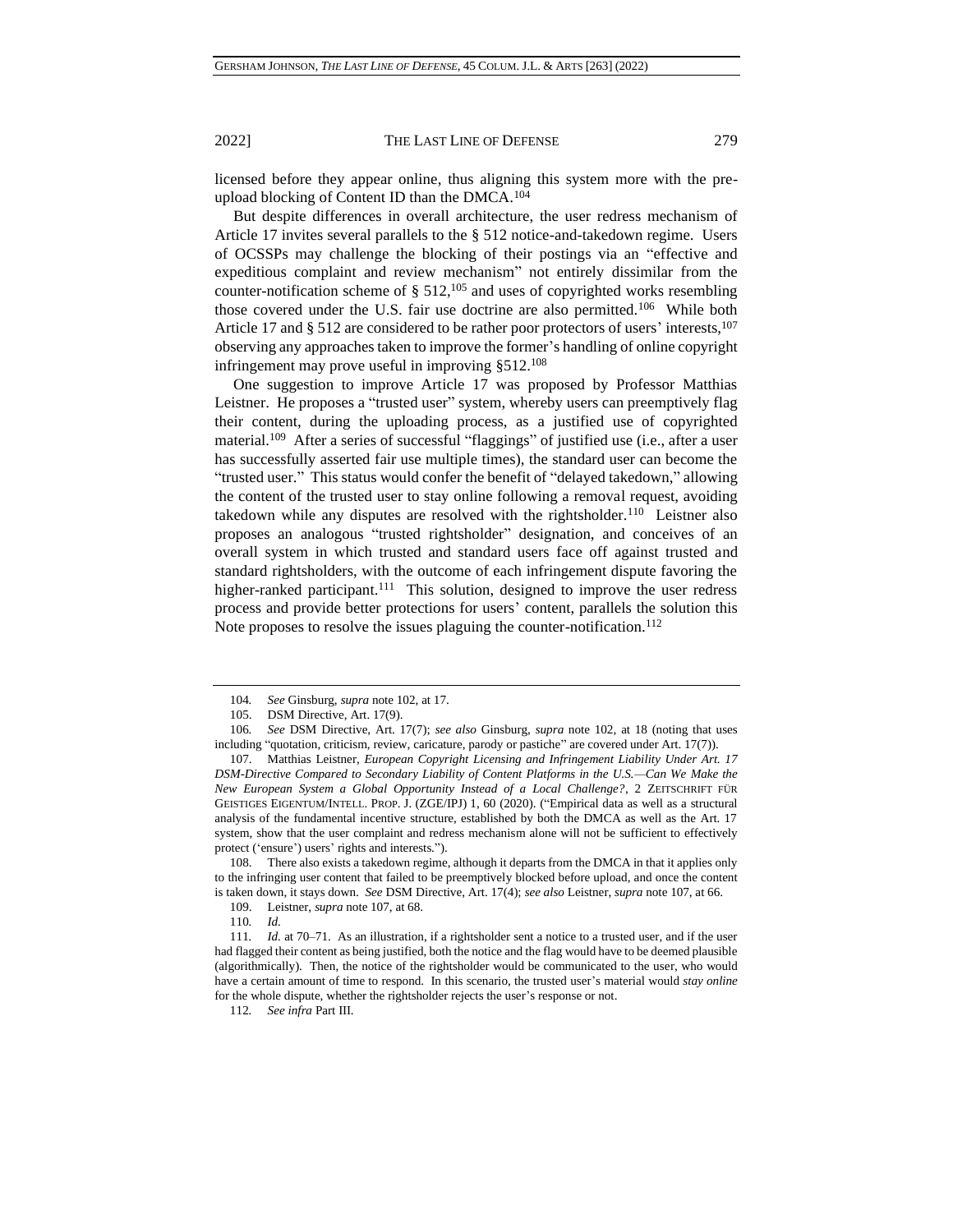# **II. COUNTER-NOTIFICATIONS POSE A TRIPARTITE PROBLEM FOR USERS**

All of the various issues identified under the counter-notification process can be categorized as a tripartite set of factors. The first two factors are user-centric: (1) The counter-notification appears to be underutilized overall, but particularly by those users with presumptively valid "fair use" defenses, and (2) it is more likely to be overutilized by pirates without a valid fair use defense. The final factor is of broader, structural applicability: (3) The timeframe of takedown poses its own issues for both users and rightsholders, who are burdened by the ten-to-fourteen day window during which contested copyright infringement claims are resolved.<sup>113</sup> Examples featuring educational user content particularly emphasize the scope of this tripartite problem, revealing that current solutions are inadequate and that the "First Shot" resolution that this Note proposes in Part III will provide a novel contribution. Together, the three factors—applicable to both the DMCA and Content ID—help make sense of the overarching problems plaguing the counter-notification.

#### **A. A SYNTHESIS OF THE THREE SUB-PROBLEMS OF COUNTER-NOTIFICATIONS**

In May 2020, the Copyright Office published a report on § 512 (the "Copyright Office Report"). This study, which is the first comprehensive government study on the functioning of  $\S 512$ , <sup>114</sup> was commissioned to assess whether the primary goal of the DMCA—to accomplish, in the words of the Copyright Office Report, the balance of the success of OSPs and the greater "internet ecosystem" with protections for rightsholders—had been satisfied.<sup>115</sup> The basic answer provided by the Copyright Office was in the negative: The balance has been "titled askew" for most parties involved.<sup>116</sup>

Despite identifying its focus as the entire internet ecosystem (that is, rightsholders, OSPs, *and* users), the Copyright Office Report's emphasis is, in actuality, primarily on rightsholders and OSPs. The rights of users, and by extension the functionality of counter-notifications, are given less attention. Indeed, in a telling omission, none of the guiding principles of the Copyright Office Report explicitly mentions users or the counter-notification process.<sup>117</sup> Notwithstanding this omission, the Copyright

<sup>113.</sup> Urban, Karaganis, and Schofield briefly identify several issues with the counter-notification process, including the timing and under-utilization issues. *See* Urban, Karaganis & Schofield, *supra* note [13,](#page-2-0) at 44–46. However, their focus does not attempt to account for the differences between (educational) fair users and pirates, and they also attempt to distinguish several other issues, such as lack of delayed takedown, that this Note addresses as part of the tripartite problem.

<sup>114</sup>*. See generally* COPYRIGHT OFFICE REPORT, *supra* note [2,](#page-0-0) at 1 ("This Report is the first full analysis of whether section 512 is working effectively in achieving its aim of balancing the needs of online service providers ('OSPs') with those of creators.").

<sup>115</sup>*. Id.*

<sup>116</sup>*. Id.* For example, § 512's requirement that OSPs adopt and reasonably implement policies to remove "repeat infringers," 17 U.S.C. 512(i)(1)(A), has been interpreted more loosely than perhaps Congress initially intended, tilting the balance in favor of OSPs by giving them greater leeway to adopt unwritten policies. *See* COPYRIGHT OFFICE REPORT, *supra* note [2,](#page-0-0) at 3.

<sup>117.</sup> COPYRIGHT OFFICE REPORT, *supra* note [2,](#page-0-0) at 2.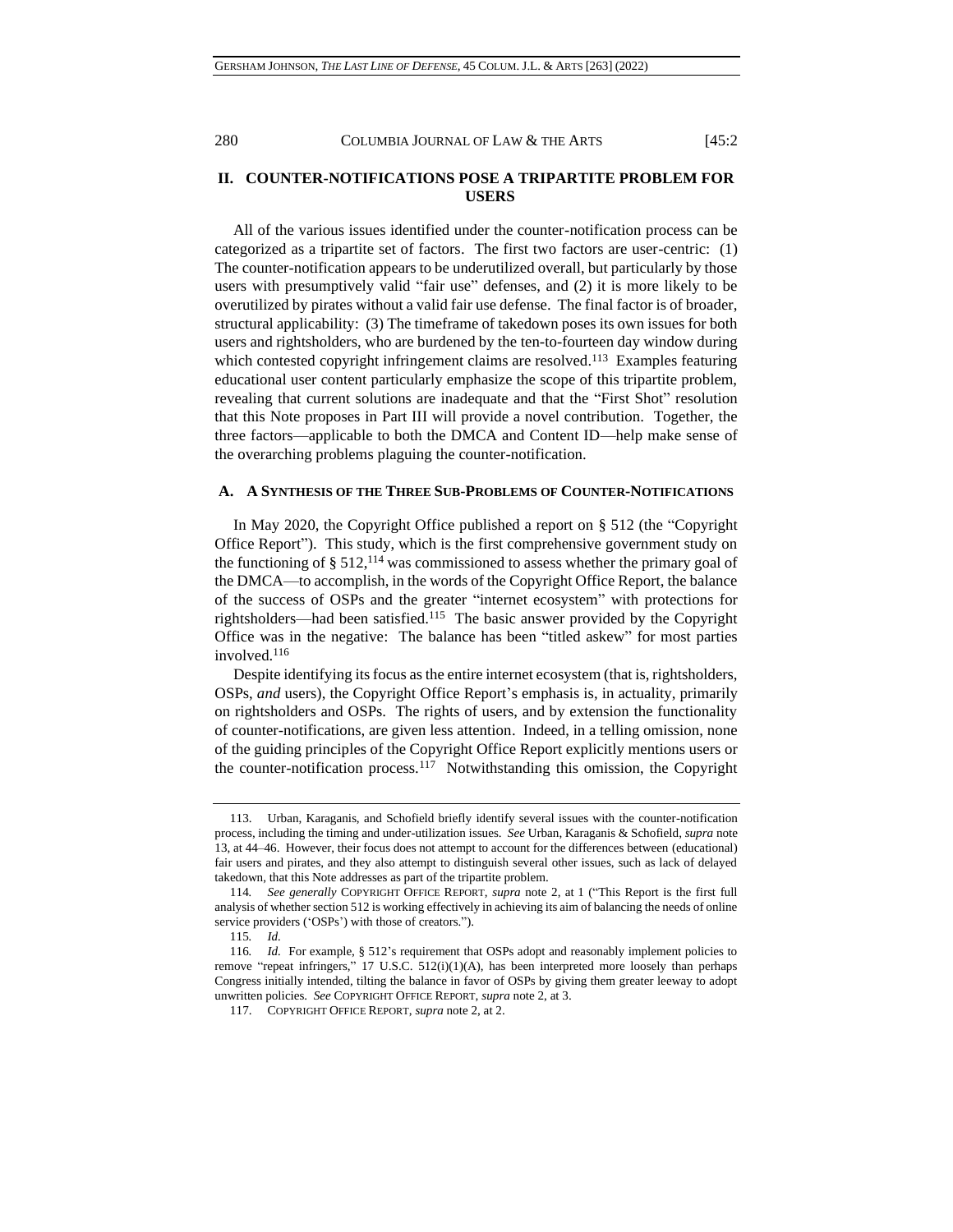Office Report incidentally highlights various data on the counter-notification process. The data on counter-notifications are derived primarily from the perspectives of rightsholders and OSPs, but from this data three distinct trends can be extrapolated, each supported in the literature, that define the distinct limitations of the counter-notification process.

First, counter-notifications appear to be under-utilized by "fair users," those users who can assert appropriate use of rightsholders' copyrighted materials.<sup>118</sup> This underutilization seems to define the practices of both institutional and noninstitutional educational content creators in particular. Secondly, counternotifications are relatively overutilized by "pirate users," those users who fail to validly assert fair use or other defenses.<sup>119</sup> Finally, the time frame for "put back" of removed material after a counter-notification is itself a major structural flaw affecting users and rightsholders alike.<sup>120</sup>

This Note argues that educational content creators, as quintessential fair users, face a burden that is representative of the challenges faced by the more vulnerable users under the notice-and-takedown regime. This is because these users—whether institutional or non-institutional—are more likely to be discouraged from utilizing the counter-notification procedure and because the delay in put back may frustrate their educational objectives. In the wake of the COVID-19 pandemic, few examples of fair use are more representative than education; educational content consumption has only continued to skyrocket since March 2020.<sup>121</sup>

<sup>118.</sup> Despite the existence of notable studies on the under-utilization of counter-notifications that seem to support this point, it is not directly stated anywhere in the Copyright Office Report. Indeed, none of the Report's twelve "conclusions and recommendations" seem to directly address users who upload content to OSPs—and instead focus exclusively on OSPs and rightsholders. *See id.* at 147 ("[S]everal *OSPs* cite, in their comments and at the roundtables, evidence they believe highlights the significant number of inappropriate notices under the current system.") (emphasis added). However, the Report both acknowledges that the number of counter-notifications sent may be insignificant, *see id.* at 80 n.426, and that users may generally not have enough education to properly utilize the system, *see id.* at 172 ("Several commenters emphasize the need for more materials to educate users about the section 512 notice- andtakedown process."). While the Report implies that the lack of education has resulted in erroneous counter-notifications, the diminishing number of counter-notifications overall suggests that users particularly the ones that would actually be concerned about protocol—are not well-versed enough to truly abuse the system.

<sup>119.</sup> The Copyright Office Report highlights, in one of its twelve conclusions, the issue of abusive counter-notifications *and* takedown notices. *See id.* at 5. The Report explicitly notes that identification issues may be encouraging the erroneous notifications—suggesting that pirates who lack a colorable fair use defense may be playing an outsize role in the abusive notices. *Id.* at 34 ("[R]ightsholders say that other developments that obscure the identity of internet users have further complicated the notice-andtakedown process and, more generally, copyright enforcement online."). Note that the Report cites rightsholders for comment, but not users.

<sup>120.</sup> Another of the Copyright Office Report's recommendations is to address the "both too long . . . and too short" ten-to-fourteen-day timeframe for putting back user-generated content. *Id.* at 6.

<sup>121.</sup> Indeed, because "half of YouTube viewers are there for education," educational content is among the most relevant examples of fair use. Sean Berry, *Study Shows Half of YouTube Viewers Are There for Education*, VIDEOMAKER (Nov. 8, 2018), https://perma.cc/RF8Y-QU63; *see also New Udemy Report Shows Surge in Global Online Education in Response to COVID-19*, BUSINESS WIRE, Apr. 30, 2020, https://perma.cc/T8PF-JU5P.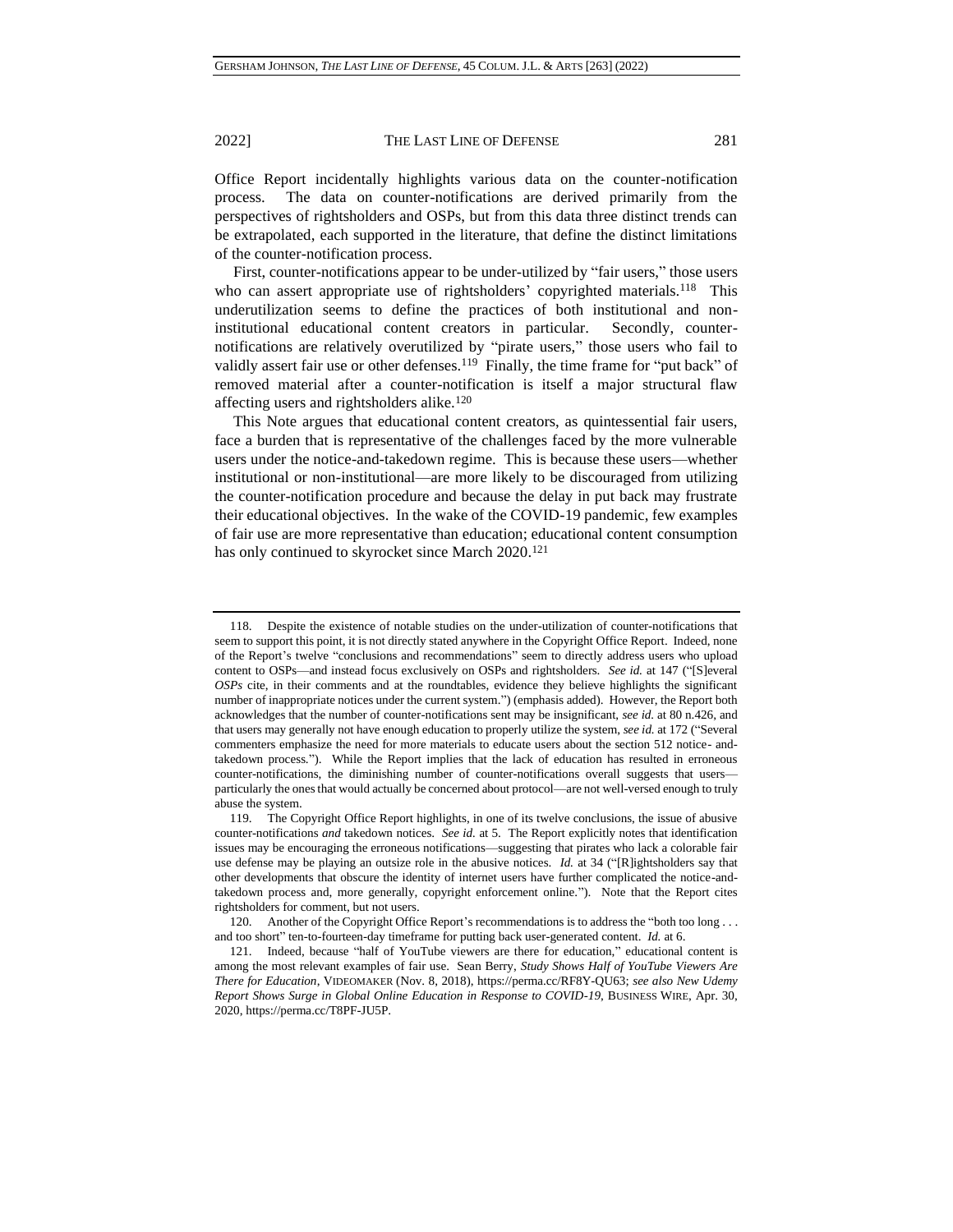**1. Under-Utilization of Counter-Notifications by Educational Fair Users**

That the counter-notification is underutilized has been widely speculated, $122$  but no scholars are truly certain whether or why this is the case.<sup>123</sup> The Copyright Office Report and the legislative history of the DMCA highlight a number of issues with the counter-notification procedure that all seem to point to the underutilization issue, including: the lack of user education on the counter-notification process,  $^{124}$ intimidation due to the byzantine and confusing nature of the process,  $125$  and fear of the potential legal proceedings.<sup>126</sup>

<span id="page-19-0"></span>Academic studies further support the notion that counter-notifications are underutilized, in particular by those who actually have a higher chance at asserting fair use. Several of the other hypothesized reasons for underuse that have been noted—users' lack of knowledge of copyright law,<sup>127</sup> the lack of user awareness that their content has been removed (due to the failure of OSPs to adequately provide notice),<sup>128</sup> the threat to user privacy,<sup>129</sup> and even potential costs associated with

123*. See, e.g.*, Carpou, *supra* not[e 45,](#page-7-1) at 566 ("[T]he reason for the low pushback remains unclear."); Zapata-Kim, *supra* note [51,](#page-8-0) at 1851–52 (speculating on various reasons as to why counter-notifications are under-utilized). It is also important to note that much of the data around § 512 is simply difficult to access. *See* COPYRIGHT OFFICE REPORT, *supra* note [2,](#page-0-0) at 2.

126*. See* 81 Fed. Reg. 78636, 78641 (Nov. 8, 2016); Loren, *supra* note [23,](#page-4-0) at 760 ("[Required information] contents for the counter-notice will cause many individuals to pause before sending one. Even if the material is clearly not infringing, many individual users would rather forego having their material reposted than face a lawsuit.").

<sup>122</sup>*. See, e.g.*, COPYRIGHT OFFICE REPORT, *supra* note [2,](#page-0-0) at 33 n.150 (citing American Association of Independent Music ("A2IM") et al., Comments Submitted in Response To U.S. Copyright Office's Dec. 31, 2015, Notice of Inquiry at 44 (Apr. 1, 2016)); Urban, Karaganis, & Schofield, *supra* note [13,](#page-2-0) at 118 ("Yet all available evidence suggests that counter notices are simply not used."); Penney, *supra* note [3,](#page-0-1) at 458 ("[C]ounter-notices have been found to be very rare under the DMCA."); Carpou, *supra* not[e 45,](#page-7-1) at 575 ("The data reveals that, overall, the rate of [litigation] claims stemming from takedown requests involving counter-notifications or potential § 512(f) violations has been fairly low since *Diebold*."). *But see* COPYRIGHT OFFICE REPORT, *supra* note [2,](#page-0-0) at 147 n.788 (questioning the methodology of the Urban, Karaganis, and Schofield study establishing the low incidence of counter-notifications).

<sup>124.</sup> COPYRIGHT OFFICE REPORT, *supra* note [2,](#page-0-0) at 172.

<sup>125</sup>*. See* 81 Fed. Reg. 78636, 78641 (Nov. 8, 2016); *see also* Leron Solomon, *Fair Users or Content Abusers? The Automatic Flagging of Non-Infringing Videos by Content ID on YouTube*, 44 HOFSTRA L. REV. 237, 254 (2015) ("Although Lenz successfully used the counter-notification process and actually pursued a suit against Universal Music Corp., this is not typically the case because most users do not know about the system, do not know about their rights under copyright law, or are too scared to pursue a lawsuit against a mass media corporation.") (footnotes omitted).

<sup>127.</sup> Urban, Karaganis & Schofield, *supra* not[e 13,](#page-2-0) at 44; Charles W. Hazelwood, Jr., *Fair Use and the Takedown/Put Back Provisions of the Digital Millennium Copyright Act*, 50 IDEA 307, 330 (2010) ("In order to exercise their rights under the put back provisions, the average Internet user must be aware of both the right to put back and their fair use rights.").

<sup>128.</sup> Loren, *supra* not[e 23,](#page-4-0) at 759 ("One consequence of the largely insignificant incentive for OSPs to follow through with the counter-notice aspect of the takedown regime is that users often are unaware of the ability to send a counter-notice and may even be unaware that material they posted has been removed.").

<sup>129</sup>*. See* Urban, Karaganis, & Schofield, *supra* note [13,](#page-2-0) at 45; Carpou, *supra* note [45,](#page-7-1) at 566–67 ("Indeed,  $\S$  512(g)'s requirement that users submit to the jurisdiction of the courts before they can counternotify has resulted in at least some instances in which users provide false information in their counternotification.").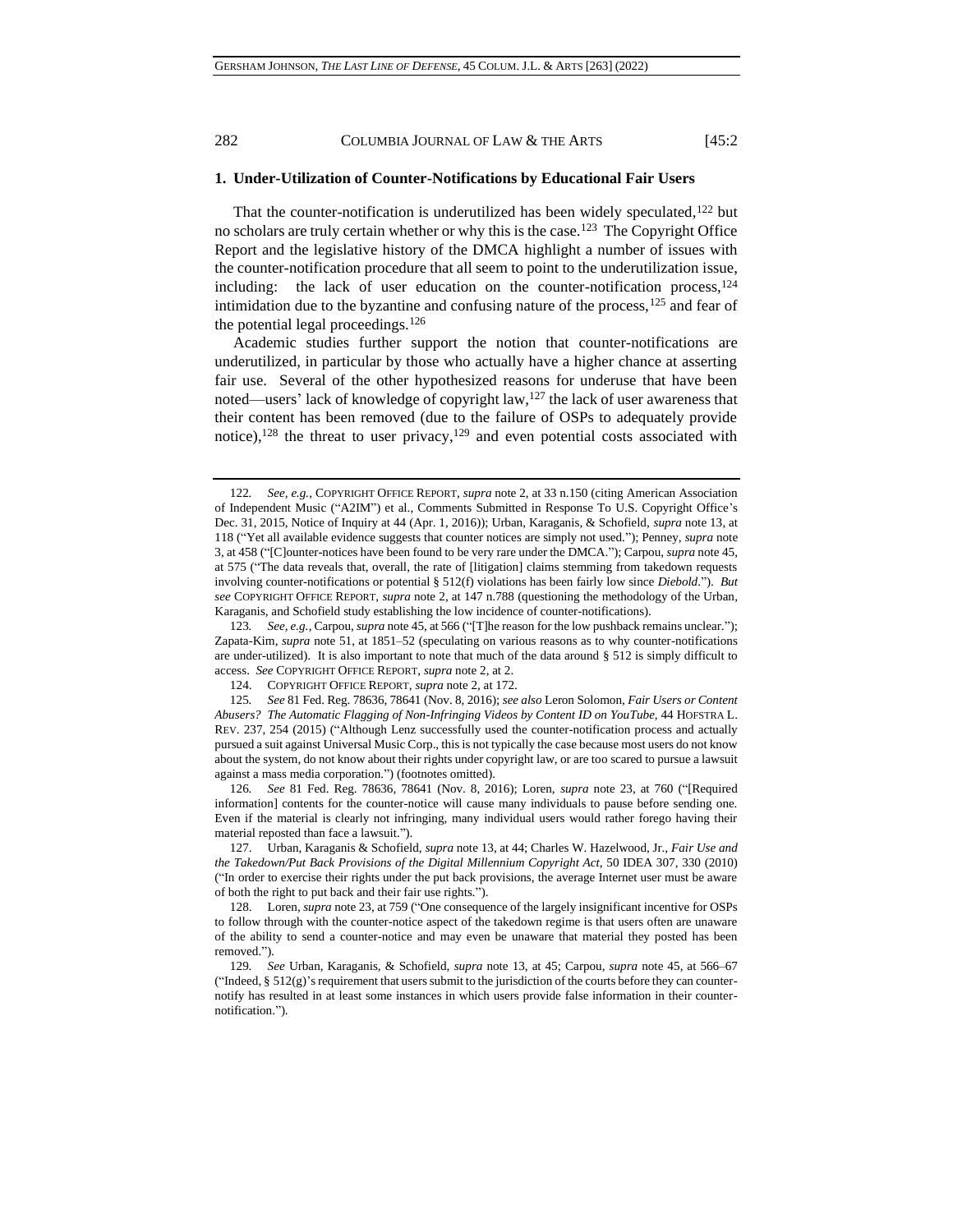seeking legal advice<sup>130</sup>—are all concerns that would likely be more heavily borne by a law-abiding educational fair user than by a pirate who likely would never seek to follow the law to begin with.<sup>131</sup> Although there is not a wealth of data on the actual incidence of counter-notifications, various examples illustrate that both noninstitutional and institutional users face hurdles that likely depress their desire to issue counter-notifications.

For the non-institutional educator,<sup>132</sup> YouTube's instructions for submitting a counter-notification are remarkably lacking in detail; one of the requirements is listed simply as "meet all legal requirements," without specifying what those requirements might be or where to ascertain that information.<sup>133</sup> YouTube does define "fair use" after listing it as a valid reason for submitting a counter-notification, but a user has to exit the "Submit a Copyright Counter Notification" page and click through two additional links before finding a perfunctory definition of the four factors of fair use.<sup>134</sup> Indeed, even this perfunctory definition is completely lacking in examples of educational fair use, thus requiring users to do their own homework. Unfortunately, for non-institutional users who decide to put off figuring out the process until they are actually faced with an infringement claim, it appears that takedown notices themselves often contain little information that would help users in proceeding to rebut them.<sup>135</sup>

Even though users may be more likely to face Content ID claims than takedown notices,<sup>136</sup> the possibility of erroneous claims—which must be resolved by DMCAadjacent channels<sup>137</sup>—can also add to user confusion. One non-institutional educator

132. The discussion that follows is also of import to lay users generally.

133*. Submit a Copyright Counter Notification*, YOUTUBE HELP: HELP CENTER, https://perma.cc/CK9T-JMFN (last visited Nov. 17, 2021).

<sup>130</sup>*. See* Michael Bradford Patterson*, To Speak, Perchance to Have a Dream: The Malicious Author and Orator Estate as a Critique of the Digital Millennium Copyright Act's Subversion of the First Amendment in the Era of Notice and Takedown*, 22 J. INTELL. PROP. L. 177, 197 (2014) ("Those that wish to file a counter-notice often need to consult a lawyer to be able to do so correctly."); Penney, *supra* note [13,](#page-2-0) at 465 ("[Eighty-one percent of] Respondents stated they would not challenge the notice because they were concerned about legal costs.").

<sup>131.</sup> One notable reason posited by Urban and Quilter is that potential infringers may just simply move to different hosting service websites rather than waiting the ten-to-fourteen-day period for put back. *See* Jennifer M. Urban & Laura Quilter, *Efficient Process or "Chilling Effects"? Takedown Notices Under Section 512 of the Digital Millennium Copyright Act*, 22 SANTA CLARA COMP. & HIGH TECH. L.J. 621, 679–80 (2006). But this solution notably fails when applied to established YouTubers who run educational channels. Such users would have no incentive to abandon their channels—and would have every incentive to fight to preserve their content—if the counter-notification process were less onerous. Pirates, on the other hand, would likely have no qualms about switching OSPs.

<sup>134</sup>*. Fair Use on YouTube*, YOUTUBE HELP: HELP CENTER, https://perma.cc/EX85-4L3L (last visited Nov. 17, 2021).

<sup>135.</sup> Hazelwood, *supra* note [127,](#page-19-0) at 330 (discussing an example YouTube takedown notice that does not alert its recipient of their rights to pursue put back of the removed material).

<sup>136.</sup> Unfortunately, it is not really clear how much more likely it is for educational users to face Content ID claims, as it is unclear just how frequently users are incorporating the works of rightsholders who have qualified for Content ID.

<sup>137.</sup> In its description of the claim dispute process, YouTube states that you can "appeal [a rightsholder's] decision" to uphold a claim, but this appeal is confusingly linked to a page that also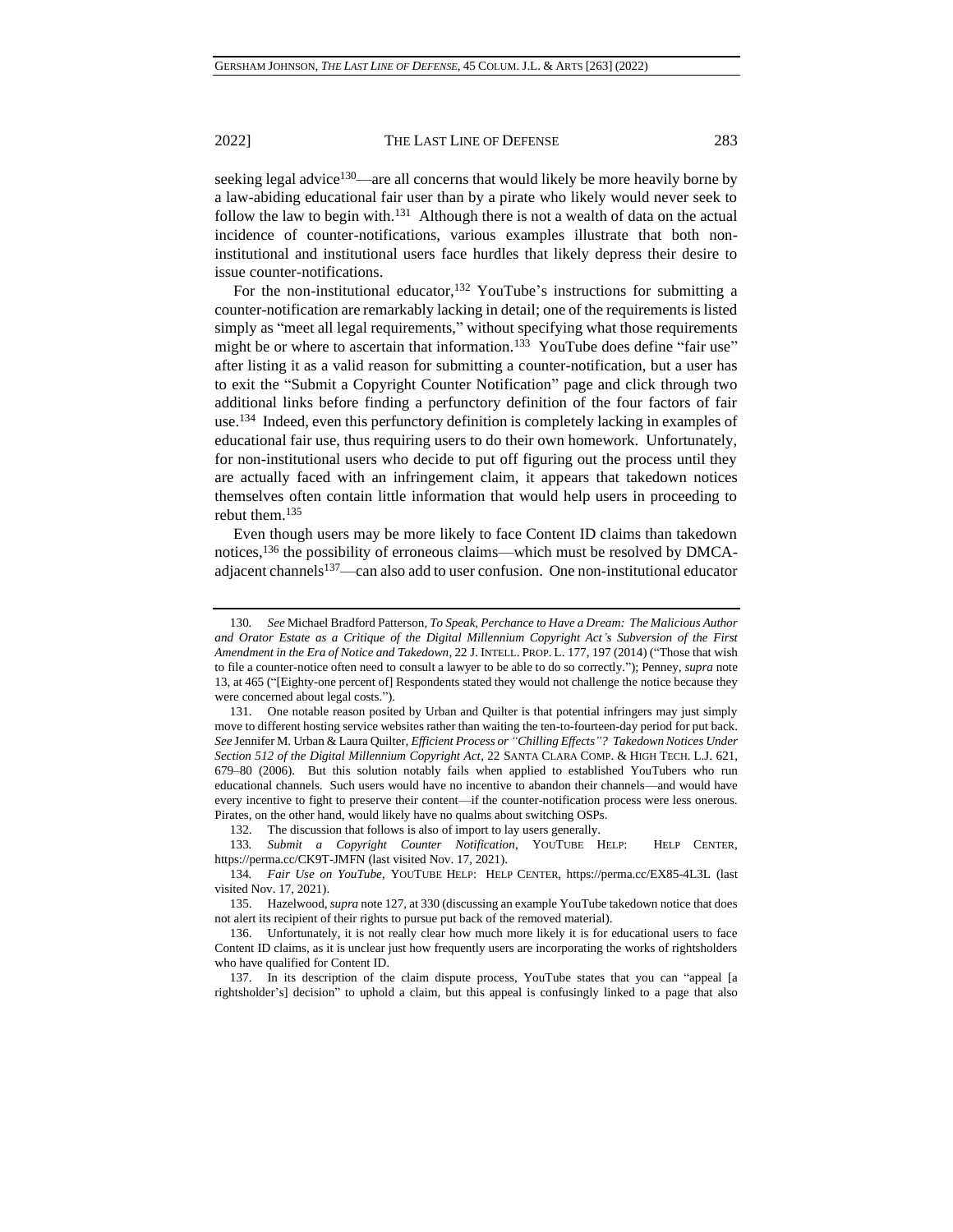actually received a Content ID claim asserting that he had infringed an instrumental backing track that he himself had created and uploaded for teaching purposes.<sup>138</sup> For non-institutional educators seeking to protect their lawful content from Content ID claims and DMCA takedown notices, this labyrinth of requirements may very well discourage deployment of counter-notifications when the need arises.

Confusion over the overall counter-notification submission process does not just impact the layperson, but also hinders institutional creators of educational content as well. When New York University School of Law posted a video to the school's YouTube page—which incidentally featured intellectual property professors discussing copyright infringement disputes in music—the video was flagged by YouTube's Content ID for featuring short snippets of the songs discussed.<sup>139</sup> The professors initially disputed the Content ID claim, but the rightsholders rejected this dispute. The professors were fearful of responding with a counter-notification due to their uncertainty over how many violations the video had really incurred, and whether they would be faced with enough copyright strikes to disable the whole account.<sup>140</sup> Despite the fact that such an educational discussion—featuring minimal usage of copyrighted works—was presumptively fair use, the counter-notification process so baffled these seasoned lawyers that they sought to resolve the dispute through private channels.<sup>141</sup>

The following example is even more illustrative of the shortcomings of statutory protections for users—whether "ordinary" or institutional. Harvard Law Professor William Fisher's lecture on copyright was the victim of a Content ID claim due to the presence of a few sound recordings during an academic discussion focusing on cover versions of Jimi Hendrix's song "Little Wing." 142 What is so striking about this claim is that it was issued against an actual course lecture from CopyrightX,

142. Masnick, *supra* not[e 15.](#page-2-1)

discusses DMCA counter-notifications. *See Dispute a Content ID Claim*, YOUTUBE HELP: HELP CENTER, https://perma.cc/J5AY-D5DC (last visited Nov. 17, 2021).

<sup>138.</sup> Another user had downloaded the educator's track, recorded their own vocals on top of it, and reuploaded it as a new version—thus leading Content ID to erroneously target the original as being the infringing version. *See* Paul Davids, *Craziest Copyright Strike from YouTube Ever?!*, YOUTUBE (July 3, 2018), https://perma.cc/CF6D-KQHW. Fortunately, this dispute was quickly resolved by the parties, though is unclear what would have happened if the dispute resolution had failed and the faux-rightsholder had actually desired to send a takedown notice.

<sup>139</sup>*. How Explaining Copyright Broke the YouTube Copyright System*, NYU LAW, https://perma.cc/S9UN-DVBX (last visited Nov. 17, 2021).

<sup>140</sup>*. Id.* As it turns out, a video can only have one copyright strike at a time, but apparently this was not clear at the time of the dispute.

<sup>141</sup>*. Id.* Although not an accredited institution, the Hudson Valley Bluegrass Association (HVBA) faced a very similar Content ID dispute after uploading educational lectures on the history of bluegrass to its YouTube channel. *See* Mitch Stoltz, *YouTube's Copyright Robots Help Sony Shake Down Educators*, ELEC. FRONTIER FOUND. (May 11, 2016), https://perma.cc/LSS6-PN3H. Despite featuring 30-second clips of music, Content ID flagged the videos due to the policies of Sony Music. *Id.* Like the NYU law professors, the HVBA sought to use private channels to resolve the dispute, and emailed Sony's representative directly to explain their fair use of the music. But instead of resolving the issue, Sony sought a \$500 license fee from the HVBA. *Id.* While this dispute existed completely within YouTube's private Content ID framework—and thus did not involve counter-notifications or other provisions of § 512—it speaks to the futility of the counter-notification measure in allowing educational fair users the opportunity to assert fair use after their work is taken down or blocked by rightsholders.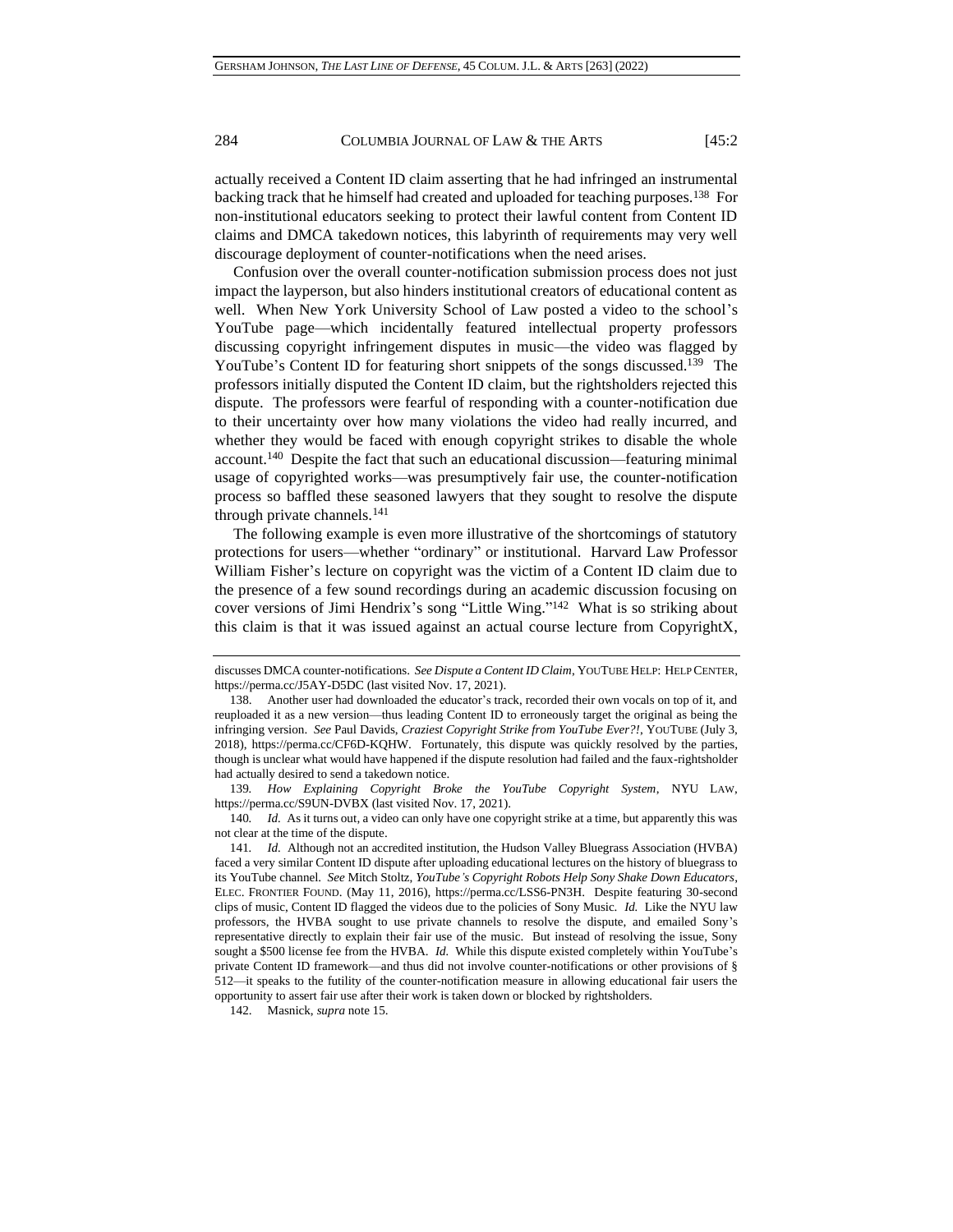Harvard Law School's massive open online course (MOOC) on copyright law.<sup>143</sup> That this seemingly obvious example of fair use could be the victim of a Content ID claim,<sup>144</sup> even if only temporarily, means that even accredited institutions and MOOCs are in danger when they host content on certain OSPs. Such a reality likely provides users with little incentive to engage with  $\S 512(g)$ .

These incidents, while anecdotal, are indicative of structural trends. Music education in particular has been a notable victim of Content ID claims and takedown requests.<sup>145</sup> Multiple YouTubers have experienced having their content blocked by rightsholders such as Universal Music Group—often regardless of the amount of the music excerpted.<sup>146</sup> A two-second guitar riff would seem to satisfy a fair use analysis, but many educational YouTubers try to avoid using material that requires interacting with the DMCA regime, for fear of facing lawsuits.<sup>147</sup>

Importantly, the above examples may point to the issue being one of true *under*utilization, not merely infrequent utilization.<sup>148</sup> It is not that there are few instances

145. Trendacosta, *supra* note [90.](#page-13-0) For an illustration of takedowns in the context of general education, see *Wikimedia Foundation Transparency Report/June 2017/DMCA Takedown Notices*, WIKIMEDIA, https://perma.cc/SYL7-RWHL (last visited Nov. 17, 2021) (detailing how, of eleven takedown notices received, fewer than one-third were granted). The Wikimedia Foundation's mission is "to empower and engage people around the world to collect and develop educational content under a free license or in the public domain, and to disseminate it effectively and globally," so it is likely that the invalid takedown notices it received were targeting a wider array of fair use content than just music. *Mission*, WIKIMEDIA, https://perma.cc/762G-9LDT (last visited Nov. 17, 2021).

148. Of course, not every educational user has faced takedown notices. The Music Copyright Infringement Resource, sponsored by the George Washington University Law School and Columbia Law

<sup>143</sup>*. Lectures*, CopyrightX, https://perma.cc/2J63-QGE6 (last visited Nov. 17, 2021). The video lecture in question was "The Subject Matter of Copyright," and was prepared for both CopyrightX and the law school's general course on copyright law.

<sup>144.</sup> Professor Fisher does use over forty seconds of a few of the recordings. While this is arguably a substantial fraction of a standard-length rock song, the clips were intended to illustrate to the listener, for the purposes of a moral rights discussion, the ways in which subsequent musicians have approached the iconic intro to Jimi Hendrix's song. *See* The Berkman Klein Center for Internet & Society, *William Fisher, CopyrightX: Lecture 3.3., The Subject Matter of Copyright: Music*, YOUTUBE, https://perma.cc/GRC3-4BDC (last visited Nov. 17, 2021). While there is no bright-line rule for the amount of a copyrighted work that can be used by a non-rightsholder for fair use purposes, the Supreme Court has recognized that "the extent of permissible copying varies with the purpose and character of the use." Campbell v. Acuff-Rose Music, Inc., 510 U.S. 569, 586–87 (1994).

<sup>146.</sup> Ernesto Van der Sar, *YouTube's Copyright Mess Is Stifling Music Education*, TORRENT FREAK (Apr. 3, 2019), https://perma.cc/JV2S-6N5Q.

<sup>147</sup>*. Id.* ("[O]n paper YouTubers can ensure that their video is reinstated, but the risk is seen as too high, so they tend to avoid the process."); Julia Alexander, *YouTubers and Record Labels Are Fighting, and Record Labels Keep Winning*, VERGE (May 24, 2019), https://perma.cc/7TJX-U6S4 ("Independent music education channels—such as people teaching viewers how to play parts of songs or breaking down how tracks are constructed—are also struggling with record labels' claims."). An immediate observation surfaces—perhaps the problem really is music: (1) Content ID is particularly adept at targeting music, *see* Trendacosta, *supra* note [90](#page-13-0) ("Transformative Music Content Suffers Because Content ID Disproportionately Affects Audio Material"); and (2) Content ID disproportionately handles YouTube's copyright disputes. It is possible that, in another world without Content ID, these musical works would not be targeted with the same fervor. However, at the very least it is clear that music rightsholders are empowered under Content ID and the DMCA to target for removal any content they wish. It remains an open question how other kinds of educational content would be handled under different circumstances.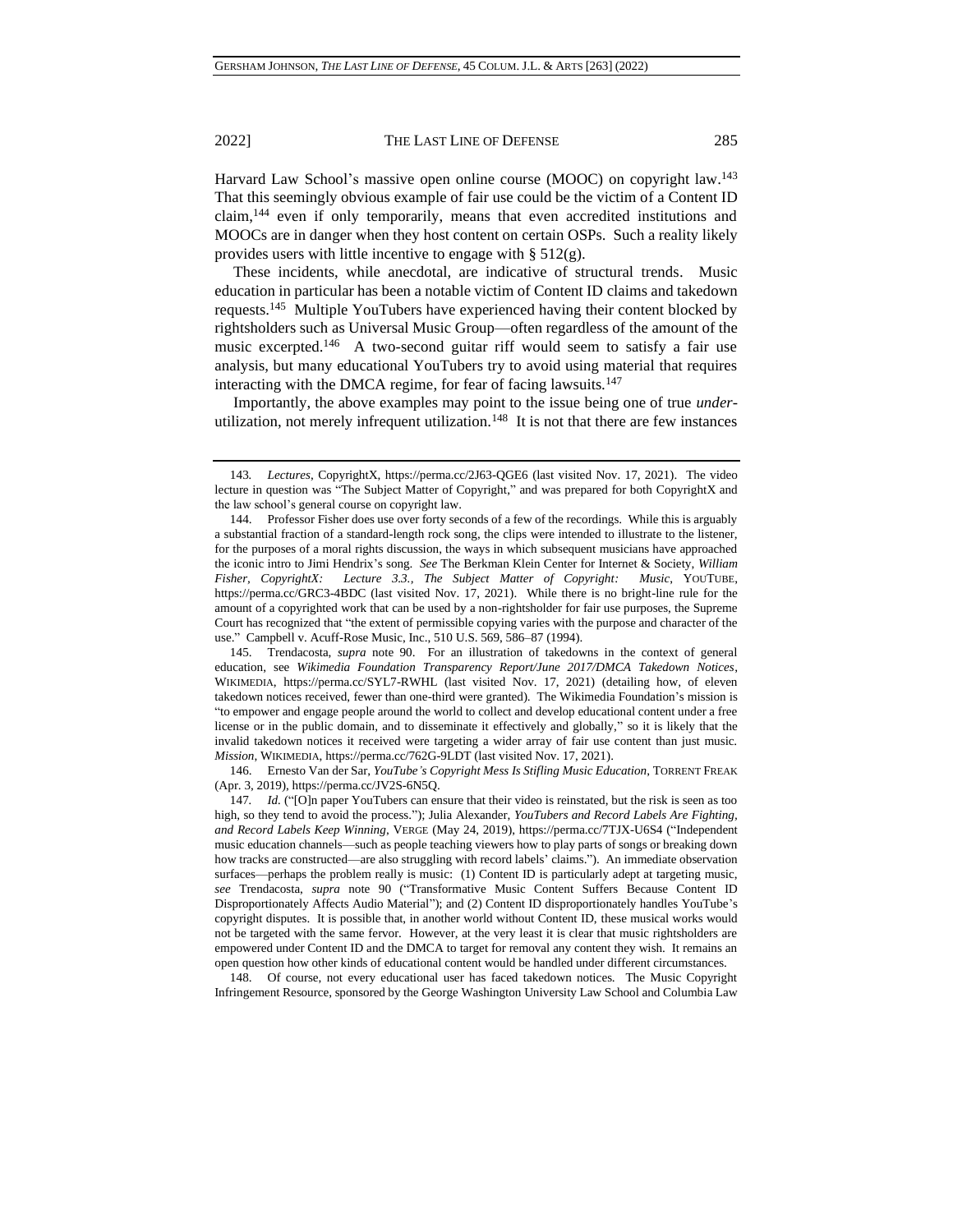of potential educational fair use warranting the issuance of a counter-notification, but that even under those legally permissible circumstances the process is not being used. That educational YouTubers have to turn to celebrities on Twitter to resolve takedown notices suggests that the counter-notification may in fact be an unreliable shield.<sup>149</sup>

## **2. Excessive Percentage of Erroneous Counter-Notifications by Pirates**

A second issue that is closely related to the apparent under-utilization of the counter-notification is its relative *over*-utilization for false purposes. The Copyright Office Report cited Comments from the American Association of Independent Music ("A2IM") reporting that over 80% of counter-notifications received by the rightsholders in a separate study were erroneous.<sup>150</sup> The A2IM Comments suggest that this potential rate of erroneous counter-notifications is a sign that the counternotification process is "much too easy" for uploaders generally,<sup>151</sup> but such an assertion is not borne out by data that point to an extremely low incidence of counternotifications relative to takedown notices.<sup>152</sup> While it is true that one might expect high rates of infringement to lead to low rates of legitimate counter-notifications, if the process were really too easy for users writ large, one would expect a more substantial rate of legitimate *and* illegitimate counter-notifications overall. Instead, this Note suggests that the rate of erroneous counter-notifications is less likely to stem from educational fair users, who have a consistently legitimate basis to invoke the measure, and is more likely to stem from "pirates," abusive notice-senders with a disregard for the law.

School, is a tool documenting every music infringement case since the nineteenth century—and includes various copyrighted audio clips. *Music Copyright Infringement Resource*, GW LAW BLOGS, https://perma.cc/E6LB-H6GT (last visited Nov. 17, 2021). Consulting the Lumen Database, there seem to be no documented instances of these institutional users having the need to field takedown notices. However, it is worth noting that this website is not a large OSP like YouTube: Not only may it fly under the radar, but the tools to expeditiously identify and remove copyrighted content are simply not there. However, one imagines if the professors started uploading lectures to YouTube on the various music copyright cases, the professors might have to familiarize themselves with the DMCA.

<sup>149.</sup> In a stunning turn of events, the copyright strike (takedown notice) that YouTuber and teacher Rick Beato received in response to one of his educational videos was resolved not by the counternotification process, but by the power of Twitter: The strike was lifted after various famous musicians, including Steve Lukather of Toto, publicly objected and tagged the record label in question in response to Beato's tweet about the strike. *See* Rick Beato, *How I Fixed My Copyright Strike Takedowns*, YouTube (Feb. 5, 2021), https://perma.cc/HP5S-XLDN.

<sup>150.</sup> COPYRIGHT OFFICE REPORT, *supra* note [2,](#page-0-0) at 33 n.150 (citing American Association of Independent Music ("A2IM") et al., Comments Submitted in Response to U.S. Copyright Office's Dec. 31, 2015, Notice of Inquiry at 44 (Apr. 1, 2016)).

<sup>151.</sup> American Association of Independent Music ("A2IM") et al., Comments Submitted in Response to U.S. Copyright Office's Dec. 31, 2015, Notice of Inquiry at 34 (Apr. 1, 2016).

<sup>152.</sup> While data on relative numbers of counter-notifications and takedown notices is limited, Reddit's transparency report is illustrative: In 2019, the platform received 34,989 copyright notices about 4,988 times the number of counter-notifications it received. *Transparency Report 2019*, REDDIT, https://perma.cc/KV3W-3YAH (last visited Nov. 17, 2021). It is unclear how many of these were § 512(c) takedown notices, which is the preferred focus of this inquiry.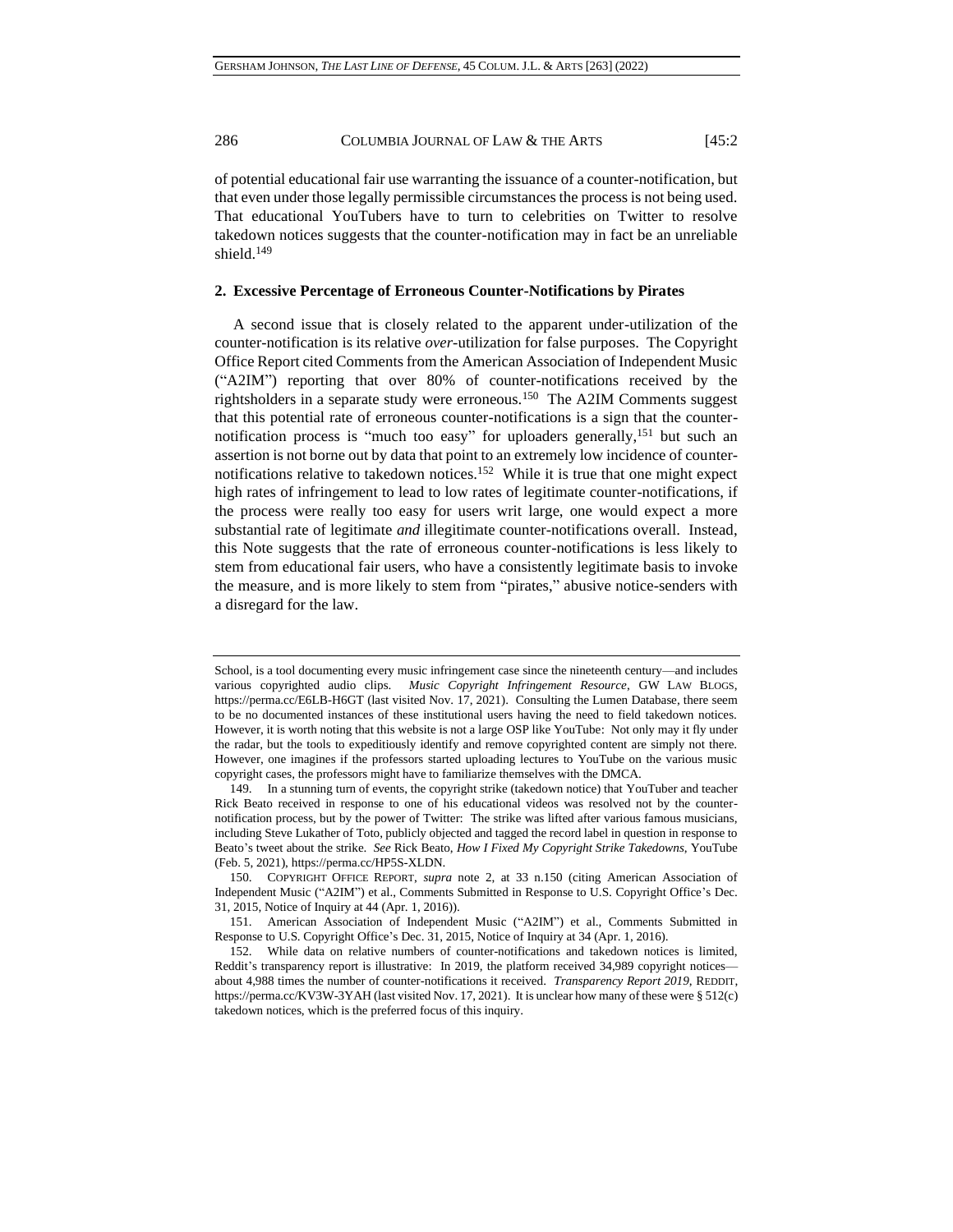As a preliminary matter, it is important to observe that there is still much too little specific data on erroneous DMCA notices in general. First, the transparency reports that document the numbers of invalid takedown notices sent to OSPs generally do not indicate whether the notices are from large-scale "copyright industries" (such as the music industry) or from individual rightsholders.<sup>153</sup> Second, the transparency reports do not indicate the extent to which invalid takedown notices target fair use content—let alone educational fair use content.<sup>154</sup> Analogously, it is difficult to ascertain who precisely is sending erroneous counter-notifications—that is, what percentage (if any) of these notices originate from institutional or non-institutional educational fair users—or even how many are being submitted to rightsholders from year to year overall.<sup>155</sup> Therefore, to the extent that the problem of excessive erroneous counter-notifications can be analyzed, general data on erroneous DMCA notices must be consulted.

But even in consulting existing general data, it seems apparent that connecting the problem of erroneous counter-notifications to all users is overly simplistic. Although, as of this writing, there appear to be only eight cases in which (1) a rightsholder initiated litigation in response to a user's counter-notification, (2) the user asserted fair use as a defense, and (3) the fair use claims were actually decided on the merits,<sup>156</sup> the outcomes of these cases are illuminating. In particular, of the two cases in which the user actually prevailed, they succeeded in part under a first factor argument that they were criticizing or commenting on the work of the

<sup>153.</sup> Even Twitter's 2019 transparency report, which documents the five rightsholders who send the most takedown notices to the platform (including Universal Music Group), does not disclose what percentage of the erroneous notices were sent by those rightsholders. *See Copyright Notices*, TWITTER, https://perma.cc/5TN4-ZVZQ (last visited Nov. 17, 2021). Moreover, even studies that discuss the takedown notices that copyright industries send do not seem to do a thorough analysis of the erroneous notices in particular. *See generally* Daniel Seng, *The State of the Discordant Union: An Empirical Analysis of DMCA Takedown Notices*, 18 VA. J.L. & TECH. 369, 392 (2014).

<sup>154.</sup> Again, the Reddit transparency report provides a notable illustration: While it details how, for example, 0.2% of reviewed content was maintained for making a "fair use" of a rightsholder's work, these data did *not* include the number of takedown notices actually targeting fair use content. *See Transparency Report 2019*, REDDIT, https://perma.cc/KV3W-3YAH (last visited Nov. 17, 2021). Even studies on erroneous takedown notices may not take into account the kinds of content being targeted. *See* Matthew Sag, *Internet Safe Harbors and the Transformation of Copyright Law*, 93 NOTRE DAME L. REV. 499, 523 (2017) ("The methodology used in the [Urban, Karaganis, and Schofield takedown notices] study is sound, but there is some danger that the results could be misunderstood . . . the 4.2% of notices that were 'fundamentally flawed' are still quite likely to have been directed towards infringing content.").

<sup>155.</sup> Google does not seem to indicate anything about the users who are sending erroneous counternotifications. GOOGLE TRANSPARENCY REPORT, *supra* note [31,](#page-5-0) at 31.

<sup>156.</sup> These cases were found in Westlaw by searching for § 512(g) litigation in which fair use was non-trivially discussed. *See* TELUS Corp. v. Watson, No. C 07-3434 VRW, 2009 WL 10703326, at \*7 (N.D. Cal. Nov. 13, 2009); Comerica Bank & Tr., N.A. v. Habib, 433 F. Supp. 3d 79, 96 (D. Mass. 2020); Rosen v. Masterpiece Mktg. Grp., LLC, No. CV 1506-629 SJO (ASX), 2016 WL 7444688, at \*11 (C.D. Cal. Nov. 29, 2016); Hosseinzadeh v. Klein, 276 F. Supp. 3d 34, 45 (S.D.N.Y. 2017); Henley v. DeVore, 733 F. Supp. 2d 1144, 1164 (C.D. Cal. 2010); Tetris Holding, LLC v. Xio Interactive, Inc., 863 F. Supp. 2d 394, 414–15 (D.N.J. 2012); Dr. Seuss Enters., L.P. v. ComicMix LLC, 983 F.3d 443, 448 (9th Cir. 2020); Hughes v. Benjamin, 437 F. Supp. 3d 382, 390–92, 394 (S.D.N.Y. 2020). Notably, several of these cases involve YouTube, despite the fact that Content ID substantially limits the role of the  $\S 512(g)$ counter-notification.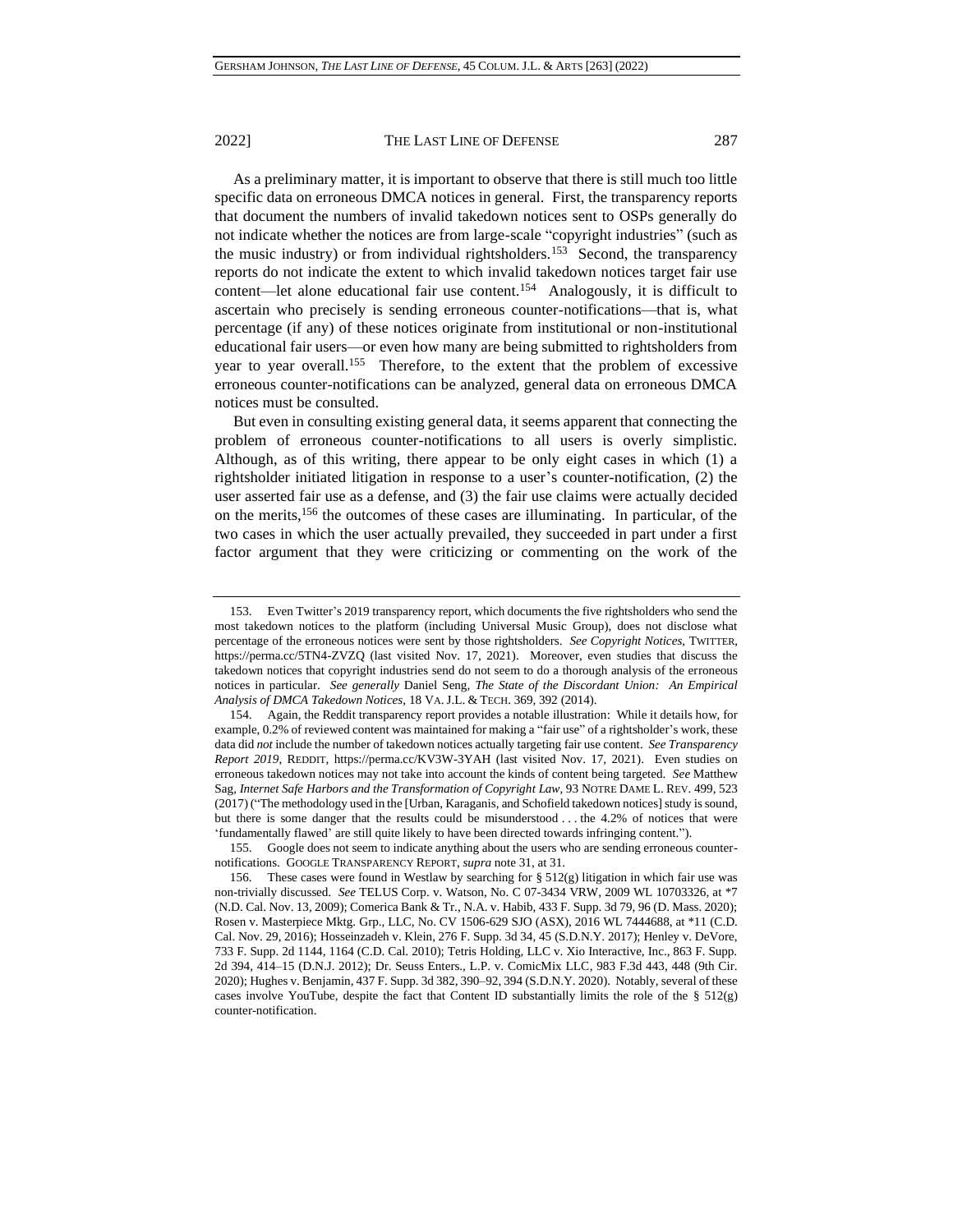rightsholder.<sup>157</sup> And of the remaining cases where the user lost—having submitted evidently erroneous counter-notifications—the asserted purposes for their use of the rightsholder's copyrighted work often diverged, ranging from "parody of the author" that "merely criticizes the author's views (and not the author [or work] directly)"<sup>158</sup> to "draw[ing] attention to the unprofessional conduct of management." 159

While none of these cases involved educational fair users in particular, <sup>160</sup> the users who were successful asserted purposes for their use of the rightsholders' works that are notably listed alongside "education" in § 107 as likely examples of fair use under factor one.<sup>161</sup> Contrariwise, a number of the unsuccessfully asserted purposes went far afield of any traditional examples of fair use.<sup>162</sup> This caselaw, although very limited, suggests that erroneous counter-notifications may be less likely to originate from users such as educators, who are in a position to consistently and truthfully assert fair use, and instead may be more likely to originate from pirates or other careless users who have little concern for fair use at all.<sup>163</sup>

Of course, a handful of cases will not on their own explain which categories of users are responsible for submitting erroneous counter-notifications. It is worth noting that YouTube rejects 66% of the counter-notifications it receives for failure to pass a "basic review" of whether the counter-notification meets all of the legal elements and provides a "sound rationale" for reinstatement.<sup>164</sup> "Erroneous"

162*. See, e.g.*, Rosen v. Masterpiece Mktg. Grp., LLC, No. CV 1506-629 SJO (ASX), 2016 WL 7444688, at \*12 (C.D. Cal. Nov. 29, 2016) (describing the purpose of the defendants' use of the plaintiff's photographs as being "to provide information to legitimate purchasers") (citations omitted); *TELUS Corp.*, 2009 WL 10703326, at \*6 ("Defendant . . . explains that his purpose in posting the YouTube clips was to draw attention to the unprofessional conduct of management during [internal corporate] sessions."). Other cases asserted the more traditional "parody" justification for fair use, but even parody is a distinct subset of the overarching criticism or commentary categories.

163. As an example, the defendant in *Henley* was a politician seeking to win an election by poking fun at his political rivals using classic rock songs. *See id.* at 1148. This does not quite track with his failed defense: that he was actually seeking to parody Don Henley, the author of the songs. Such a parody, had it been the defendant's real objective, may have constituted fair use. *Id.* at 1163–64. Another example: The defendant in *TELUS Corp.* was described as merely being an "individual," with no apparent ties to educational services. *TELUS Corp.*, 2009 WL 10703326, at \*1.

<sup>157</sup>*. See Hosseinzadeh*, 276 F. Supp. 3d at 45 (finding that defendant's criticism of plaintiff's video constituted fair use); *Hughes*, 437 F. Supp. 3d at 390–92, 394 (same).

<sup>158</sup>*. See Henley*, 733 F. Supp. 2d at 1152, 1155. In discussing the defendant's song "Tax"—which allegedly infringed Don Henley's "Dance"—the court noted that the defendant's song "makes no implicit or explicit reference to Henley or [the songwriter of 'Dance'], much less ridicule them." *Id.* at 1158. Merely mocking Henley's viewpoints is "insufficient justification" for the use of his works, and the court ultimately argues in dicta that the song fails as either satirical or parodic fair use. *Id.*

<sup>159</sup>*. See TELUS Corp.*, 2009 WL 10703326, at \*6.

<sup>160.</sup> One user offered an "educational" purpose as an ancillary justification—after asserting that his editorial choices made his infringing work transformative—but the court quickly noted that the record was "devoid" of any evidence that the user was an educator or was acting as one. *See Comerica Bank & Tr.*, 433 F. Supp. 3d at 92–93.

<sup>161.</sup> While not dispositive, "there is a strong presumption that factor one favors the defendant if the allegedly infringing work fits the description of uses described in section 107." Wright v. Warner Books, Inc., 953 F.2d 731, 736 (2d Cir. 1991).

<sup>164</sup>*.* GOOGLE TRANSPARENCY REPORT, *supra* not[e 31,](#page-5-0) at 31. While Google acknowledges receipt of invalid takedown notices, it does not disclose what percentage of its overall takedown notices are invalid.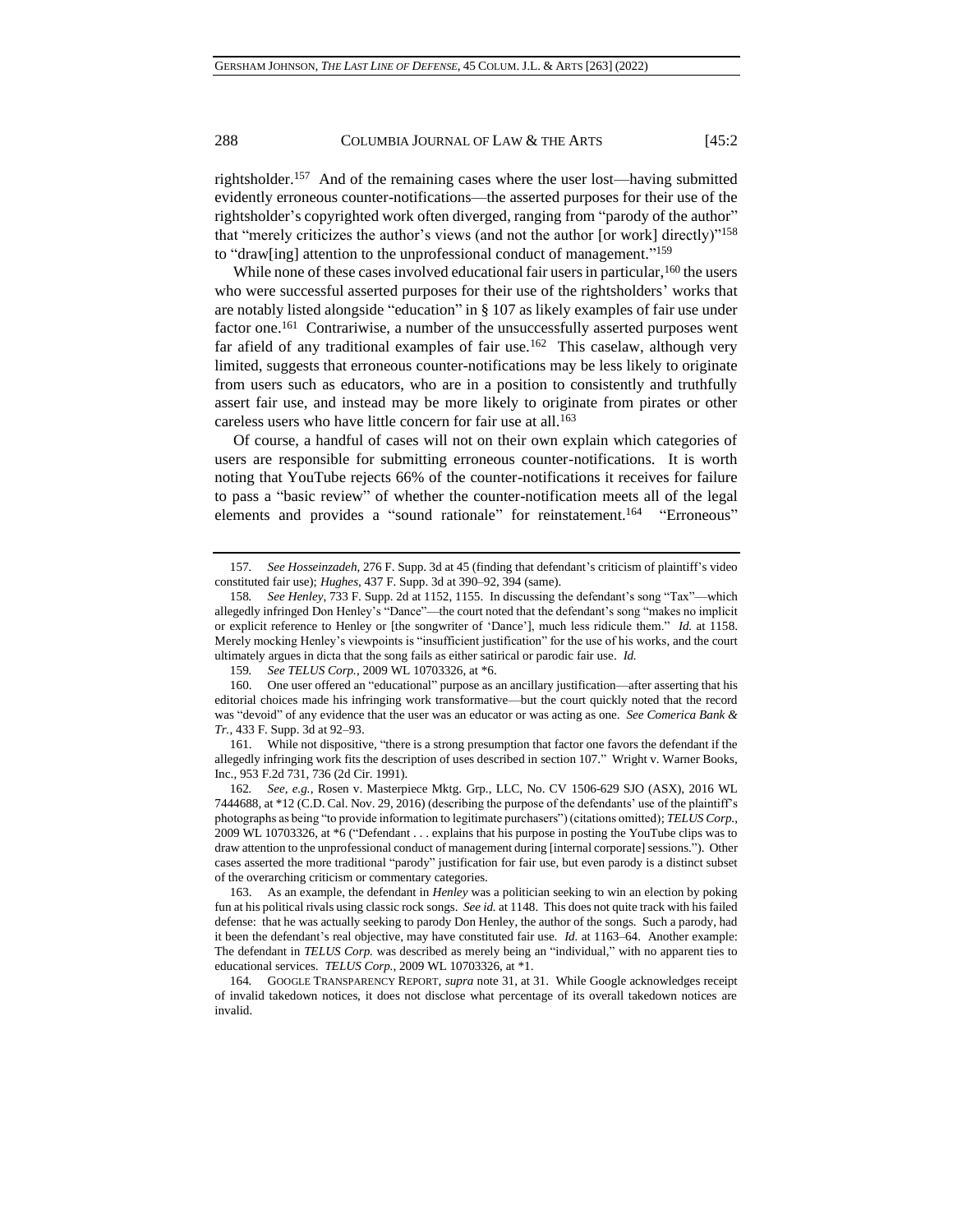counter-notifications, therefore, may still be issuing from either ill-intentioned "pirates" or merely ill-informed users. However, in an online survey conducted by Jonathon Penney, only 34% of respondents indicated that they would "take steps to legally challenge" a takedown notice—even if they believed it was wrong.<sup>165</sup> This level of hesitation in sending counter-notifications appears to be paralleled by a general hesitation in disputing Content ID claims as well.<sup>166</sup> Whether this reluctance stems from genuine fear of legal reprisal or from a lack of desire to pursue put back, it does not seem to comport with the behavior of either pirates or careless users. It suggests that, at the very least, the bulk of erroneous counter-notifications are *not*  coming from established educational YouTubers concerned with avoiding the consequences of copyright disputes.

However, some rightsholders, particularly those involved in the music and movie industries, still fail to distinguish between categories of users in discussing the erroneous counter-notifications they receive.<sup>167</sup> Moreover, in 2015 the Motion Picture Association of America asserted to the Copyright Office not only that sending counter-notifications is not "onerous" for any users, but that takedown notices

166. A few non-institutional educational YouTubers like David Bennett have described reluctantly attempting to forego the use of copyrighted works altogether in their uploaded content. These users seemingly seek to avoid pushing back against infringement claims, despite finding that "dancing around" copyright law is "annoy[ing]" and frustrating to their educational purpose. *See* David Bennett Piano, *How I Deal with Copyright Strikes | Q&A*, YOUTUBE (May 25, 2019), https://perma.cc/35D5-BYHS (describing YouTube educators' general frustration at receiving copyright claims on educational content). "Red," who produces weekly educational videos on history, literature and mythology as one half of Overly Sarcastic Productions, asserts that YouTube is "passively encouraging" users to reupload videos without allegedly infringing content, but believes that this is "the simplest [option]." Email from Red to Gersham Johnson (Apr. 4, 2021) (on file with author). Red's observation is borne out by YouTube's first-ever Copyright Transparency Report, which revealed that "[f]ewer than 1% of all Content ID claims made in the first half of 2021 have been disputed." *See Copyright Transparency Report*, YOUTUBE 6, https://perma.cc/XHH8-V67Z (last visited Jan. 16, 2022).

<sup>165.</sup> The survey was conducted pursuant to crowdsourcing platform that has been "validated" by empirical studies. *See* Penney, *supra* not[e 13,](#page-2-0) at 436 n.110 (citing Gabriele Paolacci & Jesse Chandler, *Inside the Turk: Understanding Mechanical Turk as a Participant Pool*, 23 CURRENT DIRECTIONS PSYCH. SCI. 184, 186 (2014)). A further result of this survey: "A full 71% were also unlikely to take actions inconsistent with the legal directive embodied in the notice, such as re-sharing or re-posting targeted content . . . . " *Id.* at 477. In a concrete example of non-institutional user reluctance, the 3D printing services company Shapeways reported in its 2018 transparency report that one user submitted an ultimately successful counter-notification primarily to avoid triggering the company's repeat infringer policy—and explicitly allowed for the material to be removed from the platform, so long as the strike against their account was removed as well. *2018 Transparency Report*, SHAPEWAYS, https://perma.cc/M33C-MAF9 ("The user counternoticed with a message that they believed that the accusation was baseless, but that they did not want to expose themselves to litigation costs by fully challenging it."). Unfortunately, it is not clear whether this user was an educational fair user. It is also unclear if these situations are truly analogous for institutional educational YouTubers as well.

<sup>167.</sup> Daniel Etcovitch, *DMCA § 512 Pain Points: Music and Technology Industry Perspectives in Juxtaposition*, 30 HARV. J.L. & TECH. 547, 564 (2017) ("[Music industry figures'] claim is that content uploaders know about the lawsuit requirement and know that copyright owners cannot possibly file a lawsuit for every infringement, so they have a clear incentive to send baseless counter-notices to get their content back online.").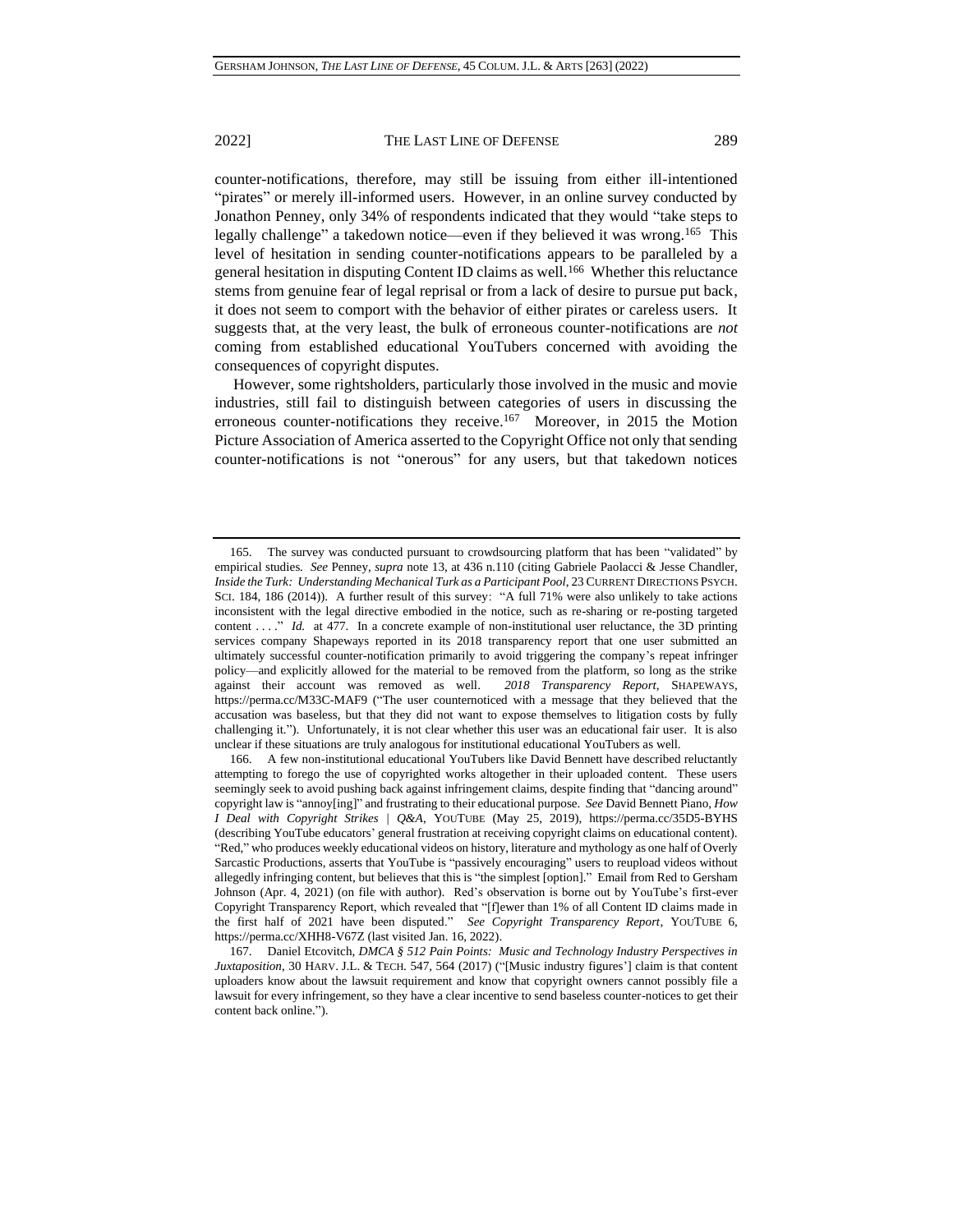<span id="page-27-0"></span>themselves are rarely fraudulent.<sup>168</sup> But the claim that rightsholders rarely send fraudulent takedown notices is contrary to the various studies, appellate briefs, and news reports on DMCA notices<sup>169</sup>—and is of dubious veracity whether regarding general rightsholders or large rightsholders like those belonging to the MPAA specifically.<sup>170</sup> The MPAA's own data on erroneous counter-notifications also seem to contradict their other claim: that it is "too easy" for all users to send counternotifications.<sup>171</sup> Moreover, there are several independent educators on YouTube who lawfully produce educational content and commentaries about (and sometimes incorporating) copyrighted music and film—and yet still face erroneous claims from rightsholders.<sup>172</sup>

171. In a six-month period in 2013, MPAA members sent takedown notices for more than 13 million links directly to site operators, and received only *eight* counter-notifications. MPAA Comments, *supra* note [168,](#page-27-0) at 21. Though these were likely § 512(d) takedown notices, not the OSP-centric § 512(c) notices at the center of this Note, these data are nonetheless revealing.

172. Adam Neely, one of the most popular of these educators, faced a manual copyright claim from music publisher Warner Chappell for a video in which he was commenting on the "salient musical aspects" of two songs involved in a copyright dispute. *See* Adam Neely 2, *Warner Music Claimed My Video for Defending Their Copyright in a Lawsuit They Lost the Copyright For*, YOUTUBE (Feb. 6, 2020), https://perma.cc/5T4X-DGWX (discussing the manual copyright claim, which issued through YouTube but was not an automated Content ID claim). Remarkably, while the claim asserted that Neely had used the melody of the song owned by Warner Chappell, not only did that melody not appear in the video, but the musical passage that the claim highlighted was actually from the opposing party's composition. *See id.* While it is unclear how this dispute was ultimately resolved, it seems that even large rightsholders are capable of erroneous takedown notices and copyright claims. *Cf.* Kastrenakes, *supra* not[e 9](#page-1-1) ("YouTube is incentivized by law to work with copyright owners once it's received a claim, which puts video creators at a disadvantage when they try to prove fair use. That can make it hard for YouTubers to make educational content that involves breaking down songs or movies, since they risk the videos being taken  $down \dots$ ").

<sup>168</sup>*. See* Motion Picture Association of America, Inc., Comments Submitted in Response to U.S. Copyright Office's Dec. 31, 2015, Notice of Inquiry at 20–21 (Apr. 1, 2016) [hereinafter MPAA Comments].

<sup>169</sup>*. Compare id.* ("There is no evidence of a widespread problem of fraudulent, abusive or unfounded takedown notices."), *with* Caroline Womack, Note, *Revenge of the Retaliatory Takedown: Let's Plays, Fair Use, and an Unstable DMCA*, 37 QUINNIPIAC L. REV. 757, 783–92 (2019) (discussing various instances of retaliatory and fraudulent takedown notices); Brief of Amici Curiae Automattic Inc. et al. Supporting Plaintiff-Appellee-Cross-Appellant Lenz, Lenz v. Universal Music Corp., 815 F.3d 1145 (9th Cir. 2016) (Nos. 13-16106 & 13-16107), 2013 U.S. 9th Cir. Briefs LEXIS 49 (discussing various instances of abusive takedown notices faced by the amici curiae); *and* C. Fisher, *YouTube Sues User Who Extorted Others Through Fake Takedown Requests*, ENGADGET (Aug. 20, 2019), https://perma.cc/ZF8B-RHGN (discussing how a private individual repeatedly sent erroneous takedown notices to three established YouTubers, as part of a scheme to extort money).

<sup>170.</sup> Google directly acknowledges that they "find a large number of [takedown] requests represent a misunderstanding of the process or sometimes even outright abuse," *see* GOOGLE TRANSPARENCY REPORT, *supra* note [31,](#page-5-0) at 30, although it is unclear where any of the takedown notices originated whether from "copyright industries" like MPAA or from individual creators. However, there have been documented instances of major rightsholders sending invalid or ultimately unsuccessful takedown notices as well. *See, e.g.*, Eric Bangeman, *Viacom: We Goofed on Colbert Parody Takedown Notice; Case Dismissed*, ARS TECHNICA (Apr. 23, 2007), https://perma.cc/HT87-7UXQ; Greg Sandoval, *Warner Bros. Denies Abusing DMCA in Hotfile Case*, CNET (Nov. 14, 2011), https://perma.cc/24EL-BMPL ("In court documents, Warner indeed acknowledged sending erroneous takedown requests to Hotfile. The studio's managers also revealed they did not eyeball every piece of content they claimed was infringing but instead relied on automated systems to identify alleged violations.").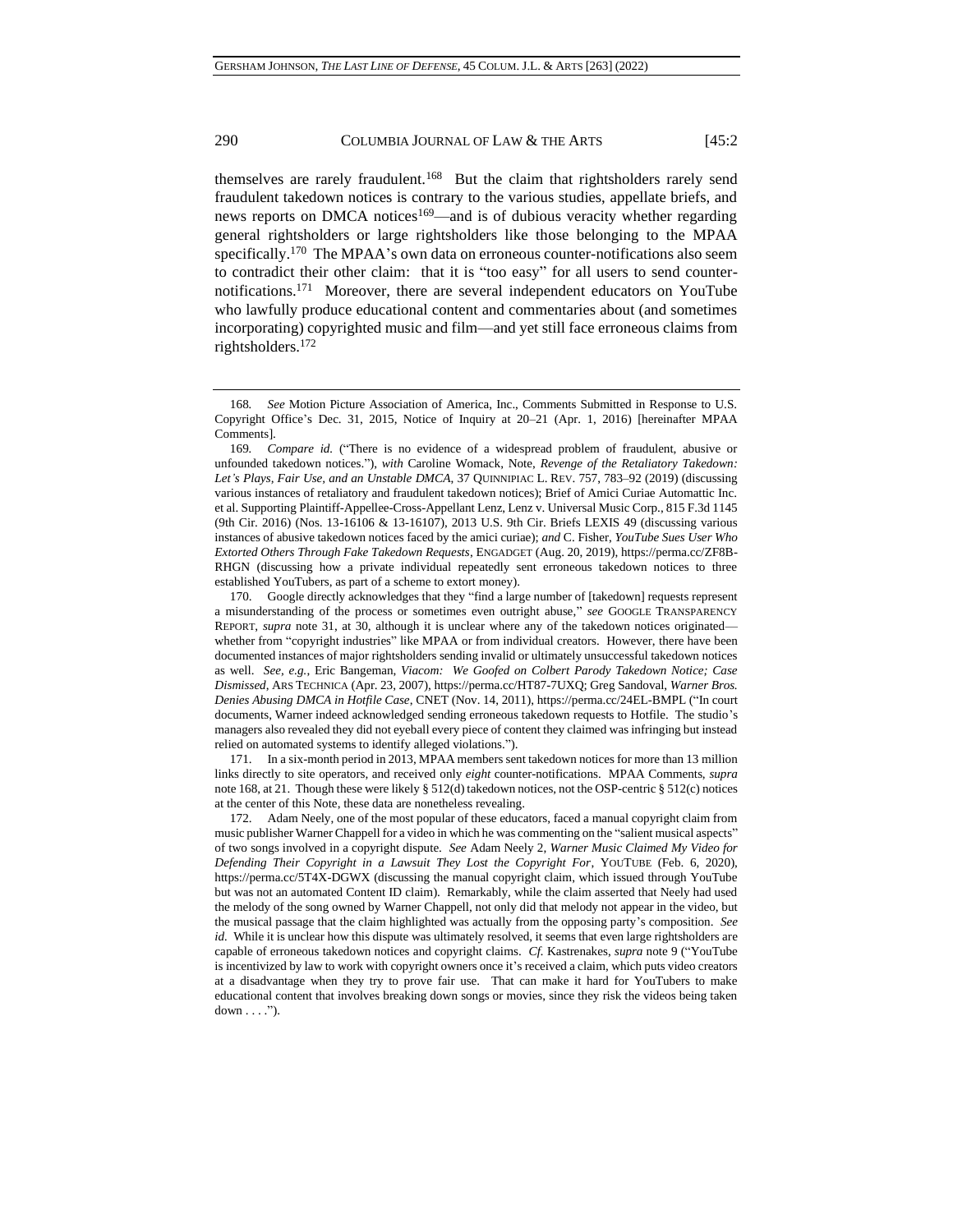Regardless of the "true" number of invalid takedown notices or counternotifications, many commentators and OSP transparency reports seem to agree: It is likely not the case that it is "too easy" to file counter-notifications.<sup>173</sup> Even if it is too easy for *some* users, it is likely too easy only for those users who are unconcerned about lacking a legitimate or fair use basis for their content.<sup>174</sup> Indeed, there has been special attention paid to "pirate" (repeat offender) counter-notification senders from foreign jurisdictions like Ukraine, who may feel especially immune from the reach of the DMCA.<sup>175</sup> Even if the majority of counter-notifications are indeed erroneous, it remains unclear why there are so few of them, unless it is users who either lack the requisite knowledge or have reason to fear legal reprisal who are avoiding the process. Indeed, some of the very same requirements that likely deter educational fair users—i.e., the requirement of identification—may also be poor bars for pirates, who can just submit fake information, particularly because there is no identity verification in the DMCA.<sup>176</sup>

## **3. The Chilling Timeframe**

The final major and distinct issue posed by counter-notifications is the structural result of the ten to fourteen day "put back" time-period in which a user's material is removed from an OSP before a counter-notification is successfully sent. Because user issuance of counter-notifications is unlikely, once user content is removed, it is unlikely to be put back. The put back window itself may therefore serve as a deterrent to issuing counter-notifications.<sup>177</sup> But the put back timeframe also poses its own issues: It affects users broadly in the sense that their individual expression is limited, or "chilled," especially with regards to time-sensitive information.<sup>178</sup> This

<sup>173.</sup> At minimum, other transparency reports establish that the number of counter-notifications is dwarfed by the number of takedown notices. For example, Twitter reports that, between July and December 2019, it received nearly 151,000 takedown notices. This is about twenty-three times more than the number of counter-notifications it received during the same period. *See Copyright Notices*, TWITTER, https://perma.cc/V2L7-U245 (last visited Nov. 3, 2021). But again, these numbers alone do not elucidate whether the number of counter-notifications corresponds to the rates of non-infringement; it only serves to highlight that the process does not at all inspire the same usage.

<sup>174.</sup> In explaining his reasons for not disputing Content ID claims on his educational videos, Rick Beato, who has over two million subscribers, simply said, "because I don't want to have my channel taken down . . . you get three [copyright] strikes and that's it." Rick Beato, *I Got My First Copyright Strike . . . I'm Pissed*, YOUTUBE (Feb. 3, 2021), https://perma.cc/B9RJ-XDRR.

<sup>175.</sup> Urban, Karaganis & Schofield, *supra* not[e 13,](#page-2-0) at 46.

<sup>176.</sup> Elnar Mukhamediarov, Comments Submitted in Response to U.S. Copyright Office's Dec. 31, 2015, Notice of Inquiry at 2 (Apr. 1, 2016) ("There is no identity verification in the case of DMCA counter-notifications, which means that users can submit fake information and get away with it.").

<sup>177.</sup> Due to the small number of successful counter-notifications, it is statistically unlikely for a user to see their content reposted. Therefore, the put back window itself may serve as a deterrent. *See* Mozilla, Additional Comments Submitted in Response to U.S. Copyright Office's Nov. 8, 2016, Notice of Inquiry at 4 (Feb. 21, 2017) ("The group who are most unfairly disadvantaged by the inaccessibility of their content are those who regularly attempt to take advantage of their fair use rights, perhaps as part of a business or a hobby. Such people can find themselves in receipt of a large number of DMCA notices, and have to take the time and effort to challenge each one.").

<sup>178.</sup> Urban, Karaganis & Schofield, *supra* not[e 13,](#page-2-0) at 128 ("The ten-day waiting period is routinely criticized for jeopardizing expression, especially time-sensitive expression.").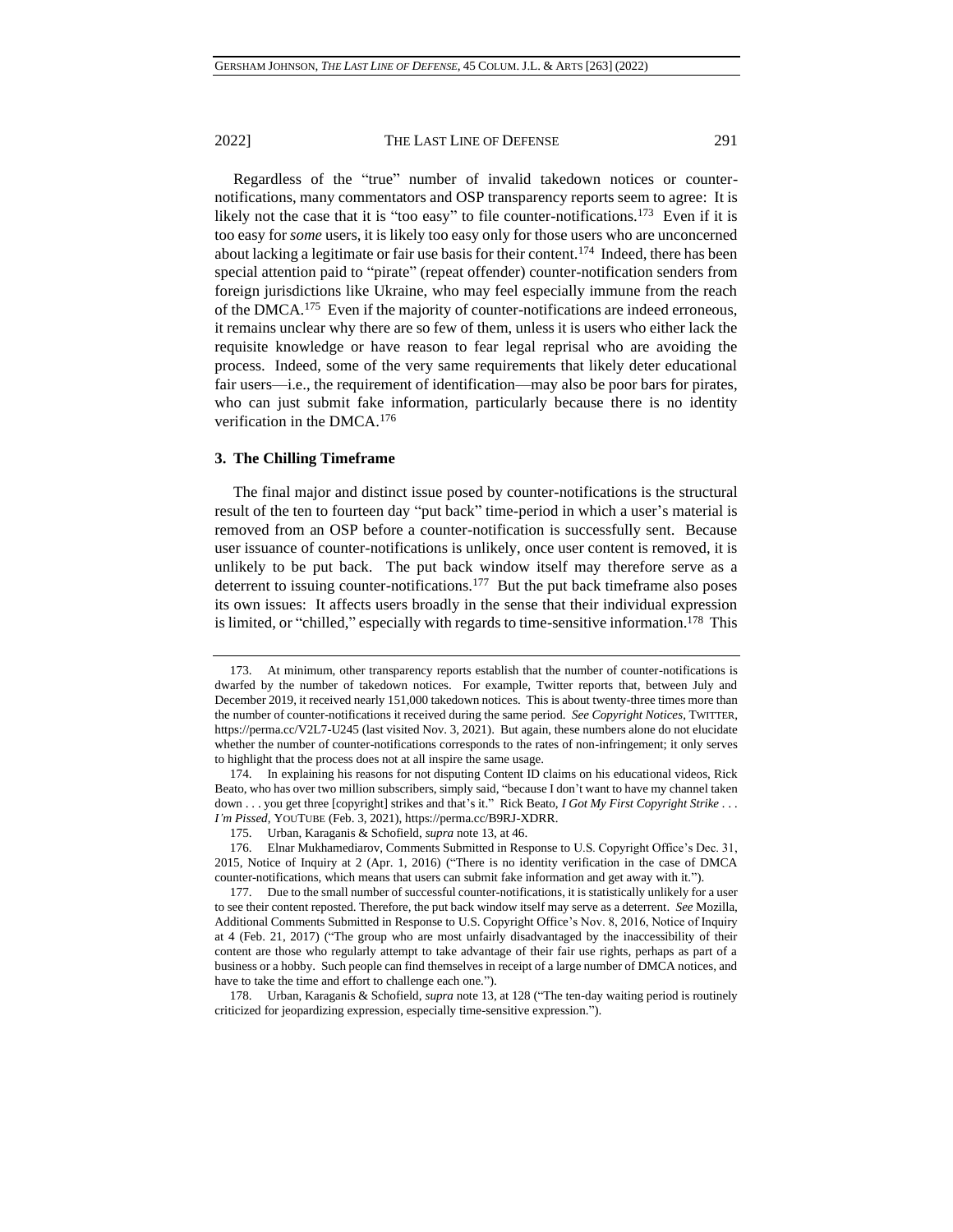is not only an issue for users whose content is removed, but also for rightsholders, who have a very limited time to respond to counter-notifications.<sup>179</sup> Not only does the timeframe issue affect users and rightsholders alike—in drastically different ways—but it may also be the most pressing issue for both.<sup>180</sup>

It is unclear if educational content users are especially affected by the timeframe. It may be the case that the users most vulnerable to the effects of delayed put back are news reporters, whose work loses value exponentially over short periods of time.<sup>181</sup> Regardless, the current delayed put back issue is a distinct and present problem that defines the efficacy of the counter-notification mechanism—and undoubtedly affects fair use more broadly.<sup>182</sup>

## **B. WHY CURRENT PROPOSED SOLUTIONS ARE INADEQUATE TO RESOLVE THE TRIPARTITE PROBLEM**

In its Report, the Copyright Office suggested a number of potential solutions to improve the notice-and-takedown system. While some of these solutions may marginally improve the counter-notification process, they are unlikely to substantially resolve the totality of the tripartite problem highlighted in Part II.A.

Both the Copyright Office Report and commentators have suggested some private form of alternative or online dispute resolution (ODR) that could precede the arduous litigation aspects of the counter-notification process. While a preliminary ODR may have several benefits—such as providing a private and less expensive forum to resolve infringement disputes before the DMCA is invoked—it is unclear if such a scheme is even permissible under the current DMCA.<sup>183</sup>

More importantly, it is unclear if users would be in a better position to fight the potential takedown of their material in such negotiations. A non-institutional educator on YouTube is unlikely to have the legal acumen anywhere near that of a Sony or a Universal Music Group, for example; it is unclear what "good faith" negotiations would even look like under these circumstances; and it is unclear

<sup>179.</sup> COPYRIGHT OFFICE REPORT, *supra* note [2,](#page-0-0) at 6 ("Ten to fourteen days is both too long for legitimate speech to be blocked, and too short for a rightsholder to realistically prepare and file a federal lawsuit to prevent the return of infringing materials.").

<sup>180</sup>*. Id.* at 159 ("[A] timeframe viewed as too long by some participants was seen as unacceptably short by others.").

<sup>181</sup>*. Id.* at 33 n.153. Indeed, Red describes this as being less of a problem for her Overly Sarcastic Productions channel, but only because they "upload regularly and schedule in advance so there's time to resolve any claims or issues." Email from Red to Gersham Johnson (Apr. 4, 2021) (on file with author). It is unclear if this is the feasible reality for all, or even most, educational users.

<sup>182.</sup> The doctrine of fair use applies to news reporting on timely content. 17 U.S.C. § 107.

<sup>183.</sup> It would likely be permissible to utilize ODR before a video is uploaded to address ex ante blocking by Content ID. The concern is if ODR would actually delay the regular notice-and-takedown process. *See* Tarbell, *supra* not[e 34,](#page-5-1) at 50 (noting that rightsholders might bring suit to allege that a grace period for online dispute resolution might "violate [OSPs'] duties to act expeditiously in removing or disabling access to the allegedly infringing material").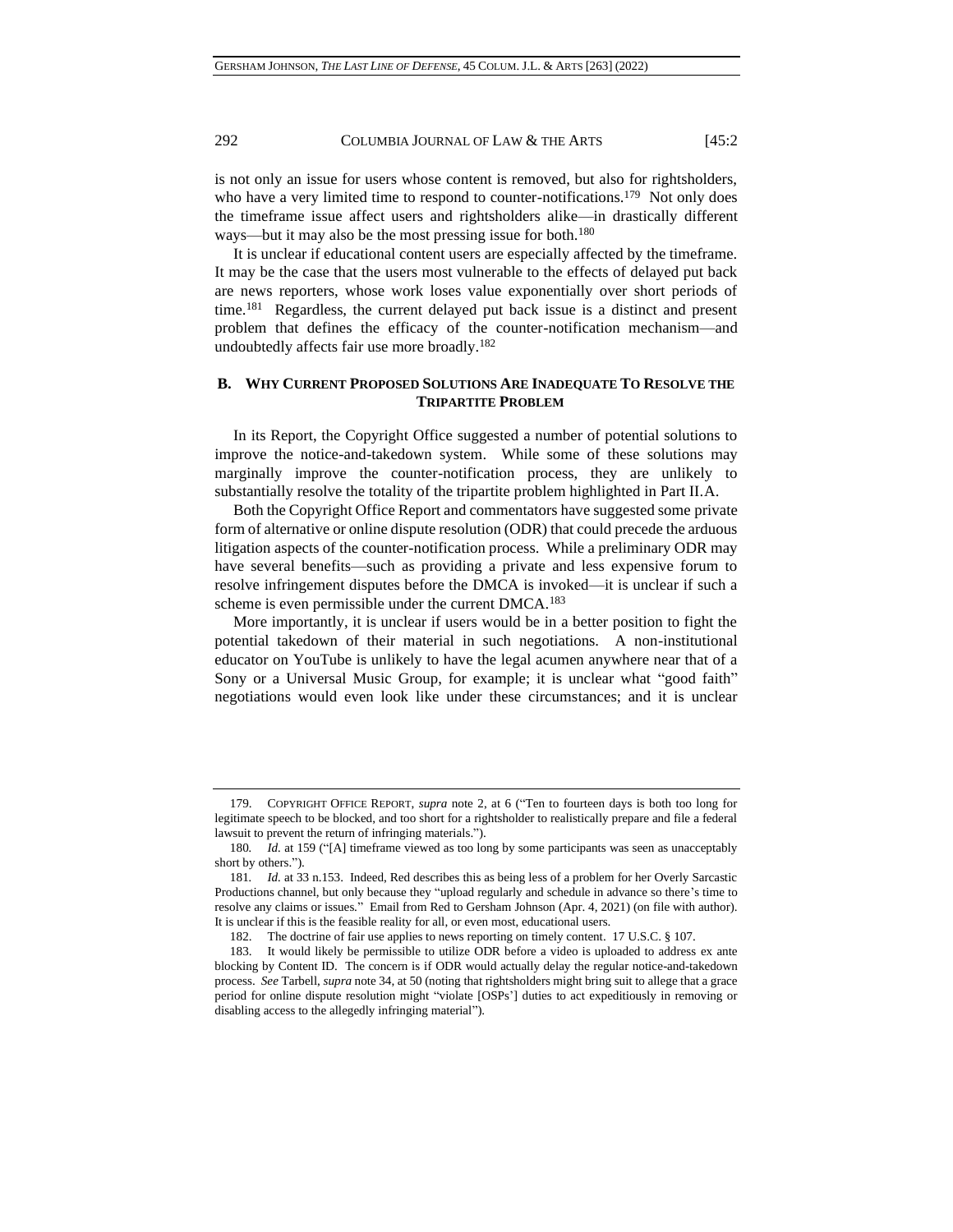whether rightsholders would still be able to opt for takedown if ODR fails.<sup>184</sup> While it is true that institutional users are more likely to have access to the legal resources and knowledge necessary to succeed in ODR, at the end of any negotiation the rightsholder still has the substantial sword of the takedown notice, whereas the user only has the porous shield of the counter-notification.<sup>185</sup> Finally, because a positive ODR experience would likely necessitate the "manual review of every single claim" to ensure good faith negotiations, this solution may prove impracticable.<sup>186</sup>

The Copyright Office has also proposed providing educational materials and standardizing counter-notification forms so that users will have a better sense of how to approach the process.<sup>187</sup> This solution will likely work to directly resolve the "lack of knowledge" issues that have been reported, but it will not solve the issues of intimidation that arise when users submit personal information and have to submit to a jurisdiction for a potential lawsuit after filing a counter-notification. Nor will this solution address the delayed put back issue affecting users and rightsholders alike. While Urban, Karaganis, and Schofield propose temporarily redacting names from counter-notifications (inasmuch as that information is *public*), this modification does not change the reality that, by sending counter-notifications, users still face the threat of a lawsuit—whether substantial or not.<sup>188</sup>

Urban, Karaganis, and Schofield also propose immediate put back of user content in response to "valid" counter-notifications, but it is unclear how this solution will work to resolve intimidation issues.<sup>189</sup> And it is unclear how this solution will actually work in practice: Who determines whether a counter-notification is "valid," and how long does that validation process take? For an OSP like YouTube, which

<sup>184.</sup> Although there is an alternative dispute resolution option under Article 17, *see* DSM Directive, Art. 17(9), it provides a poor illustration of the resolution process: As of November 15, 2021, only seven countries have implemented Article 17. *DSM Directive Implementation Tracker*, NOTION, https://www.notion.so/DSM-Directive-Implementation-Tracker-361cfae48e814440b353b32692bba879. Under the DMCA, Scott A. Tarbell suggests that  $\S 512(f)$  fines for misrepresentation could apply to the online dispute resolution process, but the subjective standard of good faith required may be a poor shield. Tarbell, *supra* not[e 34,](#page-5-1) at 53 (suggesting that *Rossi* and *Lenz* be overruled to establish an objective standard of misrepresentation that would befit ODR).

<sup>185.</sup> This disparity alone may continue to dissuade users from pursuing counter-notifications, even under an ODR regime. Moreover, it is not always easy for users to even identify who the proper contact for dispute resolution will be. While some providers clearly give out contact information of the rightsholders, *see Counter Notification*, VERIZON MEDIA, https://perma.cc/7L8L-25SZ ("[I]n most circumstances, we will provide you with contact information."), others like YouTube may not always make it clear. *See* Rick Beato, *I Got My First Copyright Strike . . . I'm Pissed*, YOUTUBE (Feb. 3, 2021), https://perma.cc/B9RJ-XDRR (discussing the inability of users to locate a rightsholder asserting a takedown notice).

<sup>186.</sup> Tarbell, *supra* not[e 34,](#page-5-1) at 50; *see als*o COPYRIGHT OFFICE REPORT, *supra* not[e 2,](#page-0-0) at 172.

<sup>187.</sup> COPYRIGHT OFFICE REPORT, *supra* note [2,](#page-0-0) at 158; *see also* Asp, *supra* note [19,](#page-3-0) at 781 ("[Counter-notification] information should be standardized by the Copyright Office to promote consumers receiving a base level of knowledge.").

<sup>188.</sup> Urban, Karaganis & Schofield, *supra* note [13,](#page-2-0) at 132. As discussed *supra* Part II.A.2, the incidence of DMCA-related litigation is not actually enormous, but users do not necessarily understand this.

<sup>189.</sup> *Id.* at 128.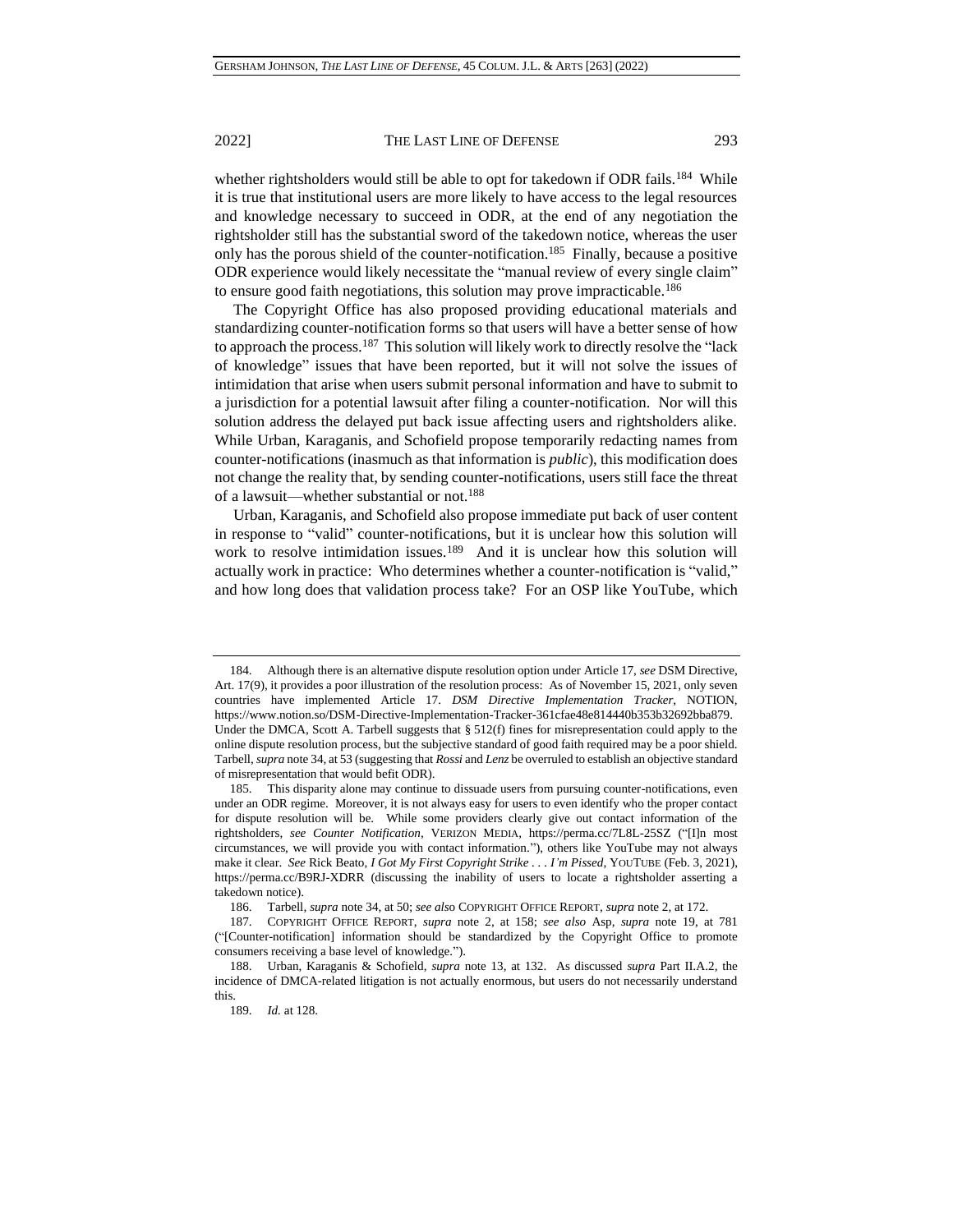received over 150,000 counter-notifications in 2017, this validation-before-put-back measure may take even longer than the current put back window.<sup>190</sup>

A few commentators have alternatively proposed the implementation of delayed takedown, such as by amending the DMCA to allow users advance notice of takedown notices.<sup>191</sup> This solution would enable each user the opportunity to provide a sworn affidavit of non-infringement, which would then allow the user's material to remain on the OSP.<sup>192</sup> However, this affidavit of non-infringement is astonishingly easy to abuse, and one commentator's fix for this potential abuse—punitive damages to the individuals who "prevail in court"—may require rightsholders to regularly go to court over takedown notices.<sup>193</sup> This is not something that happens often in the present atmosphere,<sup>194</sup> and it seems that encouraging more litigation is an unhealthy option. While proponents of the affidavit of non-infringement proposal may argue that the mere *threat* of punitive damages will be sufficient to deter its abuse, if users are still overly deterred from using counter-notifications in general, it is unclear whether they will even be motivated to avail themselves of the affidavit option to begin with.

Finally, none of the current proposed solutions to the counter-notification process will be effective unless they take into account the effects of an OSP's intermediary business models.<sup>195</sup> As mentioned in Part I.B, Content ID allows rightsholders to block videos without initial recourse to the DMCA, which means that rightsholders cannot even assert counter-notifications upfront.<sup>196</sup> An effective update to the counter-notification process must therefore be equally effective in handling both the DMCA and Content ID.

<sup>190</sup>*. See* GOOGLE TRANSPARENCY REPORT, *supra* note [31,](#page-5-0) at 31. The number of counternotifications received is larger than reported by many other OSPs, but this number stands in contrast to the over 2.5 million takedown notices received in the same period. *See id.* at 30.

<sup>191.</sup> Joel D. Matteson, *Unfair Misuse: How Section 512 of the DMCA Allows Abuse of the Copyright Fair Use Doctrine and How To Fix It*, 35 SANTA CLARA HIGH TECH. L.J. 1, 15 (2018).

<sup>192</sup>*. Id.* at 16.

<sup>193</sup>*. Id.* at 17.

<sup>194.</sup> In 2017, YouTube received about 150,00 counter-notifications. *See* GOOGLE TRANSPARENCY REPORT, *supra* note 31, at 31. But recall that this number was in response to over 2.5 million takedown notices, meaning that only 6% of takedown notices elicited a response. *See id.* at 30. Moreover, twothirds of the counter-notifications were invalidated by YouTube for failing to contain all of the required elements or for being unjustified. *See id.* at 31. Therefore, it is likely that many rightsholders who submit takedown notices will have little reason to pursue litigation, mainly because users often fail to invoke the counter-notification, but also because takedown notices are inherently less costly. *See* Loren, *supra* note 23, at 760 ("In fact, a copyright owner who is attempting to use the takedown notice as a way to obtain removal of material that is clearly noninfringing will likely not file suit. That likelihood, however, may be lost on an individual who faces having to reveal his or her identity and sign a document consenting to jurisdiction in order to seek reposting.").

<sup>195.</sup> Maayan Perel & Niva Elkin-Koren, *Accountability in Algorithmic Copyright Enforcement*, 19 STAN. TECH. L. REV. 473, 506 (2016) ("[U]nder the DMCA, counter notices should be available in theory and in practice, regardless of the intermediary's internal business model.").

<sup>196</sup>*. Id.* at 514 ("[A]n alleged infringer must dispute a Content ID claim before availing herself of the counter notice application.").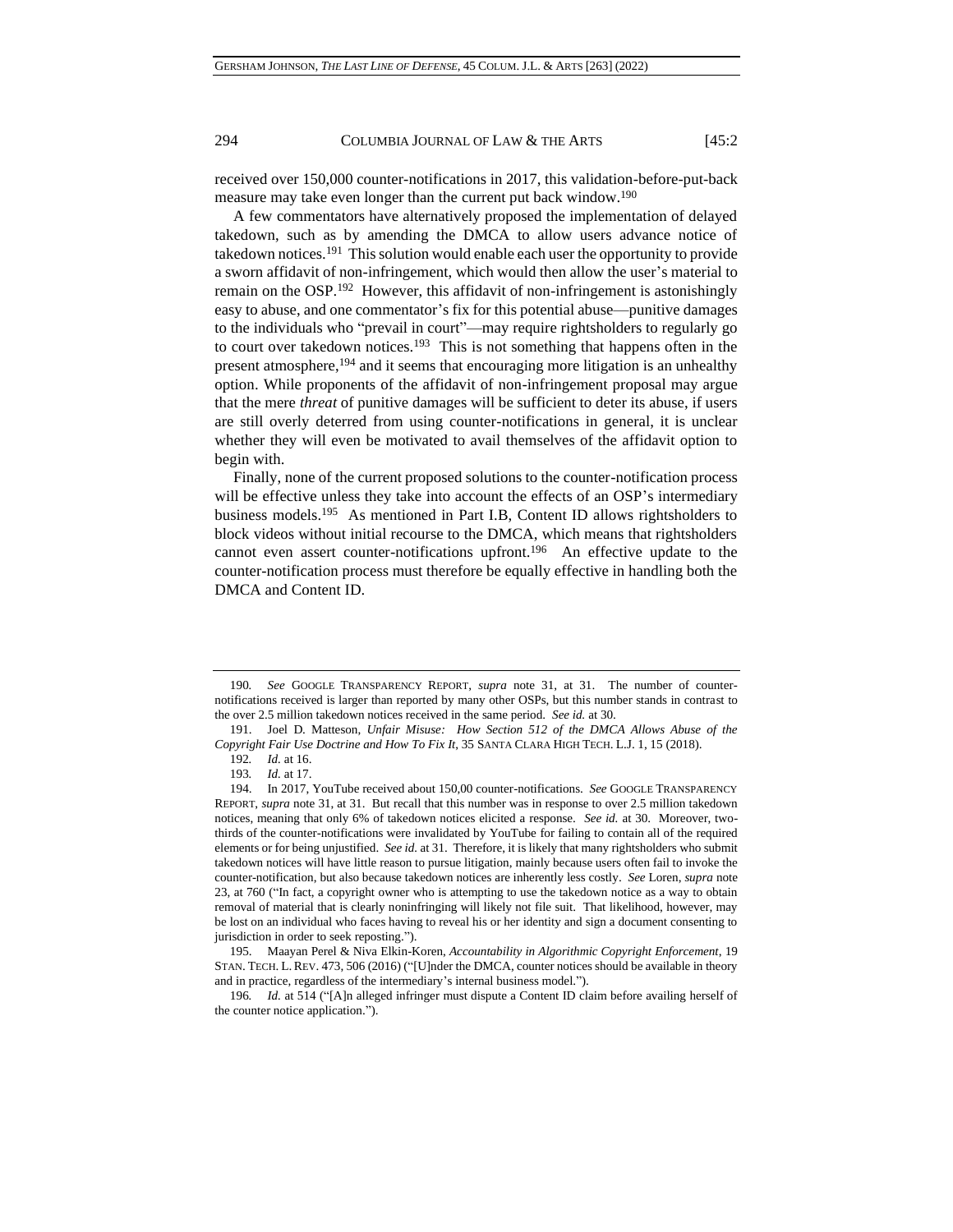## **III. THE SOLUTION: THE "FIRST SHOT" COUNTER-NOTIFICATION**

Because of the myriad issues plaguing the counter-notification process, this Note proposes a solution: "the First Shot." In addition to the standard counter-notification procedure, users should have recourse to a preemptive shield that allows them to notify the rightsholder—before either ex ante blocking by Content ID or ex post removal by takedown notice—that their copyrighted work is being incorporated by the user as an educational fair use. The First Shot would be most efficient as a statutory enactment (an addendum to  $\S 512(g)$ ), so that YouTube and other OSPs do not design systems that deliberately fail to comply.<sup>197</sup>

#### **A. THE FIRST SHOT: A BREAKDOWN**

## **1. The "User Report" and "Automated Analysis"**

In order to be eligible to participate in the First Shot addendum to the counternotification, a user is first required to fulfill a basic "threshold test" established by the respective OSP. For non-institutional users, such a threshold test could be the simple requirement that the user has not faced any infringement claims in the past six months. For institutional users, who are more likely to be primarily producing fair use educational content, simple proof of their status as an accredited institution could suffice as a threshold test. Upon clearing this threshold, to successfully submit a First Shot an eligible educational user must first upload a "User Report" alongside the content that they are attempting to upload onto an OSP. Failure to upload a User Report will bar the user from issuing a First Shot for the particular uploaded content, but in the alternative the user may revert to utilizing the normal counter-notification procedure.

First, the User Report—which should be a digital form readily available from the OSP—will require each eligible content creator to declare why takedown would be improper; that is, the user will be required to consider educational fair use at the outset.<sup>198</sup> In a User Report, a user can point to various aspects of the content to demonstrate that they have generally satisfied the four factors of fair use: from the

<sup>197.</sup> This is not the first "reverse notice and takedown regime" to be proposed in the DMCA context. *See* Jerome H. Reichman, Graeme B. Dinwoodie & Pamela Samuelson, *A Reverse Notice and Takedown Regime To Enable Public Interest Uses of Technically Protected Copyrighted Works*, 22 BERKELEY TECH. L.J. 981, 1032 (2007) ("Under our proposal, any confrontation between the user community's efforts to make non-infringing uses of material available to the public on a website and the copyright owners' technological fencing under section 1201 could elicit a demand from the user group for a right to a limited bypassing of [technological protection measures] for legitimate purposes."). Reichman's scheme applies only to the anti-circumvention measures of § 1201, *not* to the § 512(c) notice and takedown regime that is the focus of this Note. Nevertheless, it is promising that the notion of users having the ability to preemptively defend their use of copyrighted materials is in active consideration.

<sup>198.</sup> If the user has not incorporated any copyrighted material at all into their uploaded content, there would appear to be little incentive to issue a First Shot.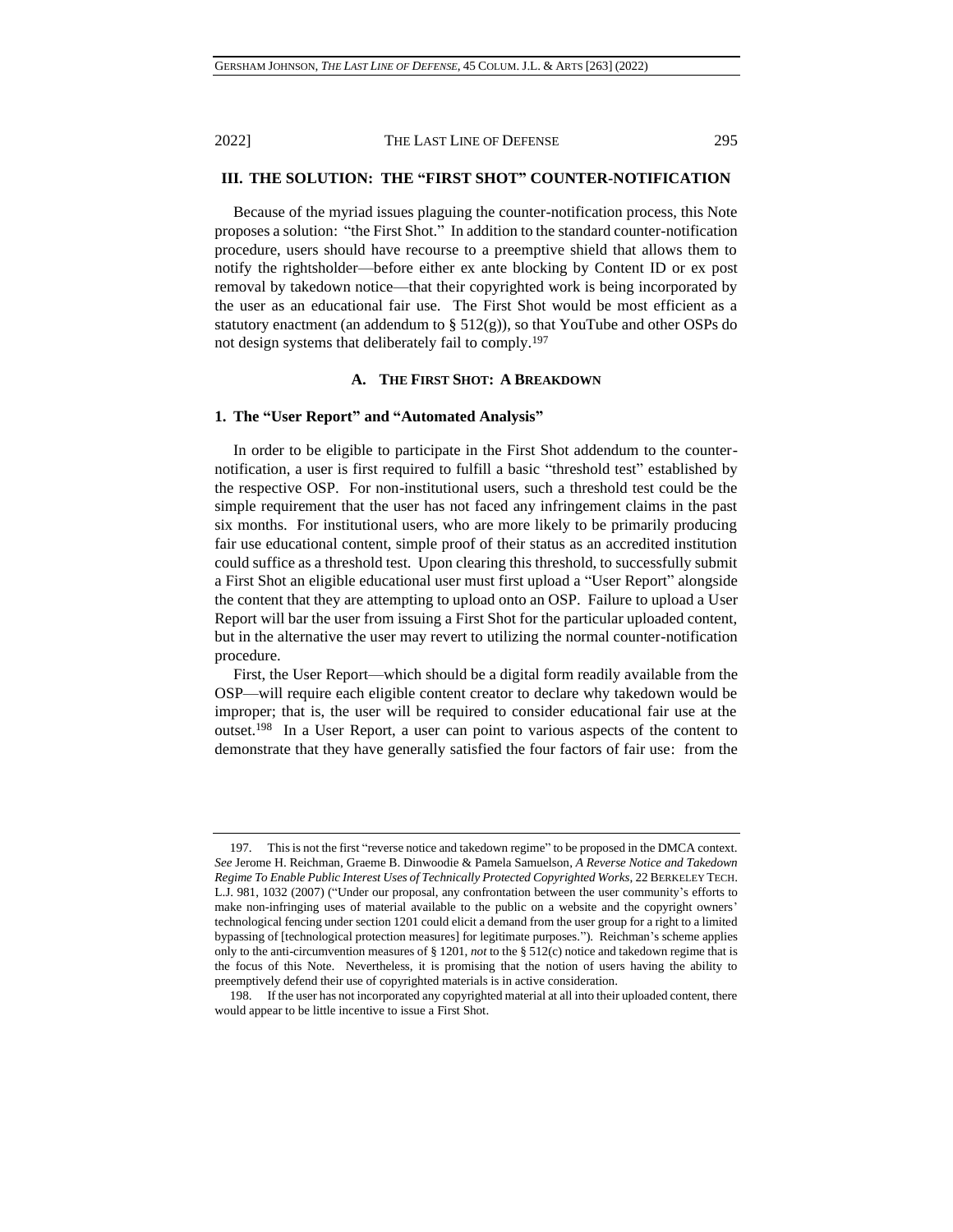duration or amount of a copyrighted work used (factor three of fair use),<sup>199</sup> to whether the work is used for a transformative (educational) purpose (factor one of fair use).<sup>200</sup>

Requiring a preliminary consideration of fair use will likely expose users to § 512(f)'s misrepresentation penalties, should they fail to have a subjective good faith belief that their use was fair.<sup>201</sup> Therefore, because of the difficult nature of determining educational fair use—and fair use generally—OSPs like YouTube should provide within the User Report form a simplified description of the four factors of fair use, with a clear emphasis on factors one and three.<sup>202</sup> To aid the layperson or non-institutional user unfamiliar with copyright law, aspects pertaining to the four factors could be presented in a checklist within the Report. Moreover, instructions could also be provided for the User Report that highlight that fair use is often invoked for nonprofit educational uses,<sup>203</sup> alongside examples of usergenerated educational content that are likely to satisfy a fair use analysis.

Second, and in tandem with their consideration of fair use, in their Report each eligible user would be required to confirm, under penalty of perjury, whether they are an institutional or non-institutional content creator. An institutional designation, which could be confirmed if the user in question is affiliated with and acting on the behalf of universities or other accredited educational institutions, <sup>204</sup> may increase the presumption that the use was fair.<sup>205</sup> But for institutional users and lay content

202. While factors one and four often dominate the analysis, in the case of educational fair use, users will undoubtedly need to contend with factor three, as there are no bright-line rules for how much of a copyrighted work is necessary to effectively teach. Moreover, factor four's focus on the market effects of the educational use may be harder to analyze by institutional and non-institutional users alike, and will nonetheless likely interact directly with factor one. *See Authors Guild*, 804 F.3d at 219 ("[W]e see no reason in this case why Google's overall profit motivation should prevail as a reason for denying fair use over its highly convincing transformative purpose, together with the absence of significant substitutive competition, as reasons for granting fair use.").

<sup>199</sup>*. See* Trendacosta, *supra* note [90](#page-13-0) (noting that fair use has no bright-line rules for the amount of a copyrighted work that can be used, but that Content ID effectively only allows for "a few seconds" of music to be used under factor three).

<sup>200.</sup> First, as long as the educational use is sufficiently transformative, its commercial value need not be determinative of fair use. *See* Authors Guild v. Google, Inc., 804 F.3d 202, 219 (2d Cir. 2015) ("Many of the most universally accepted forms of fair use, such as news reporting and commentary, quotation in historical or analytic books, reviews of books, and performances, as well as parody, are all normally done commercially for profit."). Second, should this proposal be expanded to fair users beyond the educational context, similar principles of fair use will apply.

<sup>201</sup>*. See* 17 U.S.C. § 512(f); *see also* Lenz v. Universal Music Corp., 815 F.3d 1145, 1148 (9th Cir. 2016) (requiring a subjective good faith belief in issuing notices and counter-notifications). Because the standard is "subjective," so long as the user actually harbors the belief, no liability will ensue—even if it is an unreasonable belief. However, it may be the case that this standard will become more exacting if it becomes a widespread requirement for all users, beyond the Ninth Circuit.

<sup>203.</sup> 17 U.S.C. § 107(1). YouTube already provides information on fair use for counternotifications, but it is buried behind multiple sets of links. *Submit a Copyright Counter Notification*, YOUTUBE HELP: HELP CENTER, https://perma.cc/59CR-YKYD (last visited Nov. 5, 2021).

<sup>204.</sup> The "institutional" designation would apply to an institution like the Berkman Klein Center for Internet & Society—which runs its own YouTube channel—because it is affiliated with Harvard University, an accredited institution.

<sup>205.</sup> A full consideration of fair use must not stop at the kind of user, but must also consider the nature of the use as well. *See* Cambridge Univ. Press v. Patton, 769 F.3d 1232, 1264 (11th Cir. 2014)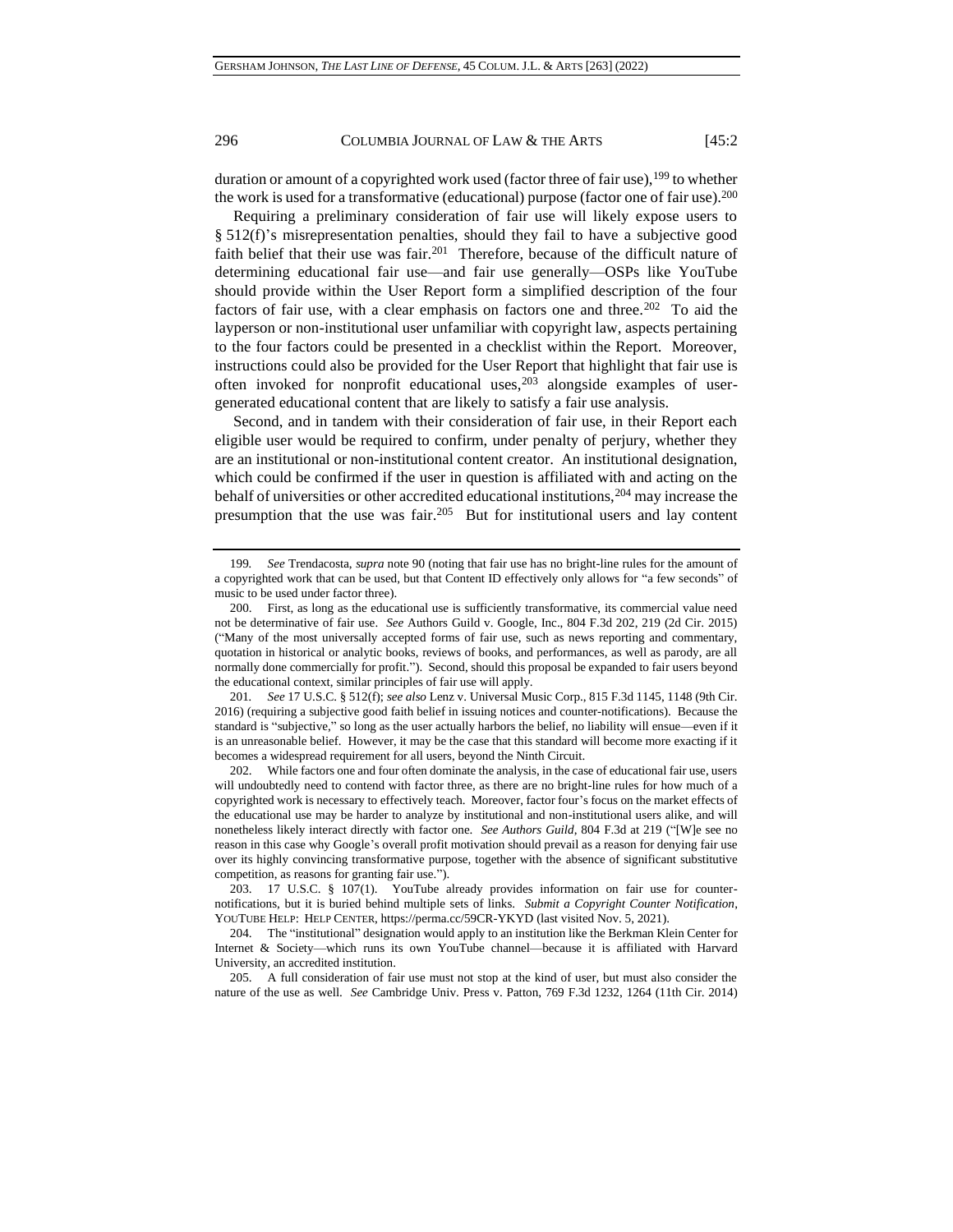creators alike, a satisfactory explanation of a presumptively valid educational fair use defense would still be necessary.

Finally, the User Report should also be accompanied by an "Automated Analysis," an algorithmic process proposed by this Note that will serve as an addition to Content ID, to give an independent fair use assessment. Commentators such as Asha Velay have previously proposed a fair use analysis to accompany Content ID, with a particular emphasis on the first factor.<sup>206</sup> As the first factor's emphasis on the transformative nature of the use tends to favor the defendant-user, an automated algorithm designed to detect educational uses that appear to satisfy the first factor could help YouTube assess the validity of a User Report.<sup>207</sup> The realities of Content ID would likely require this algorithm to consider the third factor as well, as some commentators have noted that Content ID currently substantially limits the amount of copyrighted content that can be borrowed by users, particularly educational content creators who utilize audio tracks.<sup>208</sup>

Regardless of the fair use factors considered, the actual form that such an algorithm takes could vary. Velay mentions algorithms that could potentially detect "a high level of distortion combined with brief clips of copyrighted material" (for example a YouTube video featuring brief clips of copyrighted music in the background). <sup>209</sup> Other commentators suggest "training" algorithms to recognize the biases they introduce by studying the characteristics of content they correctly identify versus the false positives they produce.<sup>210</sup> Indeed, YouTube is in the process of updating Content ID's existing system to better detect copyright issues at upload.<sup>211</sup> While this alteration appears to be minor—and it remains unclear exactly how or if

<sup>(&</sup>quot;GSU is a nonprofit educational institution. While this is relevant, our inquiry does not end there: we must consider not only the nature of the user, but the use itself."); Am. Geophysical Union v. Texaco Inc., 60 F.3d 913, 921–22 (2d Cir. 1994) ("A court's focus should be on the use of the copyrighted material and not simply on the user, although it is overly simplistic to suggest that the 'purpose and character of the use' can be fully discerned without considering the nature and objectives of the user.") (emphasis removed).

<sup>206.</sup> Velay's proposal also suggests a potential human-review component, but the Automated Analysis itself would just be an algorithm. *See* Velay, *supra* note [44,](#page-7-0) at 75–76 ("The screening test can also be implemented through educational measures, such as a 'fair use' analysis bootcamp similar to the copyright bootcamp YouTube makes accused infringers watch."). Any subsequent human review would be only of the Automated Analysis in tandem with the User Report: This is the First Shot, described *infra* Part III.A.2.

<sup>207.</sup> The Automated Analysis will only aid in an assessment of a User Report to the extent that the user is incorporating a copyrighted work whose reference file is stored in Content ID. Because 2% of YouTube's many infringement disputes are handled outside of Content ID, and because it is unclear how many of these disputes concern educational content, the Automated Analysis's true efficacy is speculative—although in all likelihood it will be high.

<sup>208.</sup> This limited timeframe is especially burdensome on educators who seek to create musical content incorporating copyrighted music. *See* Trendacosta, *supra* note [90](#page-13-0) ("Content ID only determines whether a few seconds of a video matches a few seconds of something in its database. So while fair use has no bright-line rule about how much a creator can or cannot use, Content ID does. And it's just a few seconds.").

<sup>209.</sup> Velay, *supra* note [44,](#page-7-0) at 80.

<sup>210.</sup> Lester & Pachamanova, *supra* note [74,](#page-11-0) at 69.

<sup>211.</sup> Jonathan Bailey, *YouTube Testing Copyright Checks During Upload*, PLAGIARISM TODAY (Mar. 17, 2021), https://perma.cc/P7GH-M2WE.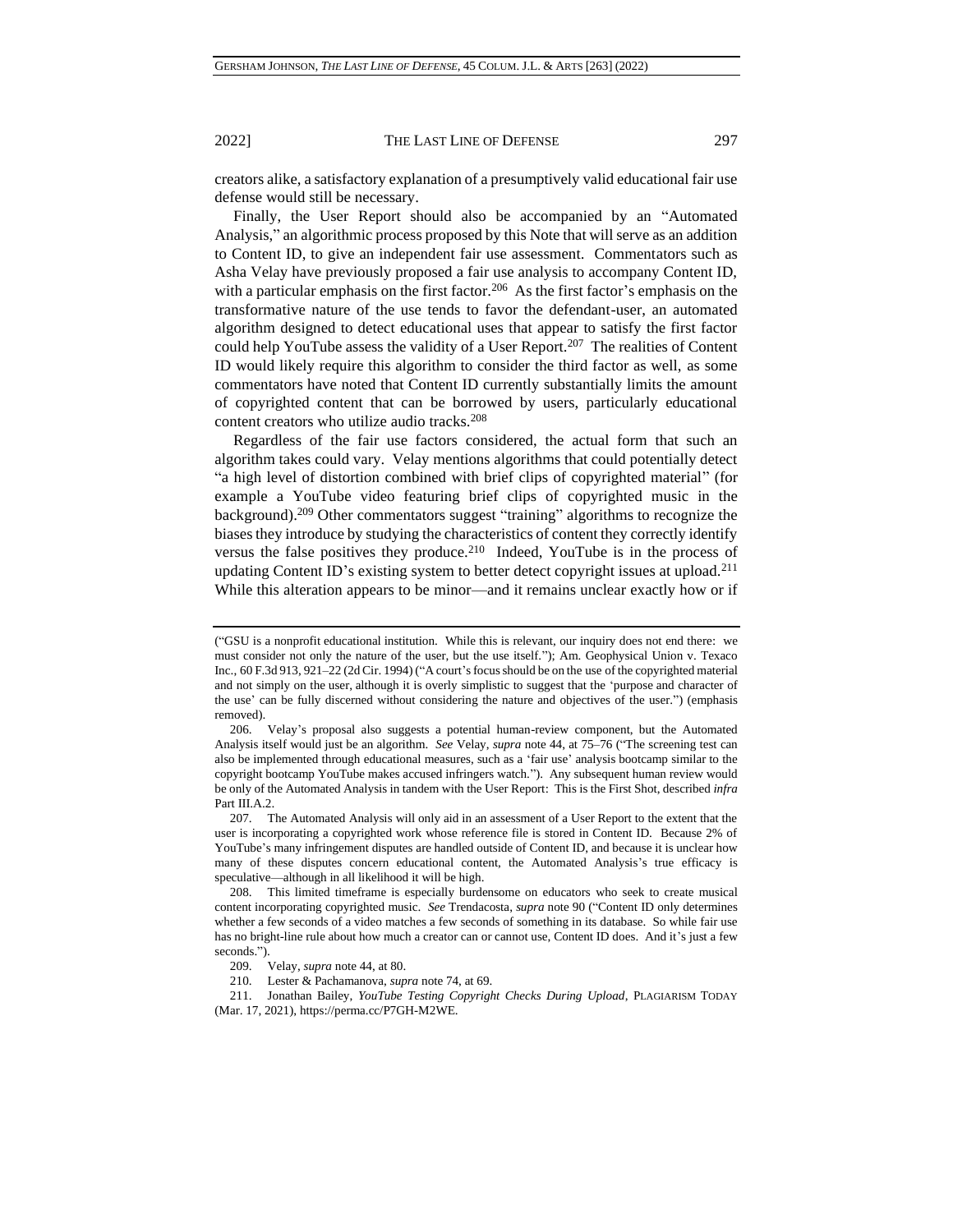the new process is applying fair use factors—the mere fact that YouTube is open, however marginally, to updating Content ID to better serve users is promising.

While the general feasibility of these specific suggestions is beyond the scope of this Note, commentators seem to agree on the importance of increasing Content ID's ability to handle fair use analyses, so as to avoid false positives. Under the First Shot regime, an updated Content ID algorithm should be used in concert with User Reports to establish a preemptive counter-notification. But importantly, such an Automated Analysis could also, in theory, be incorporated directly into the current Content ID regime, regardless of whether the First Shot is fully incorporated.

## **2. The First Shot: A Preemptive Counter-Notification**

A First Shot—the combination of the User Report and the Content ID Automated Analysis—is effectively a preemptive counter-notification that should encourage users to avail themselves of their  $\S 512(g)$  protections. A First Shot requires that: (1) during the content upload process the user submit a User Report, via the OSP's designated agent, $2^{12}$  to the rightsholder; and (2) that this Report be accompanied by an Automated Analysis sent by Content ID. Unlike the traditional counternotification, the user need not at this stage submit their full identification information nor consent to the jurisdiction of a federal court; simply identifying their challenged material, confirming the veracity of the notice (under penalty of perjury), $213$  and providing their signature should suffice.<sup>214</sup> Therefore, unlike the counternotification, the First Shot will not be reviewed by the OSP's designated agent for procedural missteps like a misspelled address. Some OSPs do not forward procedurally flawed notices,<sup>215</sup> but the First Shot is an active step by the user to assert fair use; succinctly fulfilling the four statutory requirements is not the point, and any review by the OSP would only be a substantive assessment of the fair use assertions.<sup>216</sup>

To be clear, issuing a single First Shot on its own will not provide any additional benefits to the user. It is just like a counter-notification in that there is no guarantee that the user's content will not get blocked by Content ID or taken down by a

<sup>212.</sup> This process of delivering a First Shot to a rightsholder is analogous to the current process for delivering a counter-notification. *See* 17 U.S.C. 512(g)(3).

<sup>213.</sup> It is arguable whether users should still be required to submit to a federal jurisdiction—so as to prevent the threat of litigation from being toothless. However, even if users in general are subject to this requirement, "Fair Users," discussed *infra*, may still be exempt.

<sup>214.</sup> This Note proposes that only 17 U.S.C. §§  $512(g)(3)(A)$ – (C) need to be complied with at the First Shot stage. The First Shot would still be subject to the § 512(f) good faith requirement.

<sup>215</sup>*. See* TUMBLR, COPYRIGHT AND TRADEMARK TRANSPARENCY REPORT (2019), https://perma.cc/6W5K-V5DZ ("Tumblr notifies the user that their counter-notice is invalid.").

<sup>216.</sup> Thus, "incompleteness" of a First Shot will be adjudged based on the four factors of § 107 (fair use), not the four elements of  $\S$  512(g) (the counter-notification). While this Note does not propose a definitive methodology for determining incompleteness, it is possible to imagine non-institutional users being required to highlight aspects of all four factors of fair use in their Report, even if only from a checklist. Due to their greater resources and experience, institutional users may be less likely to inaccurately consider fair use than their non-institutional counterparts. As such, it may make sense to grant these ostensibly more sophisticated users the privilege to not declare all four factors.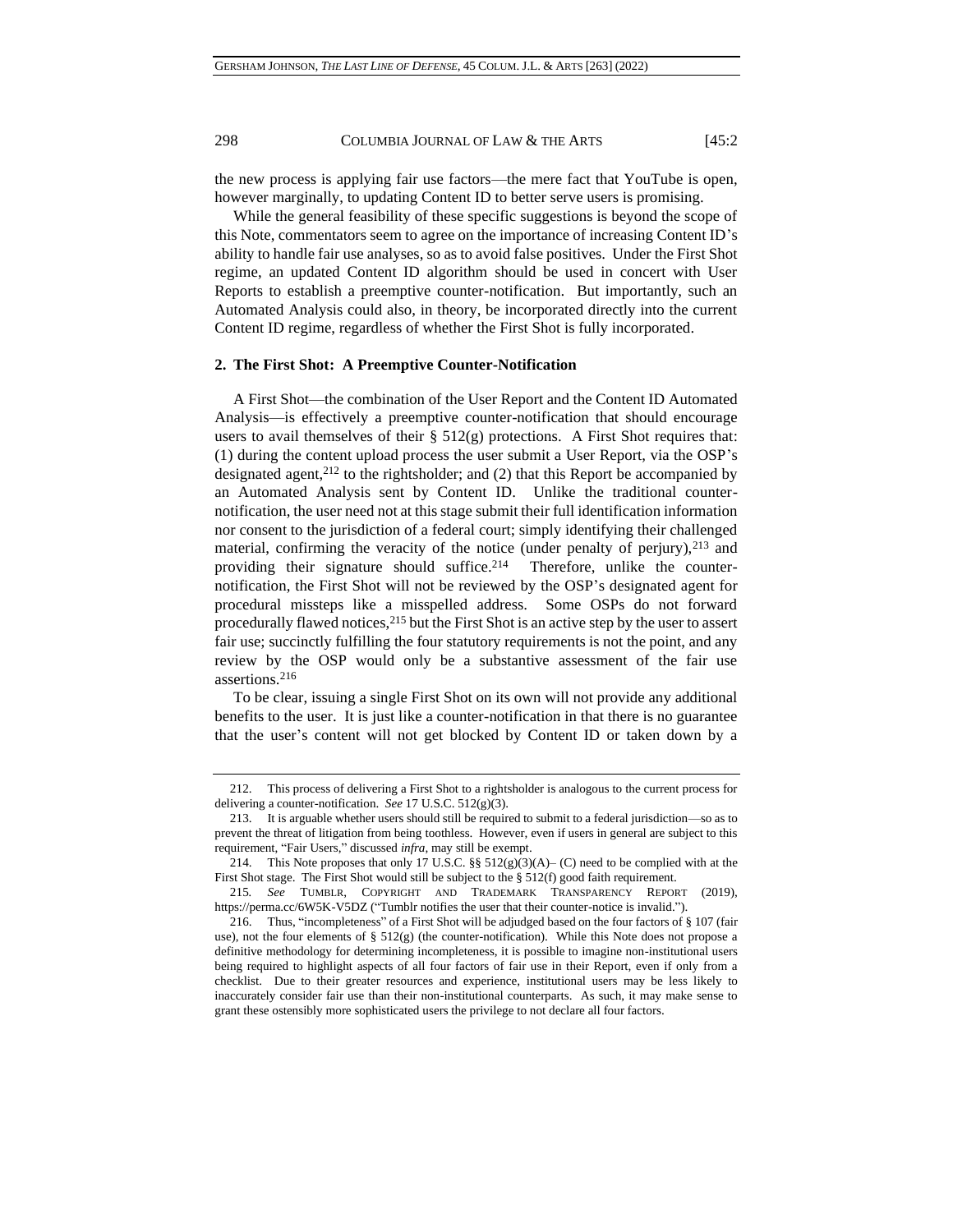rightsholder's DMCA notification. Rather, the First Shot allows eligible educational fair users to "skip the line": If a rightsholder were to ultimately send a takedown notice (thus resulting in the removal of the user's uploaded content), a user who has issued a First Shot need only "reaffirm" it to the OSP's designated agent to trigger the standard counter-notification mechanism. Similarly, if a video is slated to be blocked before upload, the First Shot signals that the user intends to dispute the Content ID claim.<sup>217</sup> If the user is ultimately victorious—i.e., if the rightsholder fails to rebut the First Shot and keep the user's content down—the First Shot is thus deemed a "success." 218

All users must submit three successful First Shots before they achieve the designation of educational "Fair User," <sup>219</sup> which provides two new benefits: that takedown will not occur automatically after receiving a notice from a rightsholder and blocking will not occur automatically after content is identified by Content ID. Instead, after three successful First Shots, a Fair User will be able to have a review period for the OSP to assess whether takedown or blocking are proper *before* the material is disabled—whether by online dispute resolution with the rightsholder or via an impartial review by agents of the OSP. The First Shot is therefore, broadly speaking, a substitute for issuing a standard counter-notification. By extension, because it is issued during the upload process, the First Shot is in effect a substitute for disputing a Content ID claim.

All other users may continue to participate in the regular counter-notification procedure, but the First Shot is intended to be a privilege for educational fair users. But even amongst educational fair users, the benefits of the First Shot mechanism only accrue to those who successfully employ it. Users who are unsuccessful at issuing a First Shot will not achieve the "Fair User" designation at all and will receive none of the benefits of attempting to issue a First Shot. Moreover, an eligible educational fair user who unsuccessfully issues *three* First Shots should be banned from issuing another for a limited period, depending on whether they are institutional.<sup>220</sup> Finally, to ease administrative burden, an unsuccessful First Shot cannot be followed by a regular counter-notification for the same content. The First Shot is therefore an additional functionality of  $\S 512(g)$ : A preemptive shield to be used in lieu of the counter-notification, and one that only provides benefits to the users who can consistently and honestly execute it.

<sup>217.</sup> Note that the First Shot *only* applies to the blocking of videos: Other Content ID processes such as demonetization may be able to proceed undisturbed.

<sup>218.</sup> For a more in-depth discussion of the rightsholder's response, see *infra* Part III.A.3.

<sup>219.</sup> Due to the nature of the User Report, which requires the user to declare whether they are institutional, an institutional user will likely fare better in submitting First Shots, and ultimately becoming Fair Users. But to what extent they will be more successful is still fact-dependent.

<sup>220.</sup> That is, the user will lose their eligibility. Institutional users should face a longer ban, as they are more likely to be successful in advancing First Shots anyway.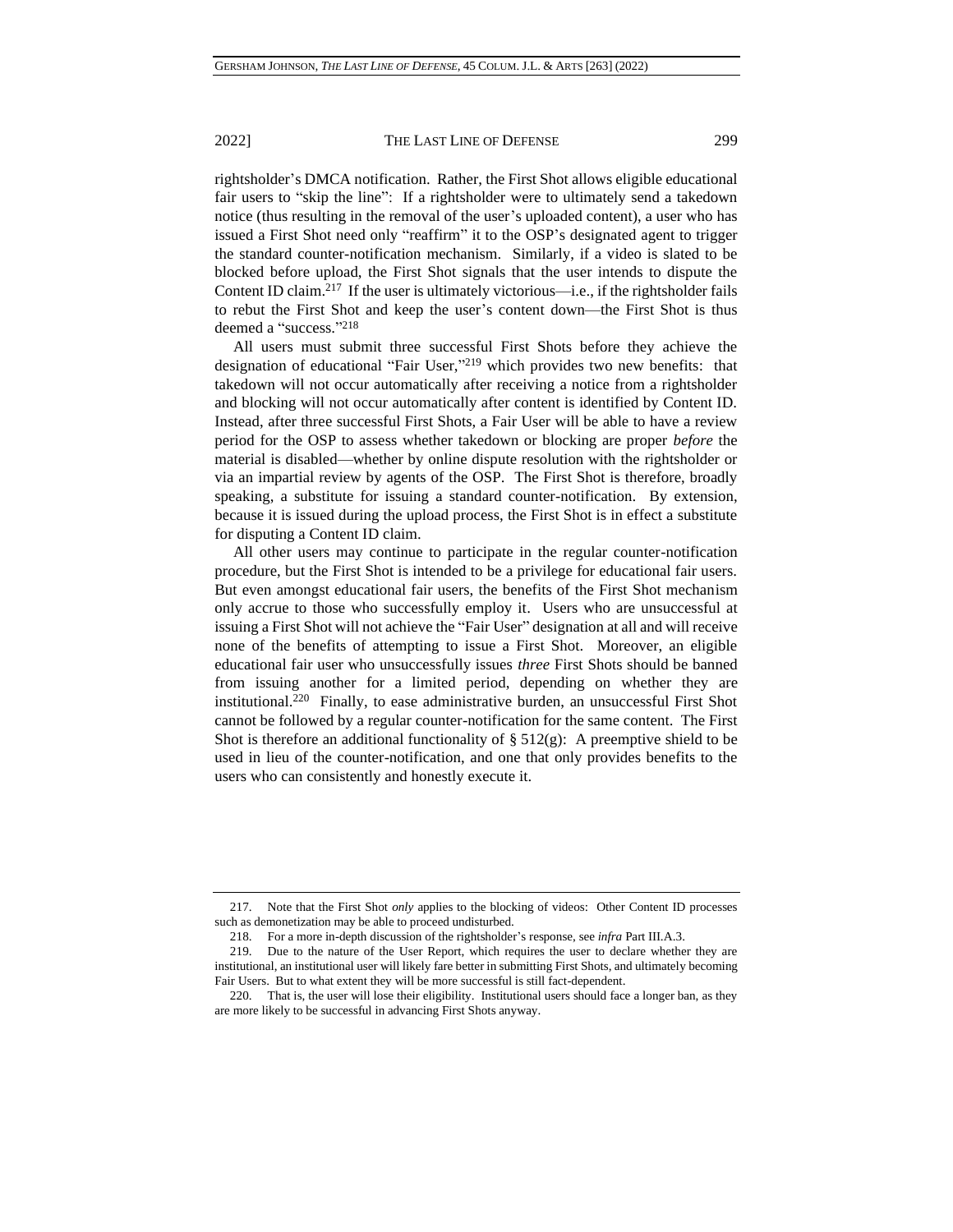## **3. The Rightsholder's Response and User's Reply**

Once a rightsholder receives a First Shot, she has two choices: (1) allow the user to maintain the material on the OSP, or (2) proceed with either the blocking or takedown of content. Under the First Shot mechanism, a rightsholder's response will ultimately work to determine if the First Shot is a "success" or a "failure." If a rightsholder issues no response, the First Shot is automatically considered a success. This success is then tabulated as either the first or second or third of the three required First Shots to achieve "Fair User" status. If the user already has a Fair User status, then no added benefit accrues to the user.

On the other hand, if the rightsholder issues a takedown notice or the video was preemptively blocked by Content ID before upload,<sup>221</sup> four outcomes may result (depending on the status of the educational user). For users lacking the Fair User status, either: (1) the user concedes and the material is immediately taken down (or is never uploaded) or (2) the user reaffirms the First Shot and the rightsholder is free to sue as usual (with the content remaining disabled until resolution).<sup>222</sup> For users who have already attained Fair User status, either: (3) The Fair User concedes and the material is immediately taken down (or is never uploaded), or (4) the Fair User reaffirms the First Shot, the material is not immediately taken down, and the rightsholder is free to pursue remedies such as a lawsuit or online dispute resolution.

For Fair Users, the outcome following a reaffirmation of a First Shot will be the same regardless of whether the user is institutional or non-institutional. However, institutional users who have not attained Fair User status and who reaffirm their First Shot should be prioritized for any initial reviews conducted by the OSP, such as when the OSP invalidates takedown notices for being procedurally flawed or for targeting clearly fair use material.<sup>223</sup> Moreover, rightsholders who submit takedown notices against an institutional user despite not having a colorable rebuttal to that user's educational fair use claims should face a potentially higher level of  $\S 512(f)$ damages, <sup>224</sup> and the converse should hold true for users in general who abuse the First Shot process.

<sup>221.</sup> Because Content ID is automated, it is likely the case that a rightsholder will have preemptively selected a single option—block, demonetize, or track viewership statistics—for all videos, thus limiting opportunities for individual review. However, rightsholders do have the option to manually claim videos. *See What Is a Manual Claim?*, YOUTUBE HELP: HELP CENTER, https://perma.cc/KVE9-4RZ5 (last visited Nov. 5, 2021)

<sup>222.</sup> Note that in this scenario the material will eventually be put back if the rightsholder does not initiate a lawsuit, pursuant to 17 U.S.C. §  $512(g)(2)(c)$ . Incidentally, the incidence of lawsuits in response to counter-notifications seems to be relatively low. On Westlaw, only about one hundred cases were identified that explicitly discussed both the DMCA and the counter-notification procedure.

<sup>223.</sup> As an example, Reddit lists in its transparency report the number of takedown notices it invalidates per year. *See Transparency Report 2019*, REDDIT, https://perma.cc/KV3W-3YAH (last visited Nov. 17, 2021).

<sup>224.</sup> Importantly, this Note rejects an analogous "trusted rightsholder" designation, in a deviation from Professor Leistner's Article 17 model, discussed *supra* Part I.C. Leistner imagines various potential conflicts between users and rightsholders of different stripes: normal users versus trusted rightsholders, normal users versus normal rightsholders, trusted users versus normal rightsholders, and trusted users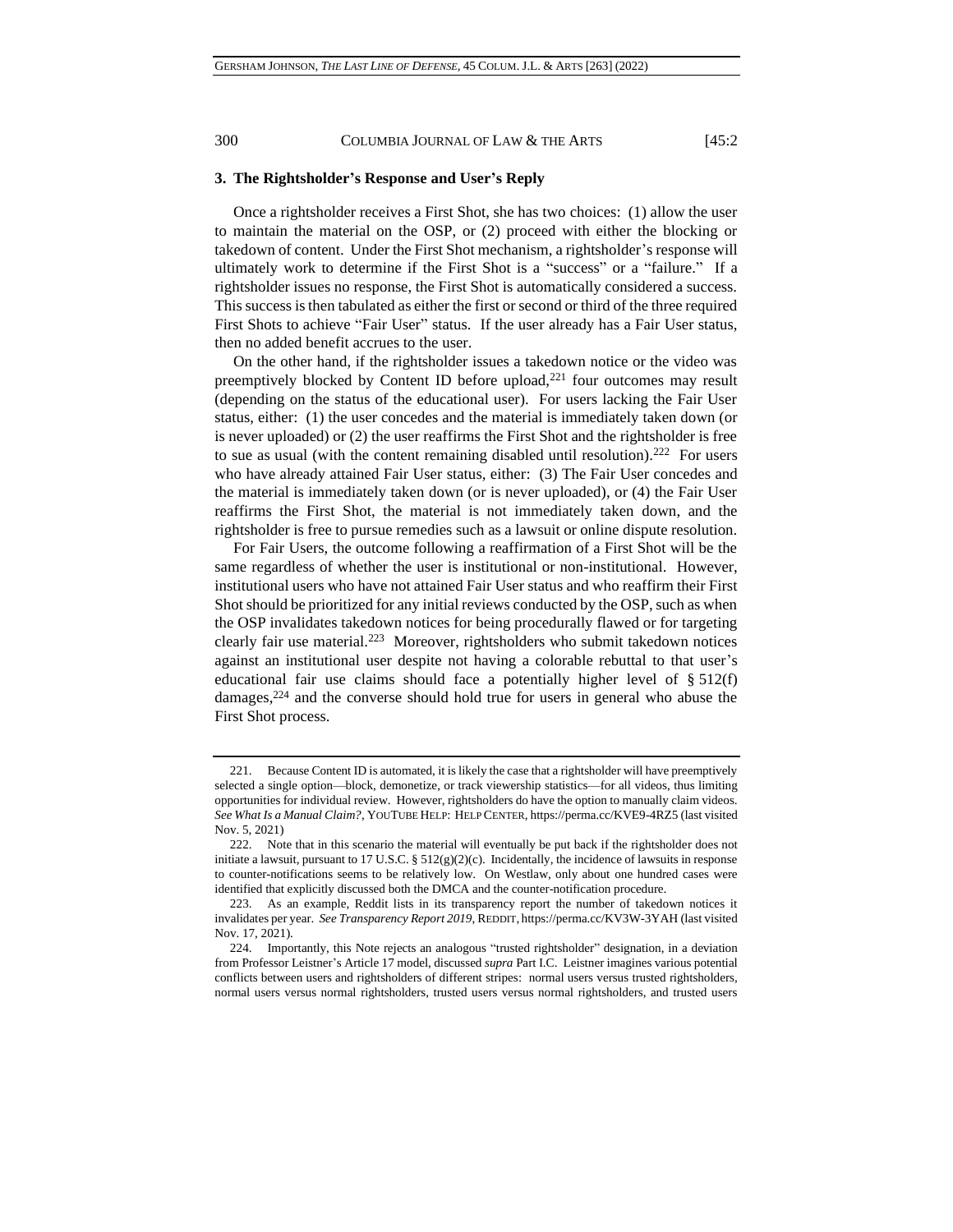In summary, if in response to an educational fair user's reaffirmation of their First Shot, the rightsholder fails to file a lawsuit or if the lawsuit is unsuccessful—the First Shot is a success. However, if the user ultimately loses such a challenge, they either lose their Fair User status or, if they had not attained the status, they accrue their first, second or final strike—the last of which will bar them from using the feature for a specified duration.

## **B. RESOLUTION OF THE TRIPARTITE PROBLEM**

The First Shot is intended to combat the tripartite problem that plagues the current counter-notification scheme.<sup>225</sup> The delayed takedown enabled by the First Shot regime (as well as the administration of the User Report in particular) should counteract several of the issues pertaining to intimidation, confusion and timing that inhibit users' ability to challenge potentially invalid takedown notices. However, the logistics and practicality of the First Shot may pose complexities that need to be addressed.

### **1. Resolution I: Under-Utilization by Fair Users**

The lessened legal exposure required to issue a First Shot and the greater likelihood of avoiding takedown will likely incentivize educational fair users to pursue this preemptive counter-notification. In submitting their User Report, these users will not need to consent to any jurisdiction or declare their full identity when uploading. Moreover, users will have access to greater information on fair use and how to successfully rebut an erroneous infringement claim. Given the number of studies that hypothesize information requirements as being a primary disincentive to the use of the counter-notification process,  $226$  the User Report alone will likely alleviate some of the bars preventing users from asserting a right to maintain their work on OSPs such as YouTube.

This delayed takedown option may also encourage more users to pursue this preemptive counter-notification measure, as it would help to prevent some of the adverse "chilling effects" that come with removing speech for a certain amount of

versus trusted rightsholders. Leistner, *supra* note [107,](#page-16-0) at 69–72. This Note is reticent to recommend a "trusted rightsholder" designation because some powerful rightsholders already seem to receive preferential treatment from OSPs. *See* Weinberg, *supra* note [98](#page-14-0) (describing the growing trend of "voluntary agreements" between online service providers and rightsholders). Moreover, because the incidence of takedown notices far outweighs counter-notifications, rightsholders do not need an incentive to challenge users' content. It is conceded that some smaller rightsholders may find a delayed takedown period problematic, particularly depending on the industry. *See* COPYRIGHT OFFICE REPORT, *supra* note [2,](#page-0-0) at 161–62 (discussing how certain rightsholders operate in "time-sensitive" industries, such as music, where takedown should happen more expeditiously).

<sup>225</sup>*. See supra* Part II.A.

<sup>226.</sup> COPYRIGHT OFFICE REPORT, *supra* note [2,](#page-0-0) at 172 ("Commenters and roundtable participants expressed broad support for more educational initiatives and materials about general copyright concepts, such as fair use.").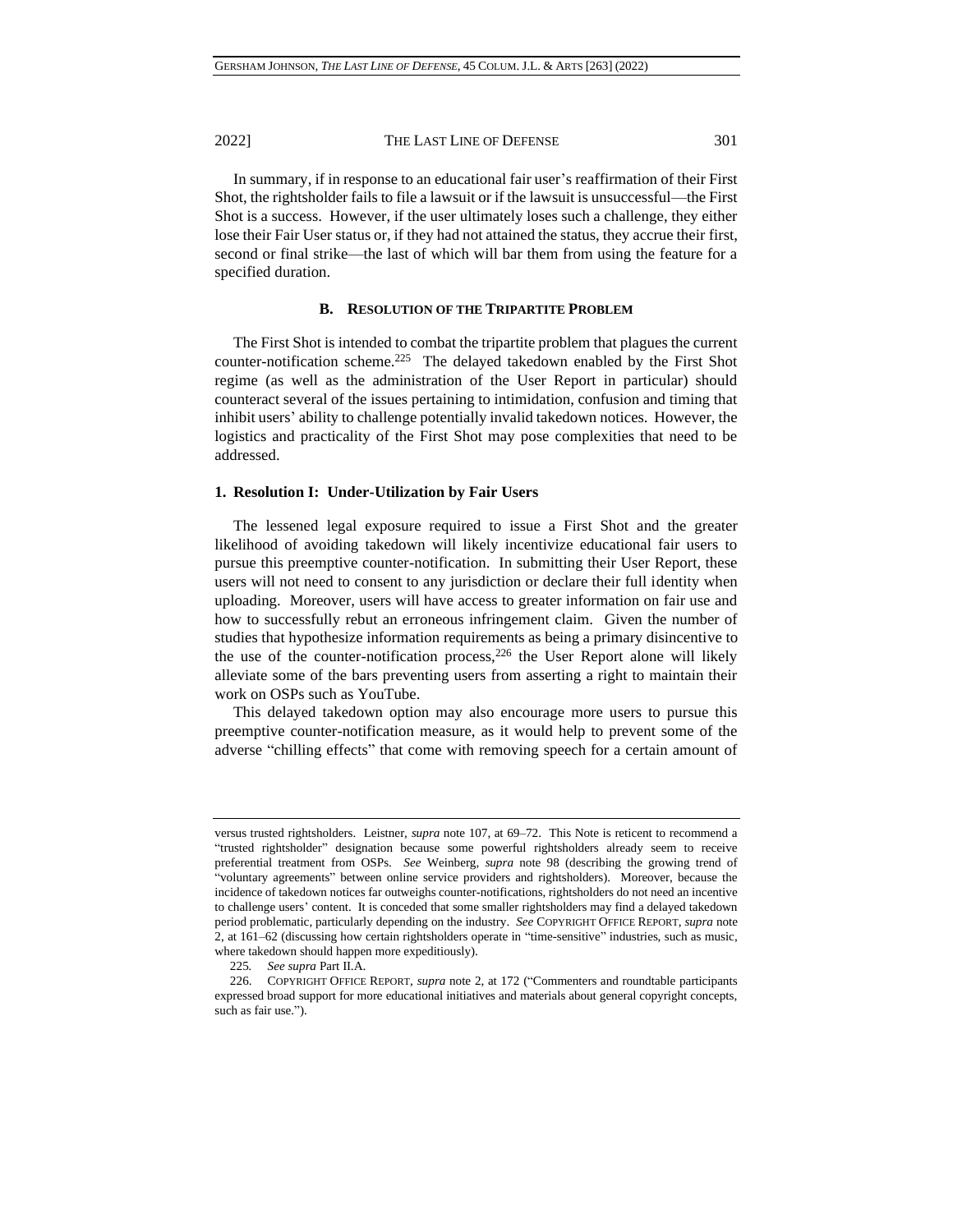time.<sup>227</sup> If users have the opportunity to achieve "accreditation" under this system via the "Fair User" moniker—this will likely provide a stronger incentive to pursuing this preemptive counter-notification. Given that counter-notifications are currently so under-utilized, there is simply little evidence for users of what the actual benefits are for being able to successfully fight a takedown notice (or Content ID block). The First Shot will hopefully provide that evidence.

One obvious pitfall that may undermine this resolution is the added complexity of the First Shot process—both in terms of user understanding and administrative burden. To address this, it may be best to turn again to Professor Leistner's analogous "trusted user" paradigm for Article 17 of the EU Copyright Directive,<sup>228</sup> which contains positive and negative attributes that seem to parallel the First Shot system.

Leistner's system also encourages users to preemptively flag their use of rightsholders' content as being justified, and because of this he acknowledges that users may simply not understand enough of copyright law to know when and whether to flag their content as presumptively satisfying fair use. But in response, Leistner notes simply that users can be *informed* of their options.<sup>229</sup> Indeed, in the case of the First Shot, the User Report could incorporate supporting instructions to alleviate some of the issues of transparency that plague regular counter-notifications. In fact, because the First Shot is tailored to educational users, there should be a clear ability to highlight "educational use" in the User Report—and the user could elaborate in an attached comment *what* kind of educational user they are, whether institutional or non-institutional.

<span id="page-39-0"></span>An additional problem of any system that requires more information—both when users are supplied with information and when users themselves supply the information—is that there may be various processing issues. In addition, it is unclear how effective the Automated Analysis performed by the Content ID will be, or whether there will need to be a potentially costly human review component. But in theory the First Shot mechanism will discourage litigious conduct from both parties, particularly if both users and rightsholders run a greater risk of running afoul of § 512(f) misrepresentation standards.<sup>230</sup> Moreover, an additional human review component could be introduced to address more complex educational fair use questions. But of course, it is conceded that the overall administrative burden will likely be higher under this system.

<sup>227.</sup> Asp, *supra* note [19,](#page-3-0) at 753–54 ("This 'notice and takedown' scheme . . . raises questions about the chilling of free speech.").

<sup>228.</sup> Discussed *supra* Part I.C.

<sup>229.</sup> Leistner, *supra* note [107,](#page-16-0) at 72.

<sup>230.</sup> Some commentators have even proposed strengthening § 512(f) with statutory damages, to further dissuade reckless misrepresentation. *See* Marc J. Randazza, Lenz v. Universal*: A Call To Reform Section 512(f) of the DMCA and To Strengthen Fair Use*, 18 VAND. J. ENT. & TECH. L. 743, 774 (2016).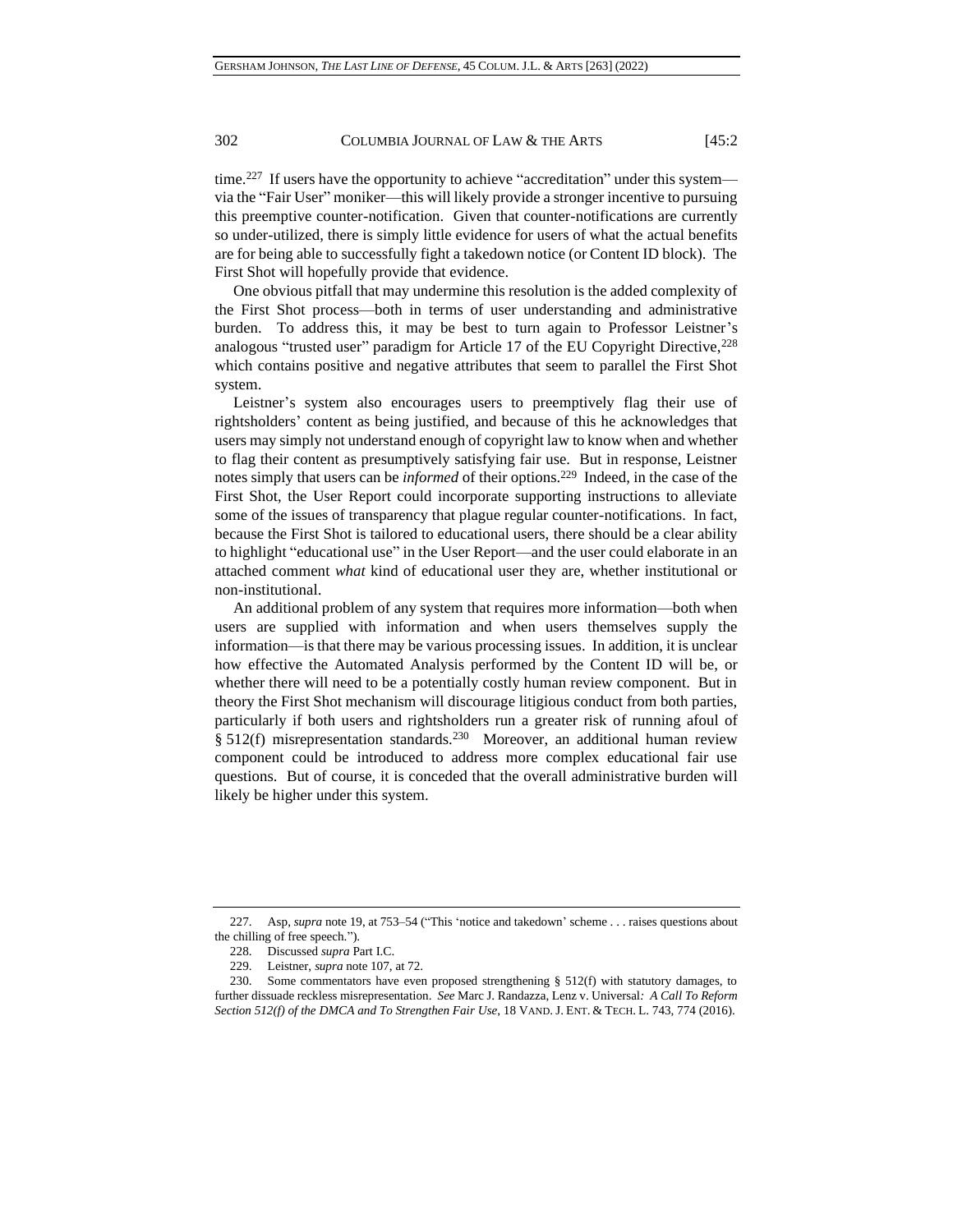## **2. Resolution II: Over-Utilization by Pirates**

A natural concern of an easier-to-apply preemptive user shield is that it may exacerbate the complaints from rightsholders that there are too many erroneous counter-notifications.<sup>231</sup> To rebut this complaint, it is helpful to turn once again to Leistner's "trusted user" solution and the analogous problems faced in the Article 17 EU Copyright Directive. Leistner acknowledged the potential for users to abuse a system where they could preemptively declare their content justified to avoid takedown.<sup>232</sup> However, Leistner notes two counterarguments, at least with respect to the behavior of otherwise good faith users: (1) procedural sanctions such as the loss of trusted user status may act as a deterrent and (2) "legitimate YouTubers" would have a genuine interest in achieving the trusted user status and not jeopardizing it with frivolous notices.<sup>233</sup>

Both of Leistner's observations will likely hold true for the educational Fair Users employing First Shots as well. First, because users are still subject to the § 512(f) misrepresentation standards, they still face many of the same penalties already in place. Second, a First Shot only accrues benefits to the user if it is successful; if the user sends an erroneous one, they not only lose an opportunity to become a Fair User, they also lose an opportunity to send another counter-notification to protect the same work. Because both institutional and non-institutional creators of educational content are often legitimate and established users of their chosen OSPs,<sup>234</sup> the sanctions will provide an incentive for many of these users to not abuse the system, as will the ability to become a Fair User.

Of course, the current conception of the First Shot may require a significant increase in the punitive nature of the sanctions that already exist under the DMCA. For pirates who are undeterred by the normal threat of litigation, it is arguable that the First Shot mechanism will not substantially reduce their numbers. However, the First Shot will likely reduce the *relative* number of abusive counter-notifications. Moreover, the abusive counter-notifications will likely continue to come from the *standard* counter-notifications procedure; it is unlikely that a pirate would go through the trouble of filling out a User Report and falsely making an educational fair use argument that they knew would be even less likely to succeed than the regular counter-notification.<sup>235</sup> This system does not fully resolve the issue of erroneous counter-notifications, but it will likely ensure that the number of erroneous counternotifications becomes a smaller fraction of the total number.

<sup>231.</sup> COPYRIGHT OFFICE REPORT, *supra* note [2,](#page-0-0) at 33 ("[M]any rightsholders argue that the scale of notices sent makes section 512(g)'s requirement of court action to contest a counter-notice infeasible.").

<sup>232.</sup> Leistner, *supra* note [107,](#page-16-0) at 72.

<sup>233</sup>*. Id.*

<sup>234.</sup> See Randazza, *supra* note [230,](#page-39-0) at 751, for a discussion of how Professor Larry Lessig had to fight a DMCA takedown notification for uploading a lecture to YouTube.

<sup>235.</sup> Indeed, it may even become easier to weed out erroneous claims at the First Shot stage: A user who declared that their purpose in incorporating a copyrighted work was "to provide information to legitimate purchasers," *see* Rosen v. Masterpiece Mktg. Grp., LLC, No. CV-1506-629 SJO (ASX), 2016 WL 7444688, at \*12 (C.D. Cal. Nov. 29, 2016), probably would not get far.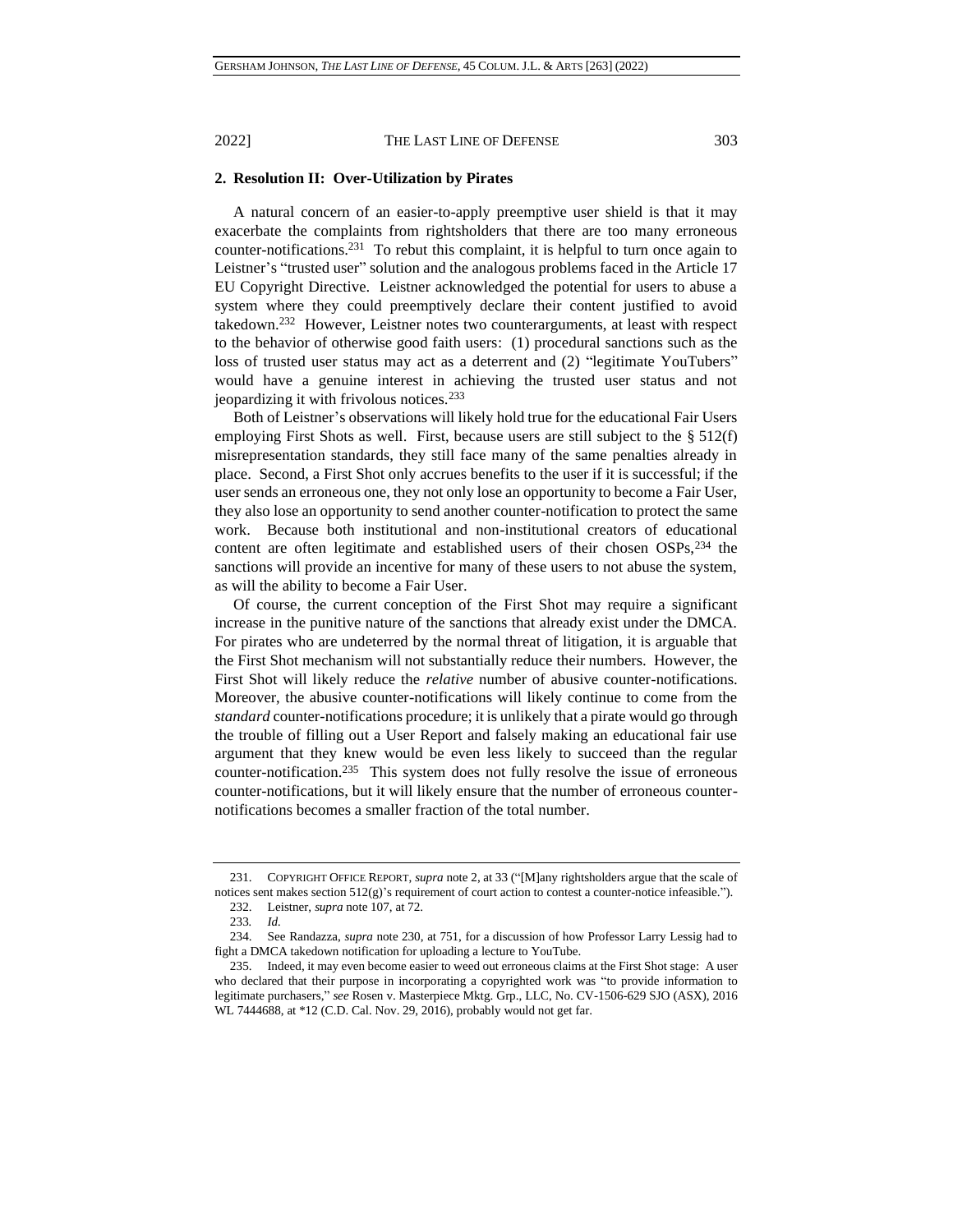## **3. Resolution III: The Timeframe Issue**

The delayed takedown that would result from becoming a "Fair User" would likely be an immediate benefit to all educational users. This resolution is, therefore, perhaps the most obvious of the three. One criticism does immediately assert itself, however: This timeframe is even worse for rightsholders, who often need sufficient time to "adequately research and file a complaint in federal court."236

A second issue that plagues rightsholders—the time-sensitive nature of content may also be exacerbated by delayed takedown. In the competitive music industry, an all-new album may lose value very quickly.<sup>237</sup> Therefore, while it is worth investigating if the window for delayed takedown can be extended from the maximum of fourteen days to, for example, twenty days, rightsholders will likely need assurances that "expeditious" removal for certain content can be prioritized.

The First Shot, as currently proposed, should help to alleviate several of the issues stemming from the tripartite problem of the current counter-notification scheme: (1) it will allow a number of educational fair users a greater opportunity to protect their uploaded content, thus helping to alleviate under-use; (2) it will hopefully work to reduce confusion and intimidation, and therefore reduce the rate of erroneous counter-notifications overall; and (3) it will address users' current criticism of the timeframe for takedown-and-put-back of content. While this solution has certain pitfalls—it is still unclear how to fully dissuade abusive pirate counter-notifications without greater sanctions—hopefully this solution will help establish a better balance for users, OSPs, and rightsholders alike within the internet ecosystem.

### **IV. CONCLUSION**

Content creators and other users of online service providers will continue to be a driving force as the internet expands into the future. While the Digital Millennium Copyright Act is still a widely used law protecting the interests of rightsholders and online service providers, the system must be updated to better protect the contributions of users as well. In particular, if users who create and upload educational fair use content are not able to fully avail themselves of the statutory defenses and caselaw in place to protect this content, then it is unlikely that any users will be sufficiently protected should their material be erroneously removed.

This Note identifies a tripartite framework for understanding the issues that plague counter-notifications, specifically when sent by educational fair users: (1) they are often under-utilized generally, (2) they are often over-utilized by bad faith users, and (3) the timeframe for putting back excised material is excessively cumbersome. The First Shot, an addendum to the current counter-notification process, aims to address this by giving educational fair users an opportunity to preemptively assert fair use and keep their uploaded content online. While the tripartite problem identified by this Note seems to substantially cover many of the issues highlighted in the literature,

<sup>236.</sup> COPYRIGHT OFFICE REPORT, *supra* note [2,](#page-0-0) at 162.

<sup>237.</sup> *Id.* at 161.